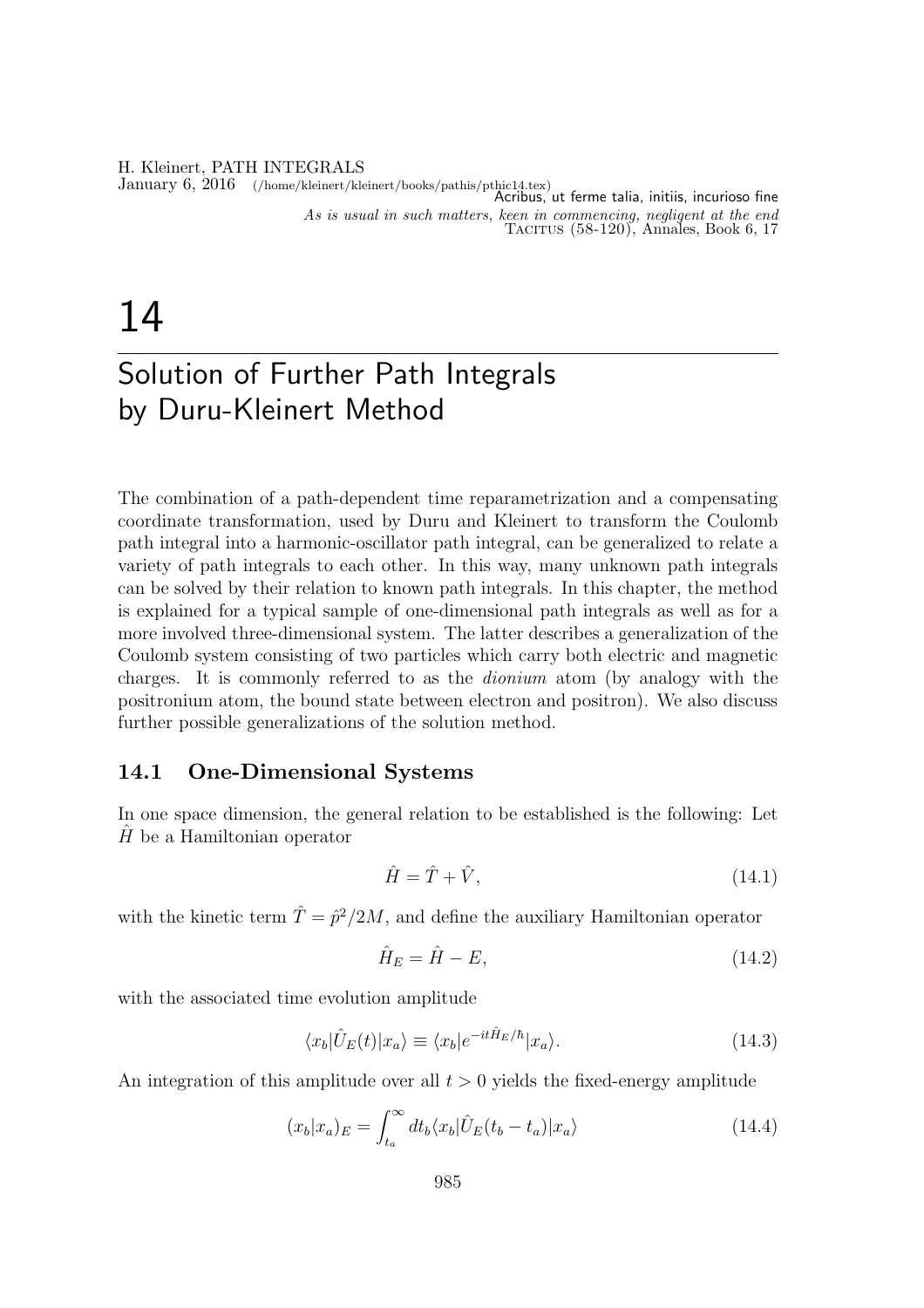[recall (12.8)]. This can formally be written as a path integral

$$
(x_b|x_a)_E = \int_{t_a}^{\infty} dt_b \int \mathcal{D}x(t)e^{i\mathcal{A}_E[x]/\hbar}, \qquad (14.5)
$$

with an action

$$
\mathcal{A}_E[x] = \int_{t_a}^{t_b} dt \left[ \frac{M}{2} \dot{x}^2(t) - V(x(t)) + E \right]. \tag{14.6}
$$

As in the Coulomb system, another path integral representation is found for the amplitude (14.5) by making use of the more general representation (12.21) of the resolvent operator. By choosing two arbitrary regulating functions  $f_l(x)$ ,  $f_r(x)$  whose product is  $f(x)$ , we introduce the modified auxiliary Hamiltonian operator

$$
\hat{\mathcal{H}}_E = f_l(x)(\hat{H} - E)f_r(x). \tag{14.7}
$$

The associated pseudotime evolution amplitude

$$
\langle x_b | \hat{\mathcal{U}}_E(S) | x_a \rangle \equiv f_r(x_b) f_l(x_a) \langle x_b | e^{-iS \hat{\mathcal{H}}_E/\hbar} | x_a \rangle \tag{14.8}
$$

yields upon integration over all  $S > 0$  the same fixed-energy amplitude as (14.4):

$$
(x_b|x_a)_E = \int_0^\infty dS \langle x_b|\hat{\mathcal{U}}_E(S)|x_a\rangle \tag{14.9}
$$

[recall (12.30)]. The amplitude can therefore be calculated from the path integral

$$
(x_b|x_a)_E = \int_0^\infty dS \left[ f_r(x_b) f_l(x_a) \int \mathcal{D}x(s) e^{iA_E^f[x]/\hbar} \right],\tag{14.10}
$$

with the modified action

$$
\mathcal{A}_E^f[x] = \int_0^S ds \left\{ \frac{M}{2f(x(s))} x'^2(s) - f(x(s)) [V(x(s)) - E] \right\}.
$$
 (14.11)

As observed in (12.37), this action is obtained from (14.6) by a path-dependent time reparametrization satisfying

$$
dt = ds f(x(s)).\tag{14.12}
$$

The introduction of  $f(x)$  has brought the kinetic term to an inconvenient form containing a space-dependent mass  $M/f(x)$ . This space dependence is removed by a coordinate transformation

$$
x = h(q). \tag{14.13}
$$

Since the coordinate differentials are related by

$$
dx = h'(q)dq,\t\t(14.14)
$$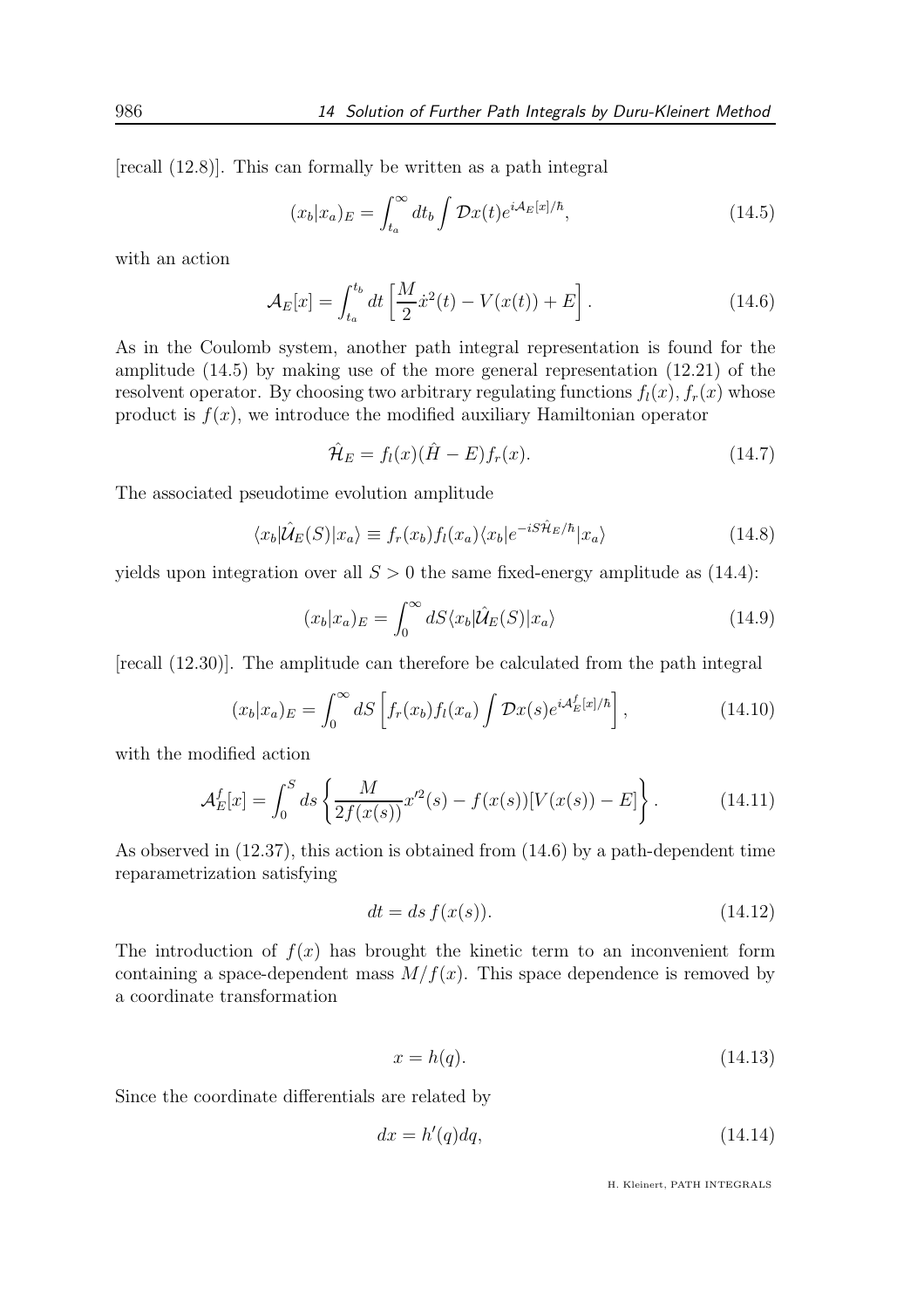we require the function  $h(q)$  to satisfy

$$
h'^2(q) = f(h(q)).
$$
\n(14.15)

Then the action  $(14.11)$  reads, in terms of the new coordinate q,

$$
\mathcal{A}_E^{f,q} = \int_0^S ds \left\{ \frac{M}{2} q'^2(s) - f(q(s)) [V(q(s)) - E] \right\},\tag{14.16}
$$

with the obvious notation

$$
f(q) \equiv f(h(q)), \quad V(q) \equiv V(h(q)). \tag{14.17}
$$

In the transformed action (14.16), the kinetic term has the usual form.

The important fact to be proved and exploited in the sequel is the following: The initial fixed-energy amplitude (14.5) can be related to the fixed-pseudoenergy amplitude associated with the transformed action (14.16), if this action is extended by an effective potential

$$
V_{\text{eff}}(q) = -\frac{\hbar^2}{4M} \left[ \frac{h'''}{h'} - \frac{3}{2} \left( \frac{h''}{h'} \right)^2 \right].
$$
 (14.18)

The quantity in brackets is known as the Schwartz derivative  $\{h, q\}$  of Eq. (4.19) encountered in the semiclassical expansion coefficient  $q_2(x)$ . The effective potential is caused by time slicing effects and will be derived in the next section. Thus, instead of the naively transformed action (14.16), the fixed-pseudoenergy amplitude  $(q_b|q_a)_{\mathcal{E}}$ is obtained from the extended action

$$
\mathcal{A}_{E,\mathcal{E}}^{\text{DK}}[q] = \int_0^S ds \left\{ \frac{M}{2} q'^2(s) - f(q(s)) [V(q(s)) - E] - V_{\text{eff}}(q(s)) + \mathcal{E} \right\}, \quad (14.19)
$$

by calculating the path integral

$$
(q_b|q_a)_{\mathcal{E}} = \int_0^\infty dS \int \mathcal{D}q(s)e^{i\mathcal{A}_{E,\mathcal{E}}^{\text{DK}}[q]}.
$$
 (14.20)

The relation to be derived which leads to a solution of many nontrivial path integrals is

$$
(x_b|x_a)_E = [f(x_b)f(x_a)]^{1/4} (q_b|q_a)_{\varepsilon=0}.
$$
\n(14.21)

The procedure is an obvious generalization of the Duru-Kleinert transformation of the Coulomb path integral in Section 13.1, as indicated by the superscript DK on the transformed actions. Correspondingly, the actions  $\mathcal{A}_E[x]$  and  $\mathcal{A}_{E,\mathcal{E}}^{\text{DK}}[q]$ , whose path integrals (14.5) and (14.20) producing the same fixed-energy amplitude  $(x_b|x_a)_E$ via the relation (14.21), are called DK-equivalent.

The prefactor on the right-hand side has its origin in the normalization properties of the states. With  $dx = dq h'(q) = dq f(h(q))^{1/2}$ , the completeness relation

$$
\int dx |x\rangle\langle x| = 1\tag{14.22}
$$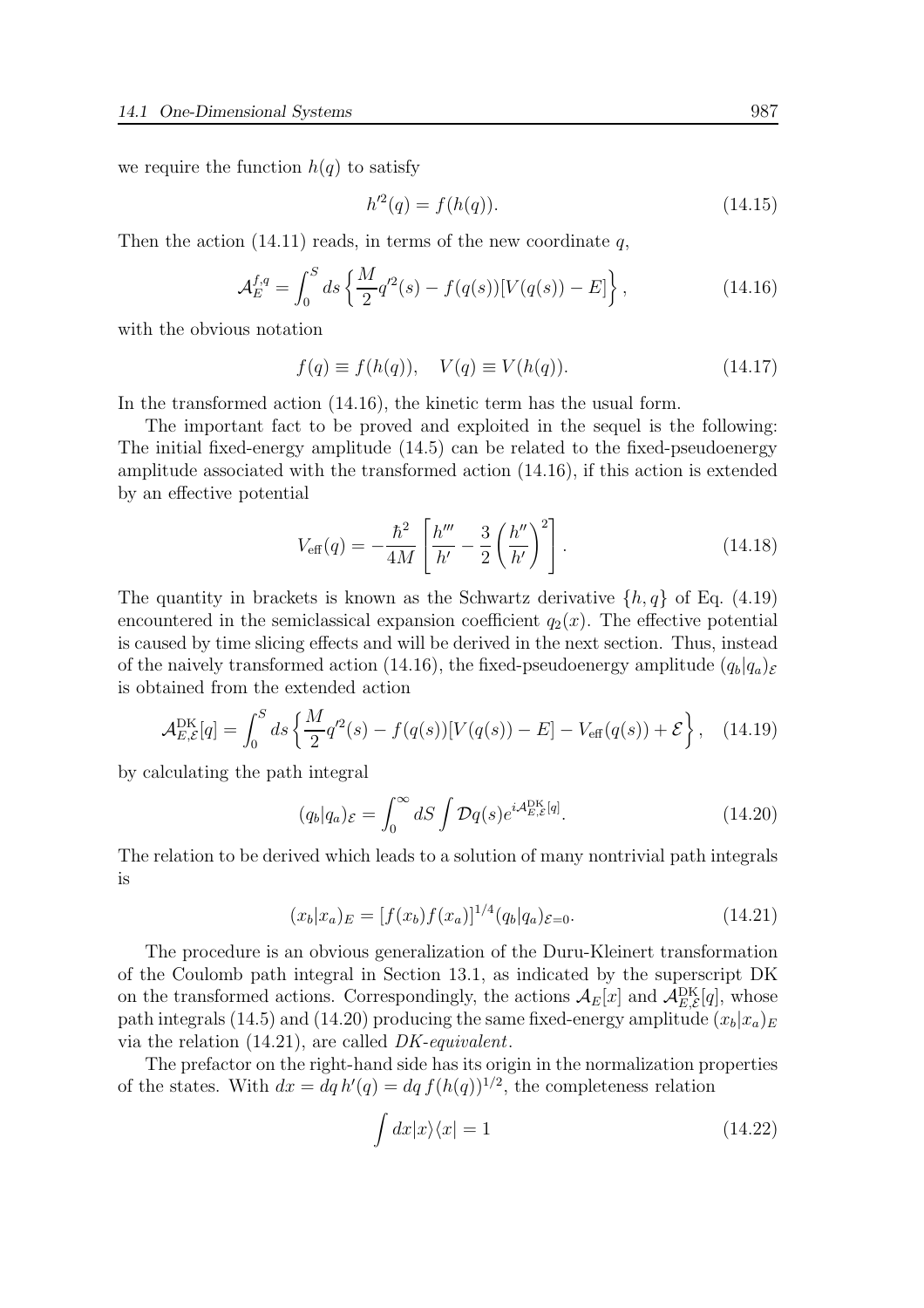goes over into

$$
\int dq \sqrt{f(q)} |h(q)\rangle \langle h(q)| = 1.
$$
\n(14.23)

We want the transformed states  $|q\rangle$  to satisfy the completeness relation

$$
\int dq |q\rangle\langle q| \equiv 1. \tag{14.24}
$$

This implies the relation between new and old states:

$$
|x\rangle = f(q)^{-1/4}|q\rangle. \tag{14.25}
$$

At first sight it appears as though the normalization factor in (14.21) should have the opposite power  $-1/4$ , but the sign is correct as it is. The reason lies, roughly speaking, in a factor  $[f(x_b)f(x_a)]^{1/2}$  by which the pseudotimes dt and ds in the integrals (14.4) and (14.20) differ from each other. This causes the fixed-energy amplitude to be no longer proportional to the dimensions of the states, in which case Eq. (14.21) would have indeed carried a factor  $[f(x_b)f(x_a)]^{-1/4}$ . The extra factor  $[f(x_b)f(x_a)]^{1/2}$  arising from the pseudotime integration *inverts* the naively expected prefactor.

In applications, the situation is usually as follows: There exists a solved path integral for a system with a singular potential. The time-sliced action is not the naively sliced classical action, but a more complicated regularized one which is free of path collapse problems. The most important example is the radial path integral (8.36) which involves a logarithm of a Bessel function rather than a centrifugal barrier. Further examples are the path integrals (8.174) and (8.207) of a particle near the surface of a sphere in  $D = 3$  and  $D = 4$  dimensions, where angular barriers are regulated by Bessel functions. In these examples, the explicit form of the timesliced path integral without collapse as well as its solution are obtained from an angular momentum projection of a simple Euclidean path integral. In the first step of the solution procedure, the introduction of a path-dependent new time s via  $dt = ds f(x(s))$  removes the dangerous singularities by an appropriate choice of the regulating function  $f(x)$ . The transformed system has a regular potential and possesses a time-sliced path integral, but it has an unconventional kinetic term. In the second step, the coordinate transformation brings the kinetic term to the conventional form. The final fixed-pseudoenergy amplitude  $(q_b|q_a)$ <sub> $\epsilon$ </sub> evaluated at  $\mathcal{E} = 0$  coincides with the known amplitude of the initial system, apart from the above-discussed factor which is inversely related to the normalization of the states. Note that with (14.15), the relation (14.21) can also be written as

$$
(x_b|x_a)_E = [h'(q_b)h'(q_a)]^{1/2}(q_b|q_a)_{\mathcal{E}=0}.
$$
\n(14.26)

This transformation formula will be used to find a number of path integrals. First, however, we shall derive the effective potential  $(14.18)$  as promised.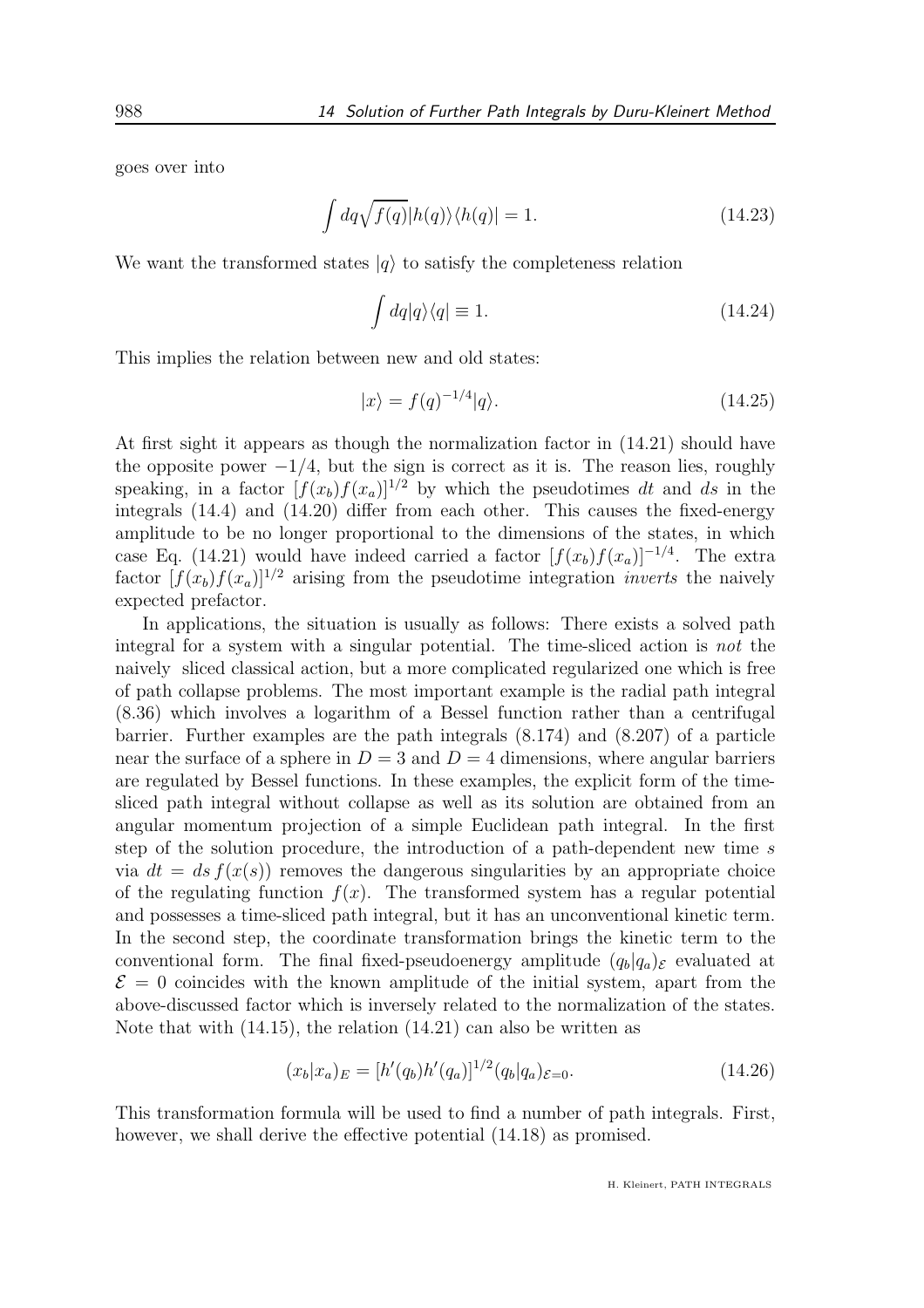#### 14.2 Derivation of the Effective Potential

In order to derive the effective potential (14.18), we consider the pseudotime-sliced path integral associated with the regularized pseudotime evolution operator (14.8):

$$
\langle x_b | \hat{\mathcal{U}}_E(S) | x_a \rangle
$$
  
\n
$$
\approx \frac{f_r(x_b) f_l(x_a)}{\sqrt{2\pi i \epsilon_s \hbar f_l(x_b) f_r(x_a)/M}} \prod_{n=1}^N \left[ \int \frac{dx_n}{\sqrt{2\pi i \epsilon_s \hbar f_n/M}} \right] \exp\left(\frac{i}{\hbar} \mathcal{A}^N\right), \qquad (14.27)
$$

where

$$
\mathcal{A}^N = \sum_{n=1}^{N+1} \left\{ \frac{M}{2\epsilon_s} \frac{(\Delta x_n)^2}{f_l(x_n) f_r(x_{n-1})} + \epsilon_s [E - V(x_n)] f_l(x_n) f_r(x_{n-1}) \right\}.
$$
 (14.28)

In the measure, we have used the abbreviation  $f_n \equiv f(x_n) = f_l(x_n) f_r(x_n)$ . From now on, the potential  $V(x)$  is omitted as being inessential to the discussion. By shifting the product index and the subscripts of  $f_n$  by one unit, and by compensating for this with a prefactor, the integration measure in (14.27) acquires the postpoint form

$$
\frac{\left[f(x_b)f(x_a)\right]^{1/4}}{\sqrt{2\pi i\epsilon_s\hbar/M}} \left[\frac{f_r(x_a)}{f_r(x_b)}\right]^{-5/4} \left[\frac{f_l(x_a)}{f_l(x_b)}\right]^{1/4} \prod_{n=2}^{N+1} \int \frac{d\Delta x_n}{\sqrt{2\pi i\epsilon_s\hbar f_n/M}},\tag{14.29}
$$

where the integrals over  $\Delta x_n = x_n - x_{n-1}$  are done successively from high to low n, each at a fixed postpoint position  $x_n$ .

We now go over to the new coordinate q with a transformation function  $x = h(q)$ satisfying (14.15) which makes the leading kinetic term simple:

$$
\mathcal{A}_0^N = \sum_{n=1}^{N+1} \frac{M}{2\epsilon_s} (\Delta q_n)^2.
$$
 (14.30)

The postpoint expansion of  $\Delta x_n$  reads at each n (omitting the subscripts)

$$
\Delta x = x(q) - x(q - \Delta q) = e_1 \, \Delta q - \frac{1}{2} e_2 \, (\Delta q)^2 + \frac{1}{6} e_3 \, (\Delta q)^3 + \dots, \qquad (14.31)
$$

with the expansion coefficients

$$
e_1 \equiv h' = f^{1/2}, \ e_2 \equiv h'', \ e_3 \equiv h''', \dots \tag{14.32}
$$

evaluated at the postpoint  $q_n$ . The expansion (14.31) is the one-dimensional analog of the expansion (11.56), the coefficients corresponding to the basis triads  $e^{i}_{\mu}$  in Eq. (10.12) and their derivatives  $(e_1 \hat{=} e^i_{\mu}, e_2 \hat{=} e^i_{\mu,\nu}, \ldots)$ . Let us also introduce the analog of the reciprocal triad  $e_i^{\mu}$  defined in (10.12):

$$
\bar{e} \equiv 1/e_1 = 1/h' = 1/f^{1/2}.
$$
 (14.33)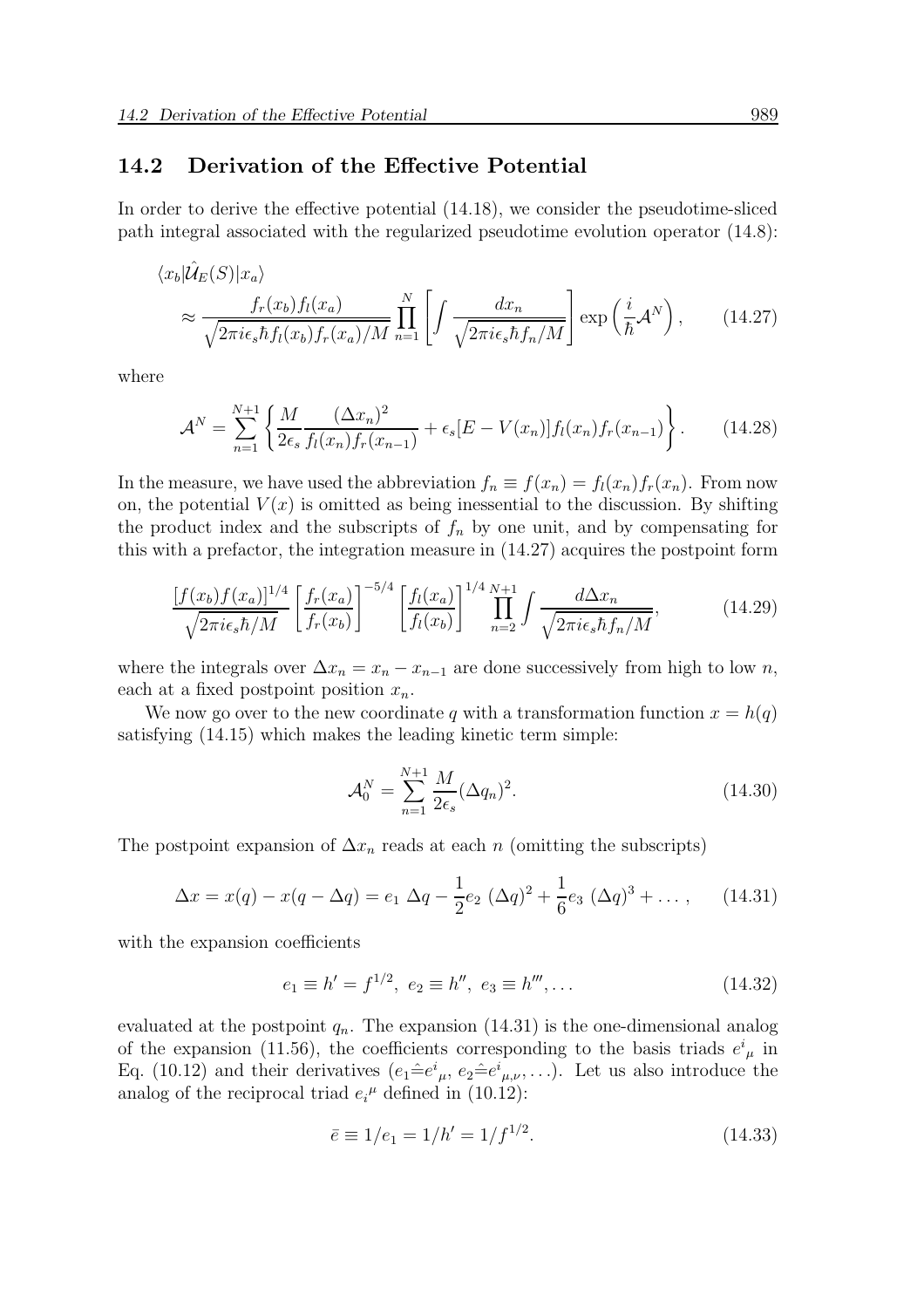With it, we expand the kinetic term in (14.28) as

$$
\frac{(\Delta x_n)^2}{2\epsilon_s f_l(x_n)f_r(x_{n-1})} = \frac{(\Delta q)^2}{2\epsilon_s} \left\{ 1 - \bar{e}e_2 \,\Delta q + \left[ \frac{1}{3}\bar{e}e_3 + \frac{1}{4}(\bar{e}e_2)^2 \right] (\Delta q)^2 + \ldots \right\}
$$
\n
$$
\times \left\{ 1 + \frac{f'_r}{f_r} \Delta q + \left[ \left(\frac{f'_r}{f_r}\right)^2 - \frac{1}{2}\frac{f''_r}{f_r} \right] (\Delta q)^2 + \ldots \right\}, \qquad (14.34)
$$

where  $f'_r \equiv df_r/dq$ . From Eq. (14.31) we see that the transformation of the measure has the Jacobian

$$
J = \frac{\partial \Delta x}{\partial \Delta q} = f^{1/2} \left[ 1 - \bar{e}e_2 \Delta q + \frac{1}{2} \bar{e}e_3 (\Delta q)^2 + \dots \right]
$$
 (14.35)

[this being a special case of (11.59)]. Since the subsequent algebra is tedious, we restrict the regulating functions  $f_l(x)$  and  $f_r(x)$  somewhat as in Eq. (13.3) by assuming them to be different powers  $f_l(x) = f(x)^{1-\lambda}$  and  $f_r(x) = f(x)^{\lambda}$  of a single function  $f(x)$ , where  $\lambda$  is an arbitrary splitting parameter. Then the measure (14.29) becomes

$$
\frac{f_b^{3\lambda/2} f_a^{(1-3\lambda)/2}}{\sqrt{2\pi i \epsilon_s \hbar/M}} \prod_{n=2}^{N+1} \int \frac{d\Delta x_n}{\sqrt{2\pi i \epsilon_s \hbar f_n/M}},
$$
(14.36)

with the obvious notation  $f_b \equiv f(x_b)$ ,  $f_a \equiv f(x_a)$ . We now distribute the prefactor  $f_b^{3\lambda/2}$  $\int_b^{3\lambda/2} f_a^{(1-3\lambda)/2}$  evenly over the time interval by writing

$$
f_b^{3\lambda/2} f_a^{(1-3\lambda)/2} = f_b^{1/4} f_a^{1/4} \prod_{n=1}^{N+1} \left(\frac{f_{n-1}}{f_n}\right)^{1/4-3\lambda/2}.\tag{14.37}
$$

Then the path integral (14.27) becomes

$$
\langle x_b | \hat{\mathcal{U}}_E(s) | x_a \rangle \approx \frac{f_b^{1/4} f_a^{1/4}}{\sqrt{2\pi i \epsilon_s \hbar / M}} \prod_{n=1}^N \left[ \int \frac{d\Delta q_n}{\sqrt{2\pi i \epsilon_s \hbar / M}} \right]
$$
  
 
$$
\times \exp \left\{ \frac{i}{\hbar} \left[ \sum_{n=1}^{N+1} \frac{M}{2\epsilon_s} (\Delta q_n)^2 + \epsilon_s f(q_n) [E - V(q_n)] + \ldots \right] \right\} [1 + C(q_n, \Delta q_n)],
$$
 (14.38)

where  $1 + C$  is a correction factor arising from the three-step transformation

$$
1 + C \equiv (1 + C_{\text{meas}})(1 + C_f)(1 + C_{\text{act}}). \tag{14.39}
$$

Dropping irrelevant higher orders in  $\Delta q$ , the three contributions on the right-hand side have the following origins:

The transformation of the measure (14.35) gives rise to the time slicing correction

$$
C_{\text{meas}} = -\bar{e}e_2 \ \Delta q + \frac{1}{2}\bar{e}e_3 \ (\Delta q)^2 + \dots \ . \tag{14.40}
$$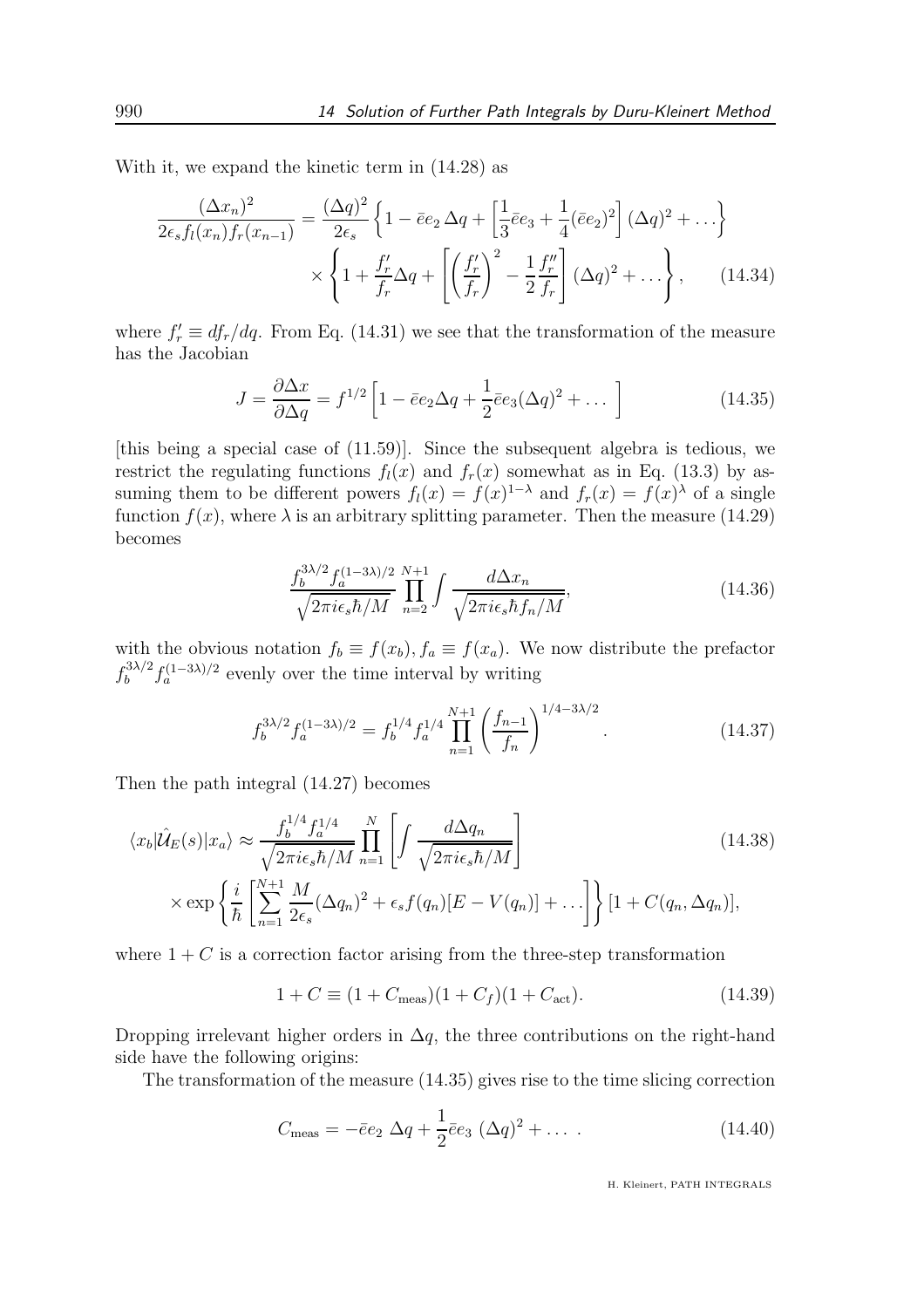The rearrangement of the f-factors in (14.37) produces

$$
C_f = \left(\frac{1}{4} - \frac{3\lambda}{2}\right) \left[ -\frac{f'}{f} \Delta q + \frac{1}{2} \frac{f''}{f} (\Delta q)^2 \right]
$$

$$
-\frac{1}{2} \left(\frac{3}{4} + \frac{3\lambda}{2}\right) \left(\frac{1}{4} - \frac{3\lambda}{2}\right) \left(\frac{f'}{f}\right)^2 (\Delta q)^2 + \dots \tag{14.41}
$$

The transformation of the pseudotime-sliced kinetic term (14.34) yields

$$
C_{\text{act}} = \frac{i}{\hbar} M \frac{(\Delta q)^2}{2\epsilon_s} \left\{ -\left(\bar{e}e_2 - \lambda \frac{f'}{f}\right) \Delta q \right.+ \left[ \frac{1}{3} \bar{e}e_3 + \frac{1}{4} (\bar{e}e_2)^2 + \frac{1}{2} \left( -\lambda \frac{f''}{f} + \lambda (\lambda + 1) \left( \frac{f'}{f} \right)^2 \right) - \lambda \bar{e}e_2 \frac{f'}{f} \right] (\Delta q)^2 \right\}- \frac{M^2}{2\hbar^2} \frac{(\Delta q)^4}{4\epsilon_s^2} \left( \bar{e}e_2 - \lambda \frac{f'}{f} \right)^2 (\Delta q)^2 + \dots
$$
 (14.42)

We now calculate an equivalent kernel according to Section 11.2. The correction terms are evaluated perturbatively using the expectation values

$$
\langle (\Delta q)^{2n} \rangle_0 = \left(\frac{i\hbar}{M}\right)^n (2n-1)!!.
$$
 (14.43)

First we find the expectation value (11.70). Listing only the relevant terms of order  $\epsilon_s$ , we obtain

$$
\langle C\Delta q \rangle_0 = i\hbar \epsilon_s \left[ -\bar{e}e_2 - \left( \frac{1}{4} - \frac{3\lambda}{2} \right) \frac{f'}{f} + \frac{3}{2} \left( \bar{e}e_2 - \lambda \frac{f'}{f} \right) \right]. \tag{14.44}
$$

The  $\lambda$ -terms cancel each other identically. The remainder vanishes upon using the relation (14.15), which reads in the present notation

$$
e_1^2 = f,\t\t(14.45)
$$

implying that

$$
2e_1e_2 = f', \quad 2\bar{e}e_2 = f'/f, \tag{14.46}
$$

and yielding indeed  $\langle C\Delta q\rangle_0 \equiv 0$ .

We now turn to the expectation  $\langle C \rangle_0$  which determines the effective potential via Eq. (11.47). By differentiating the second equation in (14.46), we see that

$$
f''/f = 2\left[ (\bar{e}e_2)^2 + \bar{e}e_3 \right]. \tag{14.47}
$$

By expressing f and  $f''$  in Eqs. (14.41) and (14.42) in terms of the e-functions, we obtain

$$
C_f = \left(\frac{1}{4} - \frac{3\lambda}{2}\right) \left\{-2\bar{e}e_2\,\Delta q + \left[(\bar{e}e_2)^2 + \bar{e}e_3\right](\Delta q)^2\right\}
$$

$$
-2\left(\frac{3}{4} + \frac{3\lambda}{2}\right) \left(\frac{1}{4} - \frac{3\lambda}{2}\right) (\bar{e}e_2)^2 (\Delta q)^2 + \dots \,, \tag{14.48}
$$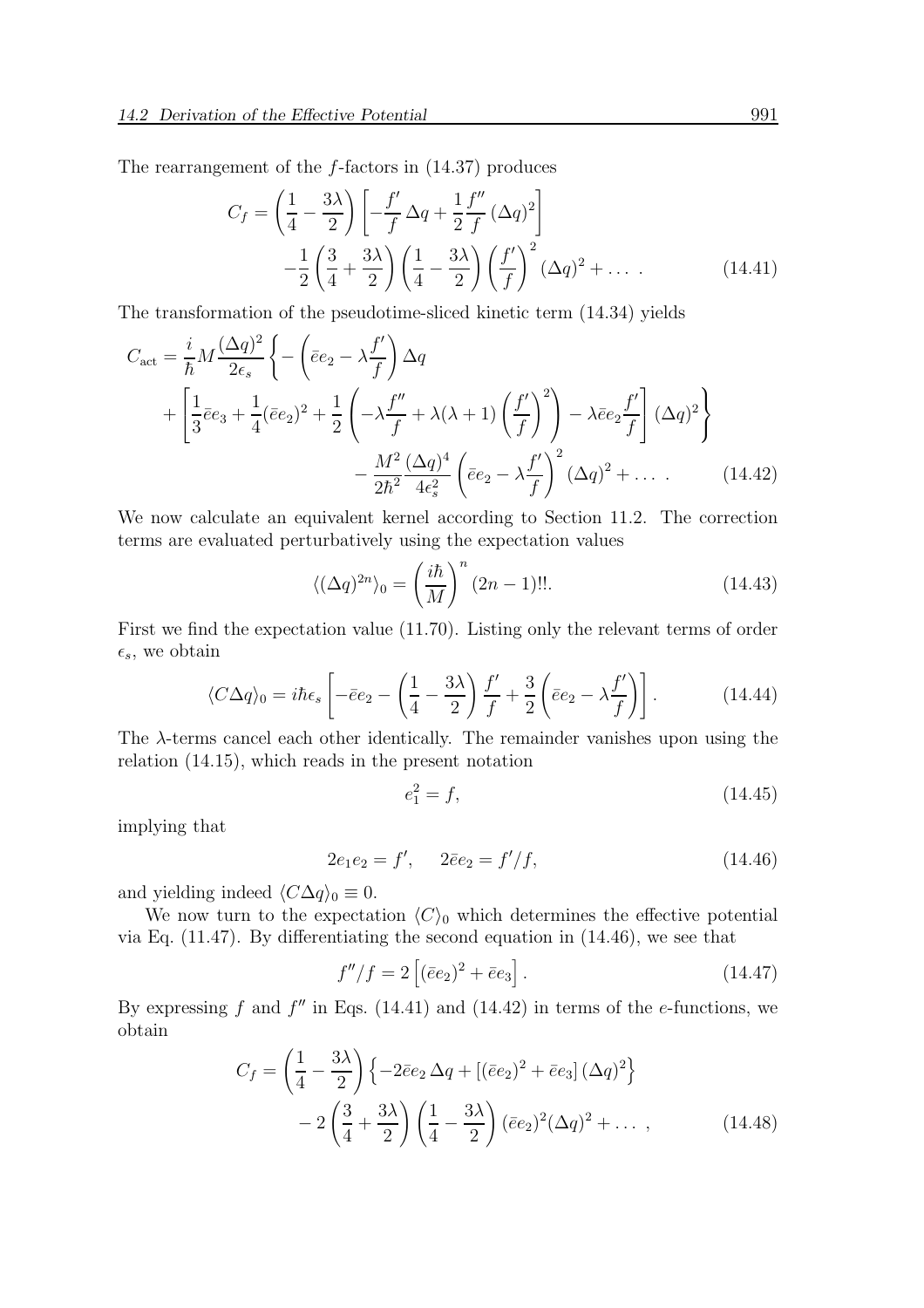$$
C_{\text{act}} = i \frac{M}{\hbar} \frac{(\Delta q)^2}{2\epsilon_s} \Big\{ -(1 - 2\lambda)\bar{e}e_2 \Delta q
$$
  
+  $\Big[\frac{1}{3}\bar{e}e_3 + \frac{1}{4}(\bar{e}e_2)^2 - \lambda(\bar{e}e_2 + \bar{e}e_3) + 2\lambda(\lambda + 1)(\bar{e}e_2)^2 - 2\lambda(\bar{e}e_2)^2 \Big] (\Delta q)^2 \Big\}$   
-  $\frac{M^2}{2\hbar^2} \frac{(\Delta q)^4}{4\epsilon_s^2} (1 - 2\lambda)^2 (\bar{e}e_2)^2 (\Delta q)^2 + \dots$  (14.49)

After forming the product (14.39), the total correction reads

$$
C = \bar{e}e_2 \left(\frac{1}{2} - \lambda\right) \Delta q \left[ -\frac{iM}{\hbar\epsilon_s} (\Delta q)^2 - 3 \right]
$$
  
+ $(\bar{e}e_2)^2 \left[ \frac{9}{2} \left(\lambda - \frac{1}{6}\right) \left(\lambda - \frac{1}{2}\right) (\Delta q)^2 + i \left(4\lambda^2 - \frac{7}{2}\lambda + \frac{7}{8}\right) \frac{M}{\hbar\epsilon_s} (\Delta q)^4$   
- $\frac{1}{2} \left(\lambda - \frac{1}{2}\right)^2 \frac{M^2}{\hbar^2 \epsilon_s^2} (\Delta q)^6 \right]$   
+ $\bar{e}e_3 \left[ -\frac{3}{2} \left(\lambda - \frac{1}{2}\right) (\Delta q)^2 - \frac{1}{2} \left(\lambda - \frac{1}{3}\right) i \frac{M}{\hbar\epsilon_s} (\Delta q)^4 \right] + \dots$  (14.50)

Using (14.43), we find the expectation to the relevant order  $\epsilon_s$ :

$$
\langle C \rangle_0 = -\frac{\epsilon_s \hbar}{M} \left[ \frac{1}{4} \bar{e} e_3 - \frac{3}{8} (\bar{e} e_2)^2 \right]. \tag{14.51}
$$

It amounts to an effective potential

$$
V_{\text{eff}} = -\frac{i\hbar^2}{M} \left[ \frac{1}{4}\bar{e}e_3 - \frac{3}{8}(\bar{e}e_2)^2 \right]. \tag{14.52}
$$

By inserting (14.32) and (14.33), this turns into the expression (14.18) which we wanted to derive.

In summary we have shown that the kernel in (14.38)

$$
K^{\epsilon_s}(\Delta q) = \frac{1}{\sqrt{2\pi i \epsilon_s \hbar/M}} \exp\left\{\frac{i}{\hbar} \sum_{n=1}^{N+1} \left[ \frac{M}{2\epsilon_s} (\Delta q_n)^2 + \epsilon_s E f(q_n) \right] \right\} [1 + C] \quad (14.53)
$$

can be replaced by the simpler equivalent kernel

$$
K^{\epsilon_s}(\Delta q) = \frac{1}{\sqrt{2\pi i \epsilon_s \hbar/M}} \exp\left\{\frac{i}{\hbar} \sum_{n=1}^{N+1} \left[ \frac{M}{2\epsilon_s} (\Delta q_n)^2 + \epsilon_s E f(q_n) - \epsilon_s V_{\text{eff}} \right] \right\}, (14.54)
$$

in which the correction factor  $1+C$  is accounted for by the effective potential  $V_{\text{eff}}$  of Eq. (14.18). This result is independent of the splitting parameter  $\lambda$  [1]. The same result emerges, after a lengthier algebra, for a completely general splitting of the regulating function  $f(x)$  into a product  $f_l(x)f_r(x)$ .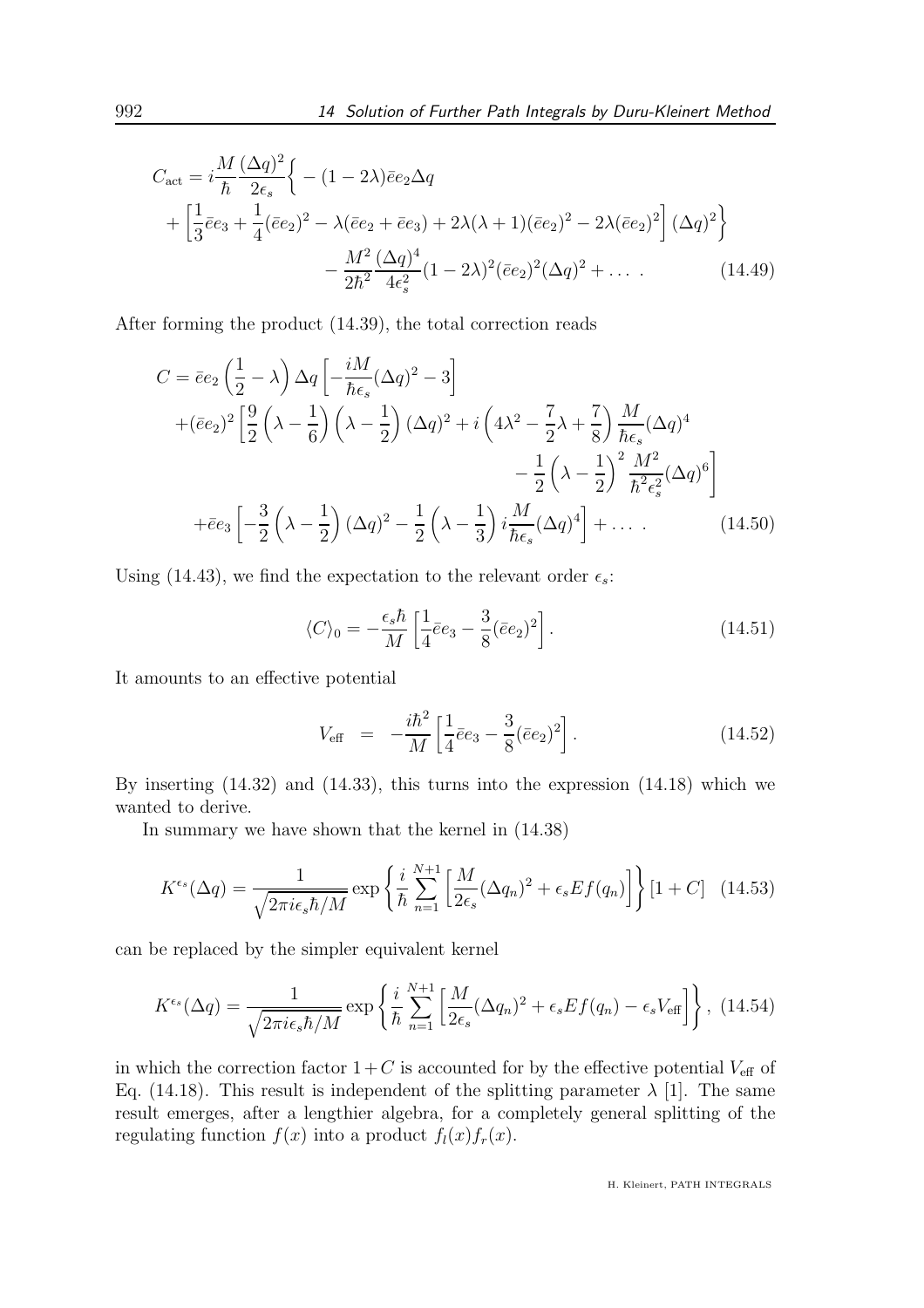## 14.3 Comparison with Schrödinger Quantum Mechanics

The DK transformation of the action (14.11) into the action (14.19) has of course a correspondence in Schrödinger quantum mechanics. In analogy with the introduction of the pseudotime evolution amplitude  $(14.8)$ , we multiply the Schrödinger equation

$$
\left[-\frac{\hbar^2}{2M}\partial_x^2 - E\right]\psi(x,t) = i\hbar\partial_t\psi(x,t)
$$
\n(14.55)

from the left by an arbitrary regulating function  $f_l(x)$ , and obtain

$$
\left[-\frac{\hbar^2}{2M}f_l(x)\partial_x^2 f_r(x) - Ef(x)\right]\psi_f(x,t) = f(x)i\hbar\partial_t\psi_f(x,t),\tag{14.56}
$$

with the transformed wave function  $\psi_f(x,t) \equiv f_r(x)^{-1} \psi(x,t)$ . After the coordinate transformation (14.14), we arrive at

$$
\left[ -\frac{\hbar}{2M} f_l(q) \left( \frac{1}{h'(q)} \partial_q \right)^2 f_r(q) - E f(q) \right] \psi_f(q, t) = f(q) i\hbar \partial_t \psi_f(x, t), \quad (14.57)
$$

having used the notation  $f(q) \equiv f(h(q))$  as in (14.17). Inserting  $h'^2(q) = f(h(q))$  =  $f_l(h(q))f_r(h(q))$  from (14.15), the Schrödinger equation becomes

$$
\left[-\frac{\hbar^2}{2M}f_r^{-1}(q)\left(\partial_q^2 - \frac{h''}{h'}\partial_q\right)f_r(q) - Ef(q)\right]\psi_f(q,t) = f(q)i\hbar\partial_t\psi_f(q,t). \quad (14.58)
$$

After going from  $\psi_f(q, t)$  to a new wave function

$$
\phi(q,t) = f_r^{3/4}(q) f_l^{-1/4}(q) \psi_f(q,t)
$$

related to the initial one by  $\psi(x,t) \equiv f_r(q)\psi_f(q,t) = f^{1/4}(q)\phi(q,t)$ , the Schrödinger equation takes the form

$$
\begin{aligned}\n\left[-\frac{\hbar^2}{2M}h'(q)^{-1/2}\left(\partial_q^2 - \frac{h''}{h'}\partial_q\right)h'(q)^{1/2} - Ef(q)\right]\phi(q,t) \\
= \left[-\frac{1}{2M}\partial_q^2 + V_{\text{eff}} - Ef(q)\right]\phi(q,t) = f(q)i\hbar\partial_t\phi(q,t),\n\end{aligned} \tag{14.59}
$$

where  $V_{\text{eff}}$  is precisely the effective potential (14.18).

For the special coordinate transformation  $r = h(q) = e^q$ , we obtain

$$
V_{\text{eff}} = -\frac{\hbar^2}{4M} \left[ \frac{h'''}{h'} - \frac{3}{2} \left( \frac{h''}{h'} \right)^2 \right] = \frac{\hbar^2}{2M} \frac{1}{4},\tag{14.60}
$$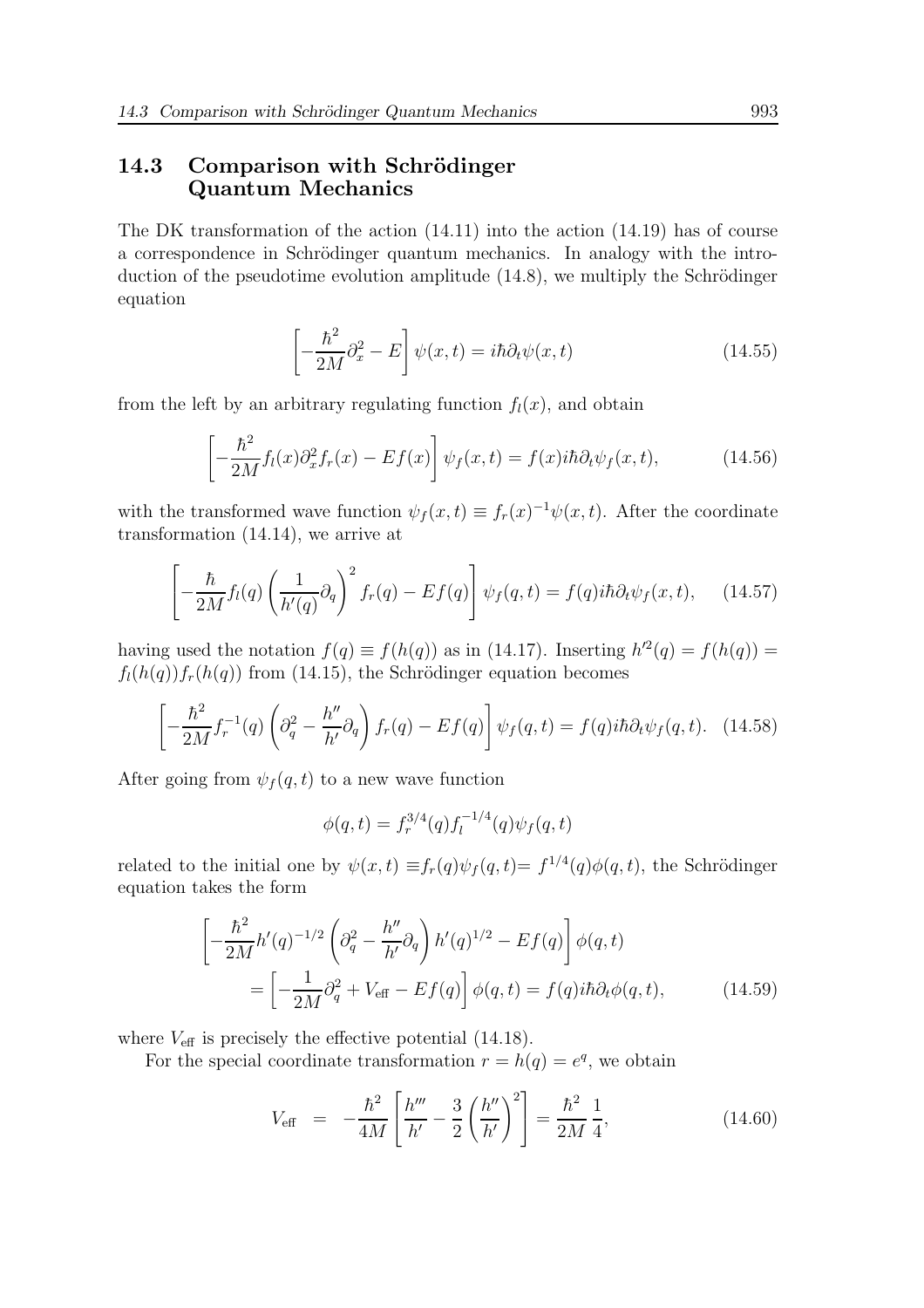as first pointed out by Langer [2] when improving the WKB approximation of Schrödinger equations with a centrifugal barrier  $\hbar^2 l(l+1)/2Mr^2$ . This is too singular to allow for a semiclassical treatment. The transformation  $r = h(q) = e^q$  leads to a smooth potential problem on the entire q-axis, in which the centrifugal barrier is replaced by  $\hbar^2[l(l+1)+\frac{1}{4}]/2M$ . Langer concluded from this that the original Schrödinger equation in r can be treated semiclassically if  $l(l + 1)$  is replaced by  $l(l+1)+\frac{1}{4}$ . The additional  $\frac{1}{4}$  is known as the *Langer correction*.

The operator  $f(q)\partial_t$  on the right-hand side of (14.59) plays the role of pseudotime derivative  $\partial_s$ .

### 14.4 Applications

We now present some typical solutions of path integrals via the DK method. The initial fixed-energy amplitudes will all have the generic action

$$
\mathcal{A}_E = \int dt \left[ \frac{M}{2} \dot{x}^2(t) - V(x) + E \right],\tag{14.61}
$$

with different potentials  $V(x)$  which usually do not allow for a naive time slicing. The associated path integrals are known from certain projections of Euclidean path integrals. In the sequel, we omit the subscript  $E$  for brevity (since we want to use its place for another subscript referring to the potential under consideration). The solution follows the general two-step procedure described in Section 14.4.

#### 14.4.1 Radial Harmonic Oscillator and Morse System

Consider the action of a harmonic oscillator in  $D$  dimensions with an angular momentum  $l_{\mathcal{O}}$  at a fixed energy  $E_{\mathcal{O}}$ :

$$
\mathcal{A}_{\mathcal{O}} = \int dt \left[ \frac{M}{2} \dot{r}^2 - \hbar^2 \frac{\mu_{\mathcal{O}}^2 - 1/4}{2Mr^2} - \frac{M}{2} \omega^2 r^2 + E_{\mathcal{O}} \right].
$$
 (14.62)

Here  $\mu_{\mathcal{O}}$  is an abbreviation for

$$
\mu_{\mathcal{O}} = D_{\mathcal{O}}/2 - 1 + l_{\mathcal{O}} \tag{14.63}
$$

[recall (8.138)],  $D_{\mathcal{O}}$  denotes the dimension, and  $l_{\mathcal{O}}$  the orbital angular momentum of the system. The subscript  $\mathcal O$  indicates that we are dealing with the harmonic oscillator. A free particle is described by the  $\omega \to 0$  -limit of this action.

Due to the centrifugal barrier, the time evolution amplitude possesses only a complicated time-sliced path integral involving Bessel functions. According to the rule (8.140), the centrifugal barrier requires the regularization

$$
\epsilon \hbar^2 \frac{\mu_{\mathcal{O}}^2 - 1/4}{2Mr_n^2} \longrightarrow i\hbar \log \tilde{I}_{\mu_{\mathcal{O}}} \left( \frac{M}{i\hbar \epsilon} r_n r_{n-1} \right). \tag{14.64}
$$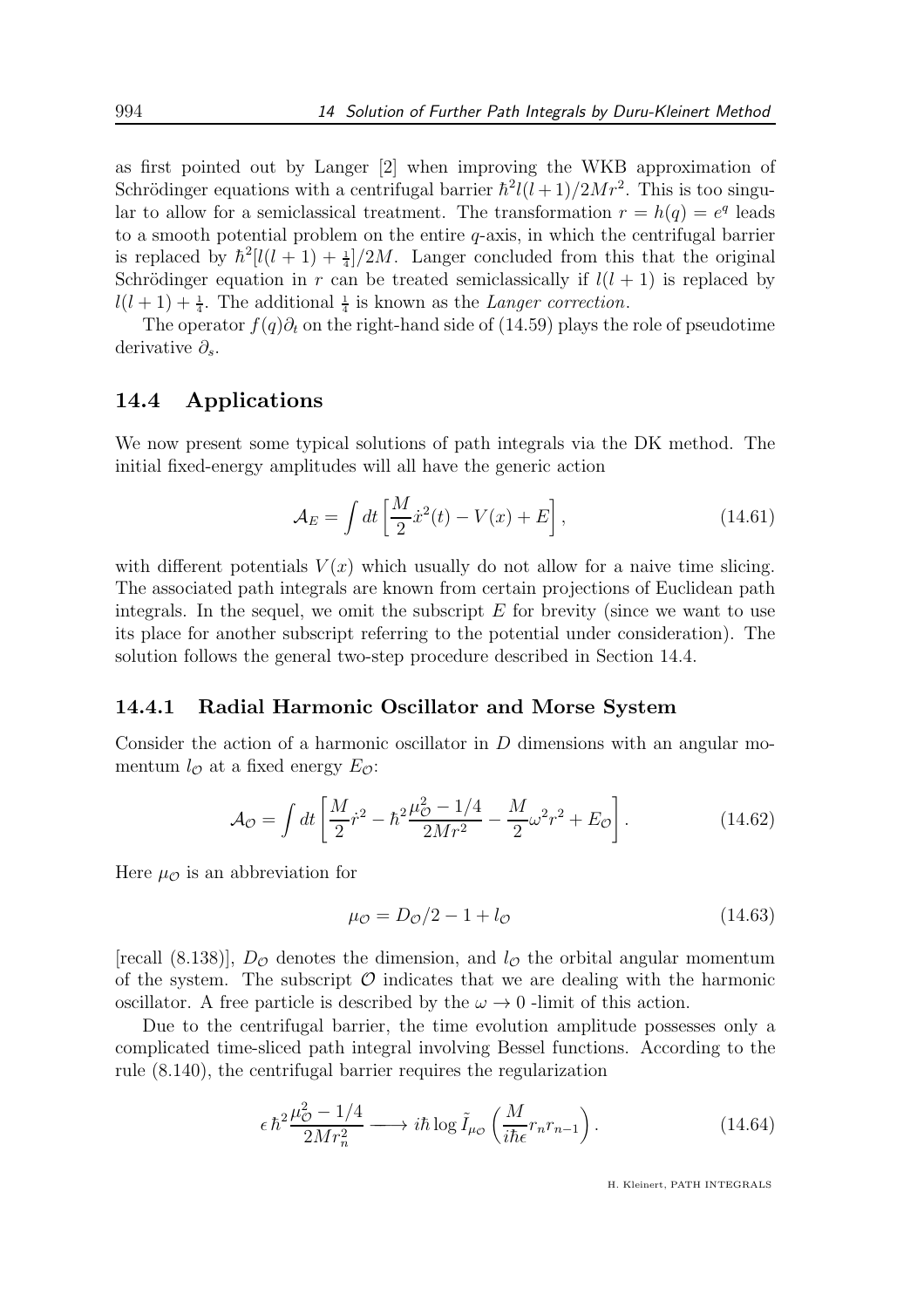This smoothens the small-r fluctuations and prevents a path collapse in the Euclidean path integral with  $\mu_{\mathcal{O}} = 0$ . The time-sliced path integral can then be solved using the formula (8.14). The final amplitude is obtained most simply, however, by solving the harmonic oscillator in  $D_{\mathcal{O}}$  Cartesian coordinates, and by projecting the result into a state of fixed angular momentum  $l_{\mathcal{O}}$ . The result was given in Eq. (9.32), and reads for  $r_b > r_a$ 

$$
(r_b|r_a)_{E_O, l_O} = -i\frac{1}{\omega} \frac{1}{\sqrt{r_b r_a}} \frac{\Gamma((1+\mu)/2-\nu)}{\Gamma(\mu+1)} W_{\nu,\mu/2} \left(\frac{M\omega}{\hbar} r_b^2\right) M_{\nu,\mu/2} \left(\frac{M\omega}{\hbar} r_a^2\right), (14.65)
$$

where the parameters on the right-hand side are

$$
\nu = \nu_{\mathcal{O}} \equiv \frac{E_{\mathcal{O}}}{2\omega\hbar}, \quad \mu = \mu_{\mathcal{O}}.\tag{14.66}
$$

The poles determining the energy eigenvalues lie at  $\nu = n/2 + D/4 = n_r + l/2 + D/4$ , where  $n = 0, 1, 2, 3, \ldots$ .

A stable pseudotime evolution amplitude exists after a path-dependent time transformation with the regulating function

$$
f(r) = r^2. \tag{14.67}
$$

The time-transformed Hamiltonian

$$
\mathcal{H}_{\mathcal{O}} = r^2 \frac{p^2}{M} + \hbar^2 \frac{\mu_{\mathcal{O}}^2 - 1/4}{2M} + \frac{M}{2} \omega^2 r^4 - E_{\mathcal{O}} r^2 \tag{14.68}
$$

is free of the barrier singularity. Thus, when time-slicing the action

$$
\mathcal{A}_{\mathcal{O}}^{f=r^2} = \int_0^S ds \left( \frac{M}{2} \frac{r'^2}{r^2} - \frac{\mu_{\mathcal{O}}^2 - 1/4}{2M} - \frac{M}{2} \omega^2 r^4 + E_{\mathcal{O}} r^2 \right) \tag{14.69}
$$

associated with  $\mathcal{H}_{\mathcal{O}}$ , no Bessel functions are needed.

Note that the factor  $1/r^2$  accompanying  $r'^2 = [dr(s)/ds]^2$  does not produce additional problems. It merely diminishes the fluctuations at small  $r$ . However, the r-dependence of the kinetic term is undesirable for an evaluation of the time-sliced path integral. We therefore go over to a new coordinate  $x$  via the transformation

$$
r = h(x) \equiv e^x,\tag{14.70}
$$

the transformation function  $h(x)$  being related to the regulating function  $f(x)$  by  $(14.15):$ 

$$
h'^2 = e^{2x} = f(r) = r^2.
$$
\n(14.71)

The resulting effective potential (14.18) happens to be a constant:

$$
V_{\text{eff}} = -\frac{\hbar^2}{M} \left[ \frac{1}{4} \frac{h'''}{h'} - \frac{3}{8} \left( \frac{h''}{h'} \right)^2 \right] = \frac{\hbar^2}{8M}.
$$
 (14.72)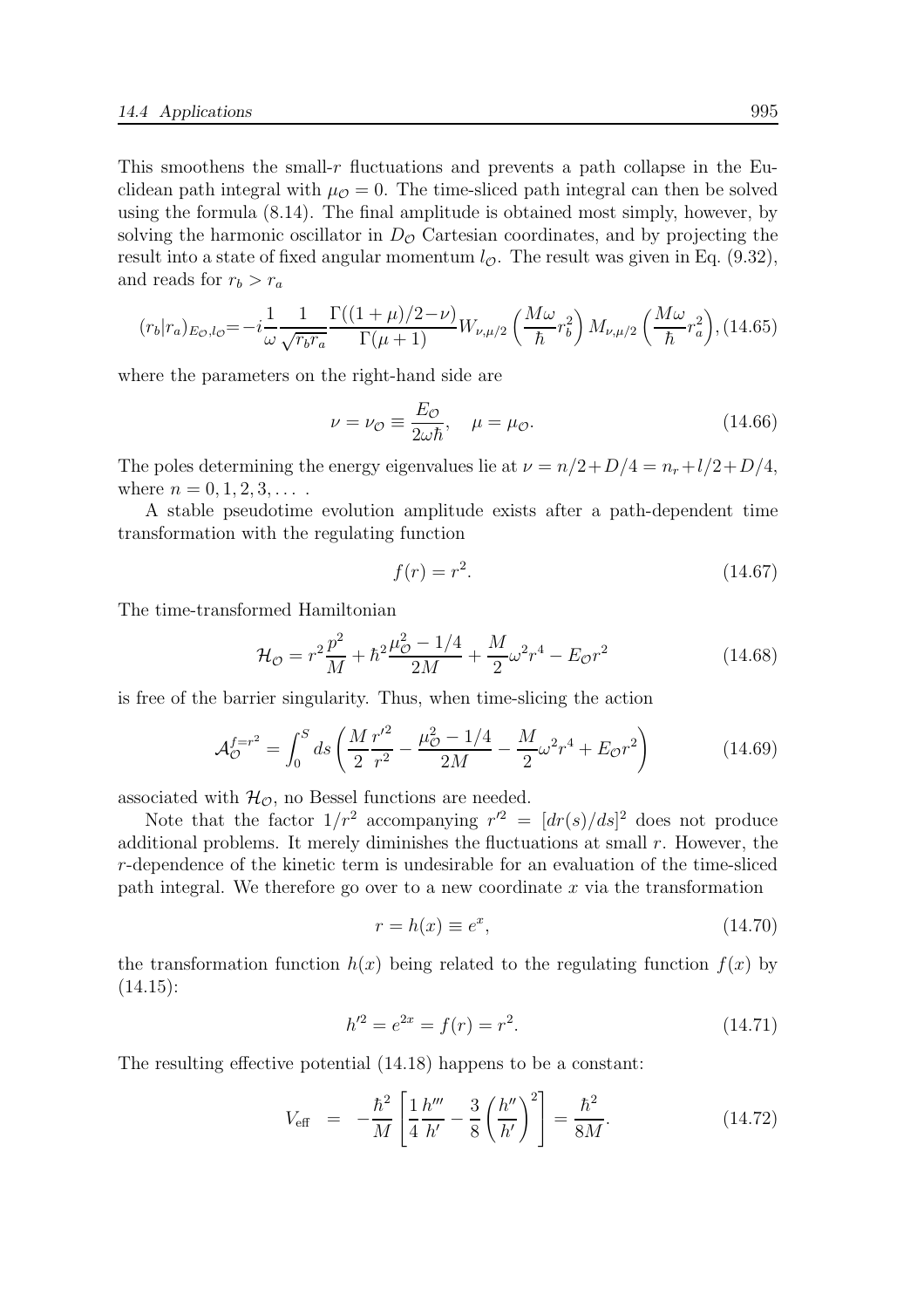Together with this constant, the DK-transformed radial oscillator action becomes

$$
\mathcal{A}_{\mathcal{O}}^{\text{DK}} = \int_0^S ds \left[ \frac{M}{2} x'^2 - \frac{\mu_{\mathcal{O}}^2}{2M} - \frac{M\omega^2}{2} e^{4x} + E_{\mathcal{O}} e^{2x} \right]. \tag{14.73}
$$

The effective potential (14.72) has changed the initial centrifugal barrier term from  $(\mu_{\mathcal{O}}^2 - 1/4)/2M$  to  $\mu_{\mathcal{O}}^2/2M$ . We have omitted the pseudoenergy  $\mathcal{E}$  since it is set equal to zero in the final DK relation (14.26). With the identifications

$$
A = \frac{M}{2}\omega^2, \qquad (14.74)
$$

$$
B = E_{\mathcal{O}}, \tag{14.75}
$$

$$
C = \frac{\hbar^2 \mu_{\mathcal{O}}^2}{2M} + E_{\mathcal{M}}, \tag{14.76}
$$

the action (14.73) goes over into

$$
\mathcal{A}_{\mathcal{M}} = \int_0^S ds \left[ \frac{M}{2} x^2 - (V_{\mathcal{M}} - E_{\mathcal{M}}) \right], \tag{14.77}
$$

with the Morse potential

$$
V_{\mathcal{M}}(x) = Ae^{4x} - Be^{2x} + C.
$$
 (14.78)

Its fixed-energy amplitude

$$
(x_b|x_a)_{E_{\mathcal{M}}} = \int_0^\infty dS \int \mathcal{D}x(s)e^{i\mathcal{A}_{\mathcal{M}}/\hbar}
$$
(14.79)

is therefore equivalent to the radial amplitude of the oscillator (14.65) via the DK relation (14.26), which now reads

$$
(r_b|r_a)_{E_O,l} = e^{(x_b+x_a)/2}(x_b|x_a)_{E_M},
$$
\n(14.80)

where  $r = e^x$ .

Let us use the relations  $(14.74)$ – $(14.76)$  to extract the bound-state energy eigenvalues of the Morse potential. For this we use the relation (9.33) to rewrite B as

$$
B = \hbar\omega(\mu_0 + n_r + 1/2), \quad n_r = 0, 1, 2, 3, \dots,
$$
 (14.81)

which becomes with (14.74)

$$
B = \hbar \sqrt{2A/M} (\mu_{\mathcal{O}} + n_r + 1/2). \tag{14.82}
$$

This is solved by  $\mu_{\mathcal{O}} = B/\hbar \sqrt{2A/M} - (n_r + 1/2)$ , and inserted into (14.76) to find

$$
E_{\mathcal{M}} = C - \frac{B^2}{4A} \left[ 1 - \frac{\hbar}{B} \sqrt{\frac{2A}{M}} (n_r + 1/2) \right]^2, \quad (0 \le n_r \le \sqrt{MB^2 / 2A\hbar^2} - 1/2. \tag{14.83}
$$

For studies of molecular vibrations one typically chooses the Morse potential  $V_{\mathcal{M}} =$  $V_0[e^{-4x} - 2e^{-2x}]$ , in which case the energy spectrum becomes

$$
E_{\mathcal{M}} = -V_0 \left[ 1 - \frac{\hbar}{\sqrt{MV_0/2}} (n_r + 1/2) \right]^2, \quad (0 \le n_r \le \sqrt{MV_0/2\hbar^2} - 1/2. \quad (14.84)
$$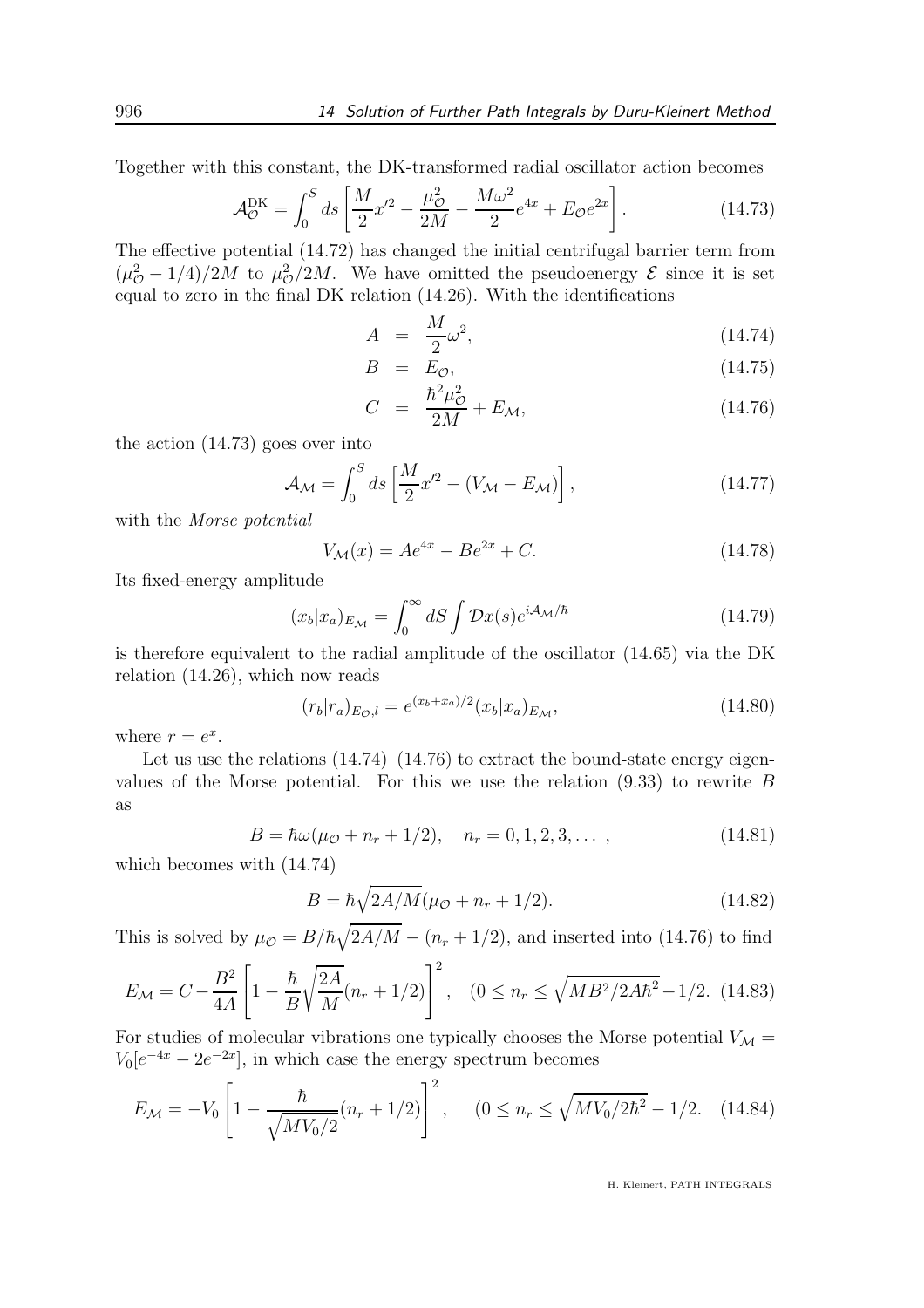#### 14.4.2 Radial Coulomb System and Morse System

By a similar argument, the completely different path integral of the radial Coulomb system can be shown to be DK-equivalent to the path integral of the Morse potential. The action is

$$
\mathcal{A}_{\mathcal{C}} = \int dt \left[ \frac{M}{2} \dot{r}^2 - \hbar^2 \frac{\mu_c^2 - 1/4}{2Mr^2} + \frac{e^2}{r} + E_{\mathcal{C}} \right],\tag{14.85}
$$

where

$$
\mu_{\mathcal{C}} = D_{\mathcal{C}}/2 - 1 + l_{\mathcal{C}}.\tag{14.86}
$$

For  $e^2 = 0$ , the action describes a free particle moving in a centrifugal barrier potential. As in the previous example, the action (14.85) does not lead to a timesliced amplitude of the Feynman type, but involves Bessel functions. We must again remove the barrier via a path-dependent time transformation with

$$
f(r) = r^2 \tag{14.87}
$$

by introducing the pseudotime s satisfying  $dt = ds r^2(s)$ . This leads to the timetransformed action

$$
\mathcal{A}_{\mathcal{C}}^{f=r^2} = \int_0^S ds \left[ \frac{M r'^2}{2 r^2} - \hbar^2 \frac{\mu_{\mathcal{C}}^2 - 1/4}{2M} + e^2 r + E_{\mathcal{C}} r^2 \right]. \tag{14.88}
$$

To bring the kinetic term to the standard form, we change the variable  $r$  to  $x$  via

$$
r = e^x. \tag{14.89}
$$

This introduces the same effective potential as in (14.72),

$$
V_{\text{eff}} = \frac{\hbar^2}{2M} \frac{1}{4},\tag{14.90}
$$

canceling the 1/4-term in the former centrifugal barrier [2]. Thus we arrive at the DK transform of the radial Coulomb action

$$
\mathcal{A}_{\mathcal{C}}^{\text{DK}} = \int_0^S ds \left[ \frac{M}{2} x'^2 - \hbar^2 \frac{\mu_{\mathcal{C}}^2}{2M} + e^2 e^x + E_{\mathcal{C}} e^{2x} \right]. \tag{14.91}
$$

A trivial change of variables

$$
x = 2\bar{x},
$$
  
\n
$$
M = \bar{M}/4,
$$
  
\n
$$
\mu_c = 2\bar{\mu},
$$
\n(14.92)

brings this to the form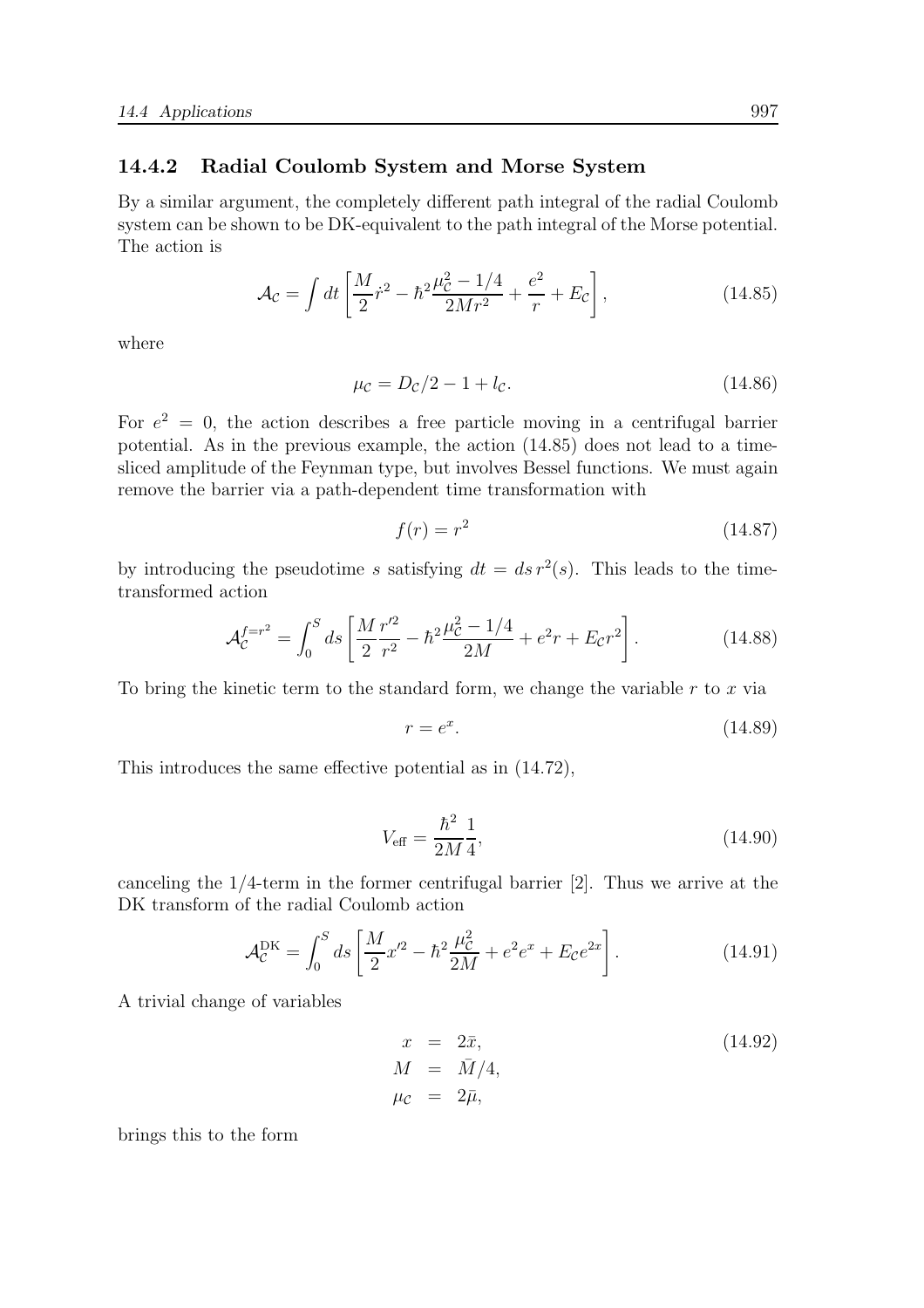$$
\mathcal{A}_{\mathcal{C}}^{\text{DK}} = \int_0^S ds \left[ \frac{\bar{M}}{2} \bar{x}'^2 - \hbar^2 \frac{\bar{\mu}^2}{2\bar{M}} + e^2 e^{2\bar{x}} + E_{\mathcal{C}} e^{4\bar{x}} \right],\tag{14.93}
$$

and establishes contact with the Morse action (14.77). Upon replacing  $\bar{x}$  by x we see that

$$
(r_b|r_a)_{E_c,l_c} = \frac{1}{2}e^{(x_b+x_a)}(x_b|x_a)_{E_M},
$$
\n(14.94)

with  $r = e^{2x}$ . The factor 1/2 accounts for the fact that the normalized states are related by  $|x\rangle = |\bar{x}\rangle/2$ . The identification of the parameters is now

$$
A = -E_c, \t(14.95)
$$

$$
B = e^2, \tag{14.96}
$$

$$
C = \hbar^2 \frac{\mu_c^2}{2M} + E_{\mathcal{M}}.
$$
 (14.97)

This can easily be checked inserting for  $E_{\mathcal{M}}$  the previous result (14.84), with A and  $B$  expressed by  $(14.74)$  and  $(14.75)$ . This yields

$$
E_{\mathcal{C}} = -\frac{Me^4}{\hbar^2} \frac{1}{2(\mu_{\mathcal{C}} + n_r + \frac{1}{2})^2} = -Mc^2 \frac{\alpha^2}{2n^2},\tag{14.98}
$$

with  $n = n_r + l_c + (D_c - 1)/2$ ,  $n_r = 0, 1, 2, \ldots$ . For  $D_c = 3$ , this agrees with (13.212).

## 14.4.3 Equivalence of Radial Coulomb System and Radial Oscillator

Since the radial oscillator and the radial Coulomb system are both DK-equivalent to a Morse system, they are DK-equivalent to each other. The relation between the parameters is

$$
M_{\mathcal{O}} = 4M_{\mathcal{C}},
$$
  
\n
$$
\mu_{\mathcal{O}} = 2\mu_{\mathcal{C}},
$$
  
\n
$$
E_{\mathcal{O}} = e^2,
$$
  
\n
$$
-\frac{M_{\mathcal{O}}}{2}\omega^2 = E_{\mathcal{C}},
$$
  
\n
$$
r_{\mathcal{O}} = \sqrt{r_{\mathcal{C}}}.
$$
\n(14.99)

We have added subscripts  $\mathcal{O}, \mathcal{C}$  also to the masses M to emphasize the systems to which they belong. The relation  $\mu_{\mathcal{O}} = 2\mu_{\mathcal{C}}$  implies

$$
D_{\mathcal{O}}/2 - 1 + l_{\mathcal{O}} = 2(D_{\mathcal{C}}/2 - 1 + l_{\mathcal{C}})
$$
 (14.100)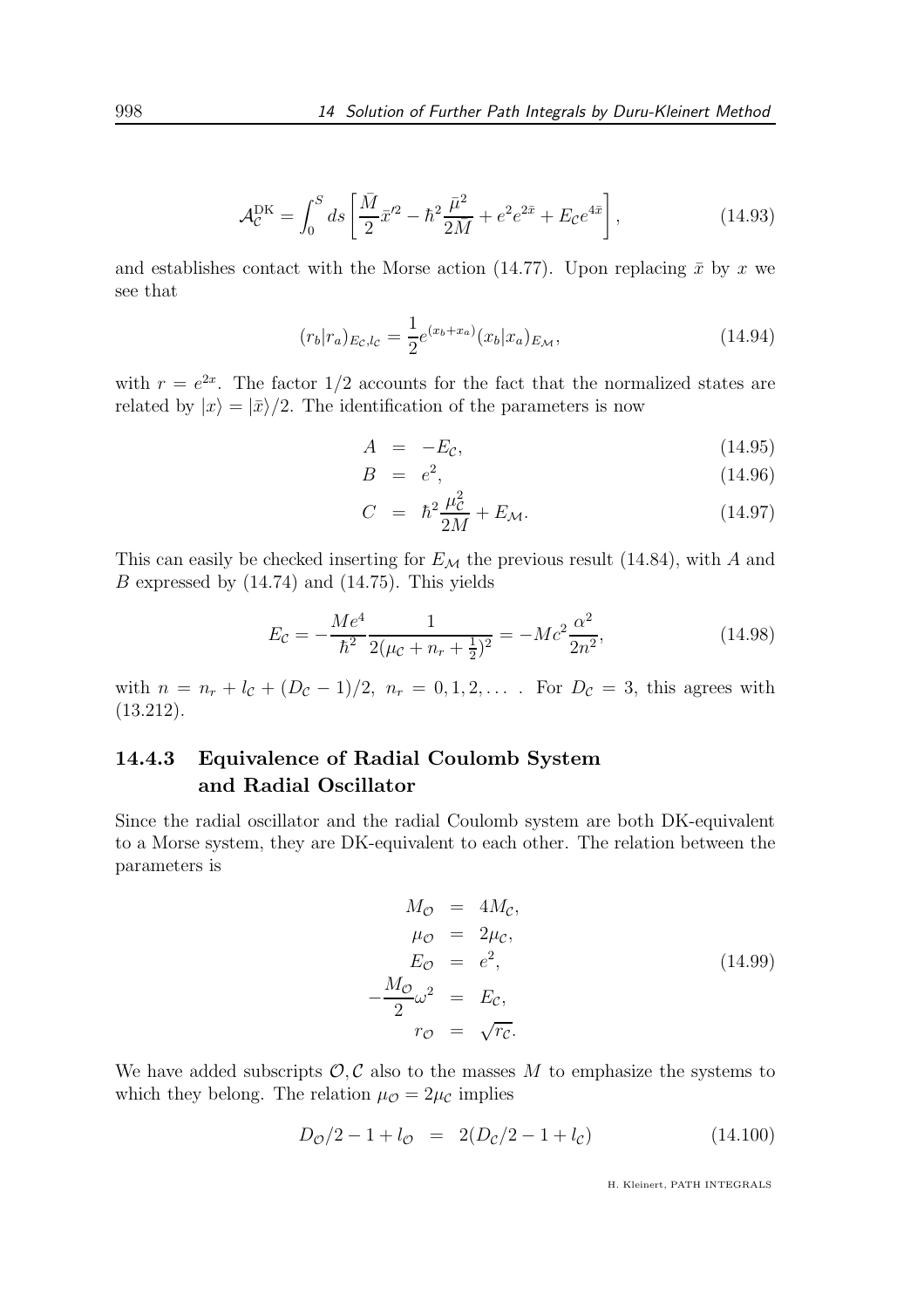for all dimensions and angular momenta of the two systems. Due to the square root relation  $r_{\mathcal{O}} = \sqrt{r_{\mathcal{C}}}$ , the orbital angular momenta satisfy

$$
l_{\mathcal{O}} = 2l_{\mathcal{C}}.\tag{14.101}
$$

For the dimensions, this implies

$$
D_{\mathcal{O}} = 2D_{\mathcal{C}} - 2.\tag{14.102}
$$

In the cases  $D_c = 2$  and 3, there is complete agreement with Chapter 13 where the dimensions of the DK-equivalent oscillators were 2 and 4, respectively.

To relate the amplitudes with each other we find it useful to keep the notation as close as possible to that of Chapter 13 and denote the radial coordinate of the radial oscillator by u. Then the DK relation for the pseudotime evolution amplitudes states that

$$
(r_b|r_a)_{E_c,\mu_c} = \frac{1}{2} \sqrt{u_b u_a} (u_b|u_a)_{E_c,\mu_c} , \qquad (14.103)
$$

with the right-hand side given by (14.65) (after replacing r by u,  $M_{\mathcal{O}}$  by  $4M_{\mathcal{C}}$ , and  $M_{\mathcal{O}} \omega u^2/\hbar$  by  $2\kappa r$ ).

Note once more that the prefactor on the right-hand side has a dimension opposite to what one might have expected from the quantum-mechanical completeness relation

$$
\int_0^\infty dr |r\rangle\langle r| = 1,\tag{14.104}
$$

whose *u*-space version reads

$$
\int_0^\infty du \, 2u|r\rangle\langle r| = \int du |u\rangle\langle u| = 1. \tag{14.105}
$$

As explained in Section 14.1, the reason lies in the different dimensions (by a factor  $r$ ) of the pseudotimes over which the evolution amplitudes are integrated when going to the fixed-energy amplitudes. A further factor  $1/4$  contained in  $(14.103)$  is due to the mass relation  $M_{\mathcal{O}} = 4M_{\mathcal{C}}$ .

Let us check the relation (14.103) for  $D_{\mathcal{C}} = 3$ . The fixed-energy amplitude of the Coulomb system has the partial-wave expansion

$$
(\mathbf{x}_b|\mathbf{x}_a)_{E_c} = \sum_{l_c=0}^{\infty} \sum_{m=-l_c}^{l_c} \frac{1}{r_b r_a} (r_b|r_a)_{E_c, l_c} Y_{l_c m}(\theta_b, \varphi_b) Y_{l_c m}^*(\theta_a, \varphi_a).
$$
 (14.106)

The four-dimensional oscillator, on the other hand, has

$$
(\vec{u}_b|\vec{u}_a)_{E_{\mathcal{O}}} = \sum_{l_{\mathcal{O}}=0}^{\infty} (u_b|u_a)_{E_{\mathcal{O}},l_{\mathcal{O}}}
$$
\n
$$
\times \frac{l_{\mathcal{O}}+1}{2\pi^2} \sum_{m_1,m_2=-l_{\mathcal{O}}/2}^{l_{\mathcal{O}}/2} \mathcal{D}_{m_1m_2}^{l_{\mathcal{O}}/2}(\varphi_n,\theta_n,\gamma_n) \mathcal{D}_{m_1m_2}^{l_{\mathcal{O}}/2}(\varphi_{n-1},\theta_{n-1},\gamma_{n-1}).
$$
\n(14.107)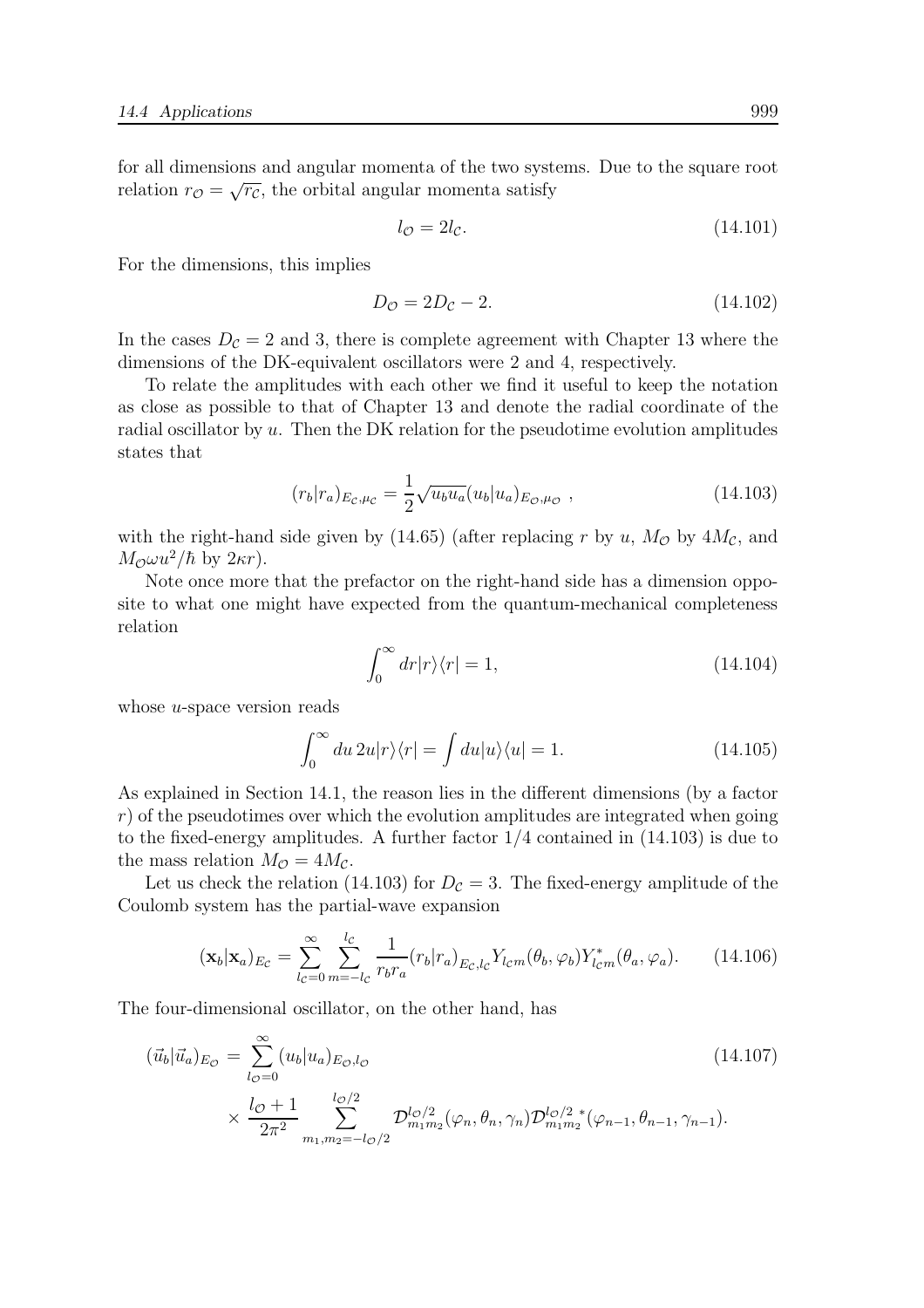We now take Eq. (13.127),

$$
(\mathbf{x}_b|\mathbf{x}_a)_{E_c} = \int_0^\infty dS e^{ie^2 S/\hbar} \frac{1}{16} \int_0^{4\pi} d\gamma_a(\vec{u}_b S|\vec{u}_a 0), \tag{14.108}
$$

and observe that the integral  $\int_0^{4\pi} d\gamma_a$  over the sum of angular wave functions

$$
\frac{l_{\mathcal{O}} + 1}{2\pi^2} \sum_{m_1, m_2 = -l_{\mathcal{O}}/2}^{l_{\mathcal{O}}/2} d_{m_1 m_2}^{l_{\mathcal{O}}/2}(\theta_b) d_{m_1 m_2}^{l_{\mathcal{O}}/2}(\theta_a) e^{im_1(\varphi_b - \varphi_a) + im_2(\gamma_b - \gamma_a)}
$$
(14.109)

produces a sum

$$
8\sum_{m}^{l_{\mathcal{O}}/2} Y_{l_{\mathcal{O}}/2,m,0}(\theta_b,\phi_b) Y_{l_{\mathcal{O}}/2,m,0}^*(\theta_a,\phi_a),\tag{14.110}
$$

with the spherical harmonics

$$
Y_{l_{\mathcal{O}}/2,m}(\theta,\phi) = \sqrt{\frac{l_{\mathcal{O}}+1}{4\pi}} e^{im\phi} d_{m,0}^{l_{\mathcal{O}}/2}(\theta). \qquad (14.111)
$$

Only even  $l_{\mathcal{O}}$ -values survive the integration, and we identify  $l_{\mathcal{C}} = l_{\mathcal{O}}/2$ 

Recalling the radial amplitude of the harmonic oscillator (9.32), we find from (14.103) the radial amplitude of the Coulomb system in any dimension  $D_c$  for  $r_b >$  $r_a$ :

$$
(r_b|r_a)_{E_c,l_c} = -i\frac{M_c}{\hbar\kappa} \frac{\Gamma(-\nu + l_c + (D_c - 1)/2)}{(2l_c + D_c - 2)!} W_{\nu,l_c + D_c/2 - 1}(2\kappa r_b) M_{\nu,l_c + D_c/2 - 1}(2\kappa r_a),
$$
\n(14.112)

where  $\kappa = \sqrt{-2ME/\hbar^2}$  and  $\nu = \sqrt{-e^4 M_c/2\hbar^2 E_c}$  as in (13.39) and (13.40). For  $D_{\mathcal{C}} = 3$ , this agrees with (13.211).

The full  $D_{\mathcal{C}}$ -dimensional amplitude is given by the sum over partial waves

$$
(\mathbf{x}_b|\mathbf{x}_a)_{E_c,l_c} = \frac{1}{(r_b r_a)^{(D_c-1)/2}} \sum_{l=0}^{\infty} (r_b|r_a)_{E_c,l_c} \sum_{m} Y_{l\mathbf{m}}(\hat{\mathbf{x}}_b) Y_{l\mathbf{m}}^*(\hat{\mathbf{x}}_a),
$$

which becomes with (8.126)

$$
(\mathbf{x}_b|\mathbf{x}_a)_{E_c,l_c} = \frac{1}{(r_b r_a)^{(D_c-1)/2}} \sum_{l_c=0}^{\infty} (r_b|r_a)_{E_c,l_c} \frac{2l_c + D_c - 2}{D_c - 2} \frac{1}{S_{D_c}} C_{l_c}^{(D_c/2-1)}(\cos \Delta \vartheta_n). \tag{14.113}
$$

It is easy to perform the sum if we make use of an integral representation of the radial amplitude obtained by DK-transforming the integral representation (9.25) of the radial oscillator amplitude. Replacing the imaginary time by the new variable of integration  $\rho = e^{-2\omega(\tau_b - \tau_a)}$ , the radial variables r by u, and the oscillator mass M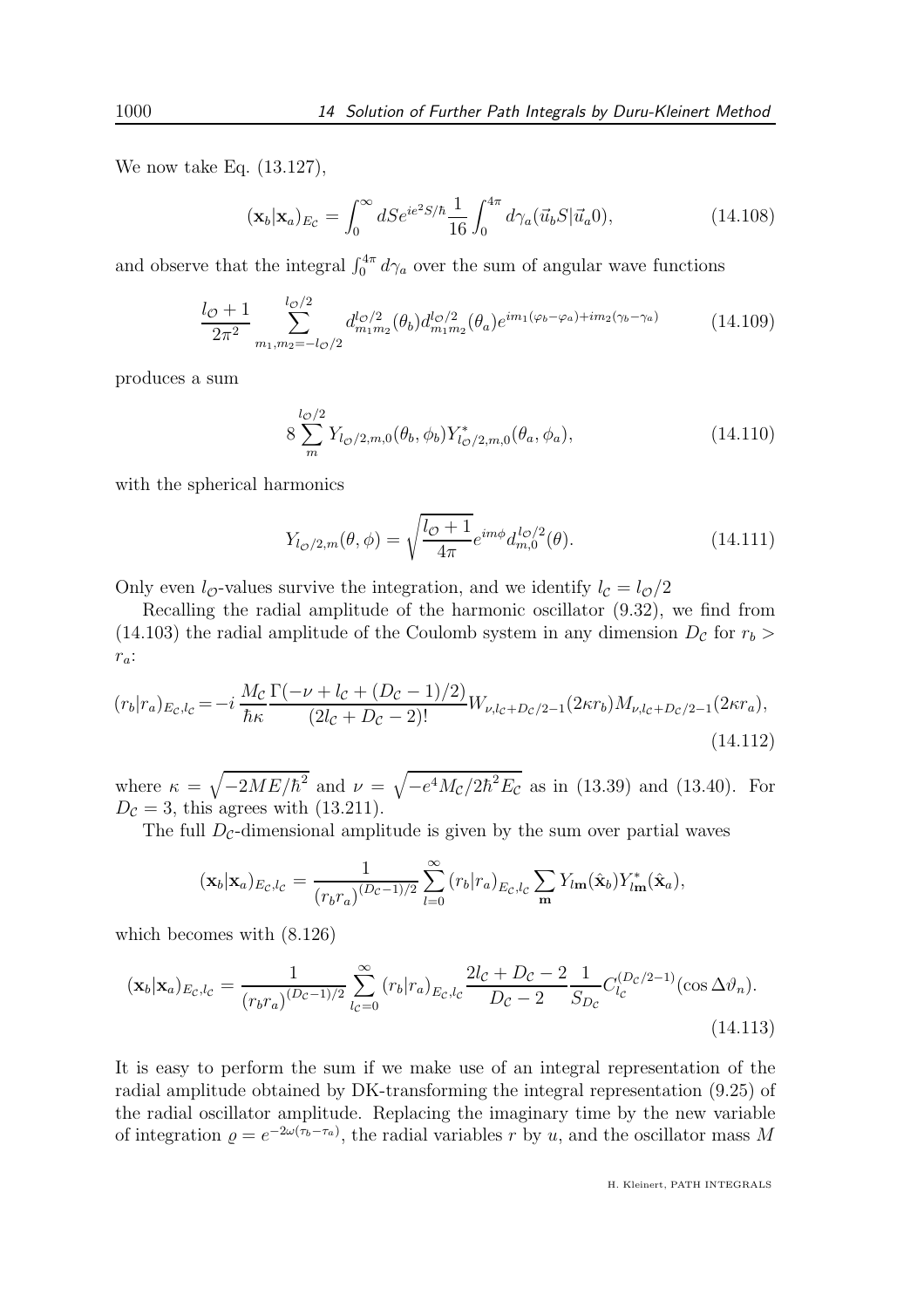by  $M_{\mathcal{O}}$  to match the notation of Chapter 13, the amplitude (9.25) can be rewritten as

$$
(u_b|u_a)_{E_O, l_O} = -i \frac{M_O}{\hbar} \sqrt{u_b u_a} \int_0^1 \frac{d\varrho}{2\varrho} \varrho^{-\nu} e^{-\kappa (u_b^2 + u_a^2) \frac{1+\varrho}{1-\varrho}} I_{l_O + D_O/2-1} \left(2\kappa u_b u_a \frac{2\sqrt{\varrho}}{1-\varrho}\right),
$$
(14.114)

with

$$
\kappa \equiv \frac{M_{\mathcal{O}}\omega}{2\hbar}, \qquad \nu \equiv E_{\mathcal{O}}/2\hbar\omega. \tag{14.115}
$$

Recalling (9.35), the poles of this amplitude lie at  $\nu = n/2 + D_{\mathcal{O}}/4 = n_r + l_{\mathcal{O}}/2 +$  $D_{\mathcal{O}}/4$ , where  $n = 0, 1, 2, 3, \dots$ , so that the energy eigenvalues are

$$
E_{\mathcal{O}\,n} = 2\hbar\omega\left(\frac{n}{2} + \frac{D_{\mathcal{O}}}{4}\right) = \hbar\omega\left(2n_r + l + \frac{D_{\mathcal{O}}}{2}\right). \tag{14.116}
$$

From the DK relation (14.103) we obtain  $(r_b|r_a)_{l_c, E_c}$  and insert it into (14.113). Then we recall the summation formula

$$
\left(\frac{1}{2}kz\right)^{D_c/2-1/2} I_{D_c/2-3/2}(kz) = k^{D_c-2} \sum_{l=0}^{\infty} \frac{1}{l!} \frac{\Gamma(l+D_c-2)}{\Gamma(D_c/2-1/2)} (2l+D_c-2) \times F(-l, l+D_c-2; D_c/2-1/2; (1+k^2)/2) (-)^l I_{2l+D_c-2}(z), \quad (14.117)
$$

which follows from Eq. (13.205) for  $\nu = D_c/2-3/2$  and  $\mu = D_c-2$ . After expressing the right-hand side in terms of the Gegenbauer polynomial  $C_l^{D_c/2-1}$  with the help of (8.106), this becomes

$$
\frac{1}{2} \frac{1}{(2\pi)^{D_c/2 - 1/2}} \left(\frac{z}{2}\right)^{D_c - 2} I_{D_c/2 - 3/2}(kz) / (kz)^{D_c/2 - 3/2}
$$
\n
$$
= \sum_{l_c=0}^{\infty} \frac{2l_c + D_c - 2}{D_c - 2} \frac{1}{S_{D_c}} C_{l_c}^{(D_c/2 - 1)} ((1 + k^2)/2) I_{2l_c + D_c - 2}(z). \quad (14.118)
$$

Setting

$$
z \equiv 2\kappa u_b u_a \frac{2\sqrt{\varrho}}{1-\varrho}, \quad k \equiv \cos(\vartheta/2), \tag{14.119}
$$

the sum over the partial waves in (14.113) is easily performed, and we obtain for the fixed-energy amplitude of the Coulomb system in  $D<sub>c</sub>$  dimensions the generalization of the integral representations (13.43) and (13.133) in two and three dimensions:

$$
(\mathbf{x}_b|\mathbf{x}_a)_E = -i\frac{M}{\hbar} \frac{\kappa^{D_c-2}}{(2\pi)^{(D_c-1)/2}} \int_0^1 \frac{d\varrho}{(1-\varrho)^2} \varrho^{-\nu}
$$
  
 
$$
\times \left(\frac{2\sqrt{\varrho}}{1-\varrho}\right)^{(D_c-3)/2} e^{-\kappa \frac{1+\varrho}{1-\varrho}(r_b+r_a)} I_{D_c/2-3/2} (kz) / (kz)^{D_c/2-3/2}, \quad (14.120)
$$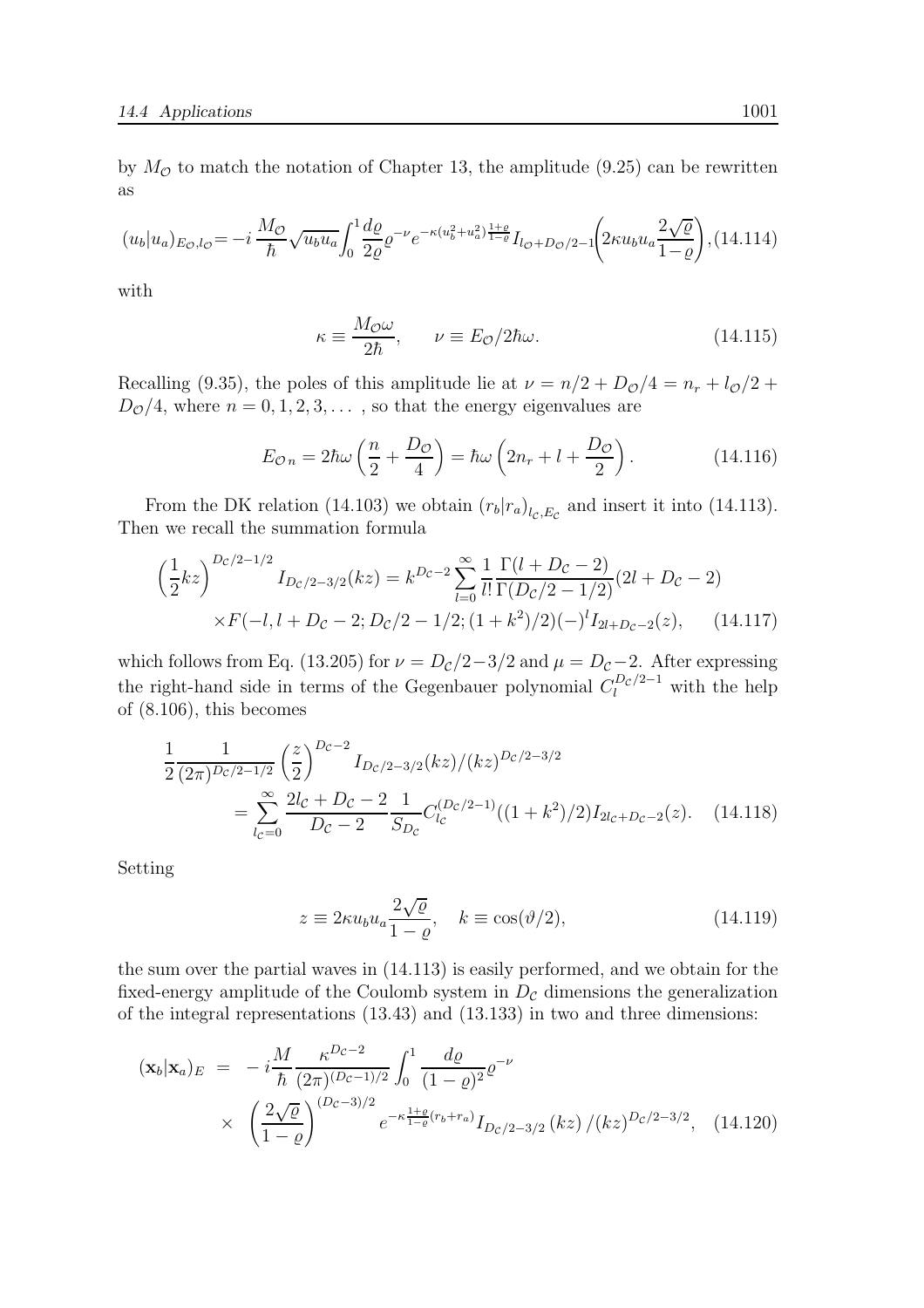where

$$
kz = 2\kappa \frac{2\sqrt{\varrho}}{1-\varrho} \sqrt{(r_b r_a + \mathbf{x}_b \mathbf{x}_a)/2},\tag{14.121}
$$

and  $\kappa, \nu$  are the Coulomb parameters (13.40).

By changing the integration variable to  $\zeta = (1 + \rho)/(1 - \rho)$  as in (13.49), the integral in (14.120) is transformed into a contour integral encircling the cut from  $\zeta = 1$  to  $\infty$  in the clockwise sense. Then the amplitude reads [3]

$$
(\mathbf{x}_b|\mathbf{x}_a)_E = -i\frac{M}{2\hbar} \frac{\kappa^{D_c - 2}}{(2\pi)^{(D_c - 1)/2}} \frac{\pi e^{i\pi(\nu - D_c/2 + 3/2)}}{\sin[\pi(\nu - D_c/2 + 3/2)]} \times \int_C \frac{d\zeta}{2\pi i} (\zeta - 1)^{-\nu + D_c/2 - 3/2} (\zeta + 1)^{\nu + D_c/2 - 3/2} e^{-\kappa \zeta(r_b + r_a)} I_{D_c/2 - 3/2}(z) / z^{D_c/2 - 3/2}.
$$
\n(14.122)

This expression generalizes the integral representations (13.53) and (13.135) for  $D_{\mathcal{C}} = 2$  and  $D_{\mathcal{C}} = 3$ , respectively. The poles of this amplitude lie at all integer  $\nu = n_r + l_c + (D_c - 1)/2$ , corresponding to the energies

$$
E_{\mathcal{C}} = -\frac{Me^4}{\hbar^2} \frac{1}{2n^2}, \quad \text{with} \quad n = n_r + l_{\mathcal{C}} + (D_{\mathcal{C}} - 1)/2, \quad n_r = 0, 1, 2, \dots, (14.123)
$$

in agreement with (14.98) and, for  $D_{\mathcal{C}} = 3$ , with (13.212).

As a final remark let us emphasize that at the time-sliced level there is no way of going directly from the radial Coulomb problem to the radial oscillator via the DK relation, due to the catastrophic centrifugal barriers. This has been attempted in the literature [4]. An intermediate Morse potential is necessary to do this properly. See Appendix 14A.

#### 14.4.4 Angular Barrier near Sphere, and Rosen-Morse Potential

For another application of the solution method, consider the path integral for a mass point near the surface of a sphere in three dimensions, projected into a state of fixed azimuthal angular momentum  $m = 0, \pm 1, \pm 2, \ldots$ . The projection generates an angular barrier  $\propto (m^2 - 1/4)/\sin^2 \theta$  which is a potential of the Pöschl-Teller type. With  $\mu = Mr^2$ , the real-time action is

$$
\mathcal{A}_{\mathcal{PT}} = \int dt \left[ \frac{\mu}{2} \dot{\theta}^2 + \frac{\hbar^2}{8\mu} - \frac{\hbar^2}{2\mu} \frac{m^2 - 1/4}{\sin^2 \theta} + E_{\mathcal{PT}} \right].
$$
 (14.124)

The quotation marks are defined in analogy with those of the centrifugal barrier in Eq. (8.140). The precise meaning is given by the proper time-sliced expression in Eq.  $(8.175)$  whose limiting form for narrow time slices is  $(8.177)$ . After an analytic continuation of the parameter m to arbitrary real numbers  $\mu$ , the resulting amplitude was given in  $(8.187)$ . In the sequel we refrain from using the symbol  $\mu$  for the noninteger m-values to avoid confusion with the mass parameter  $\mu$ .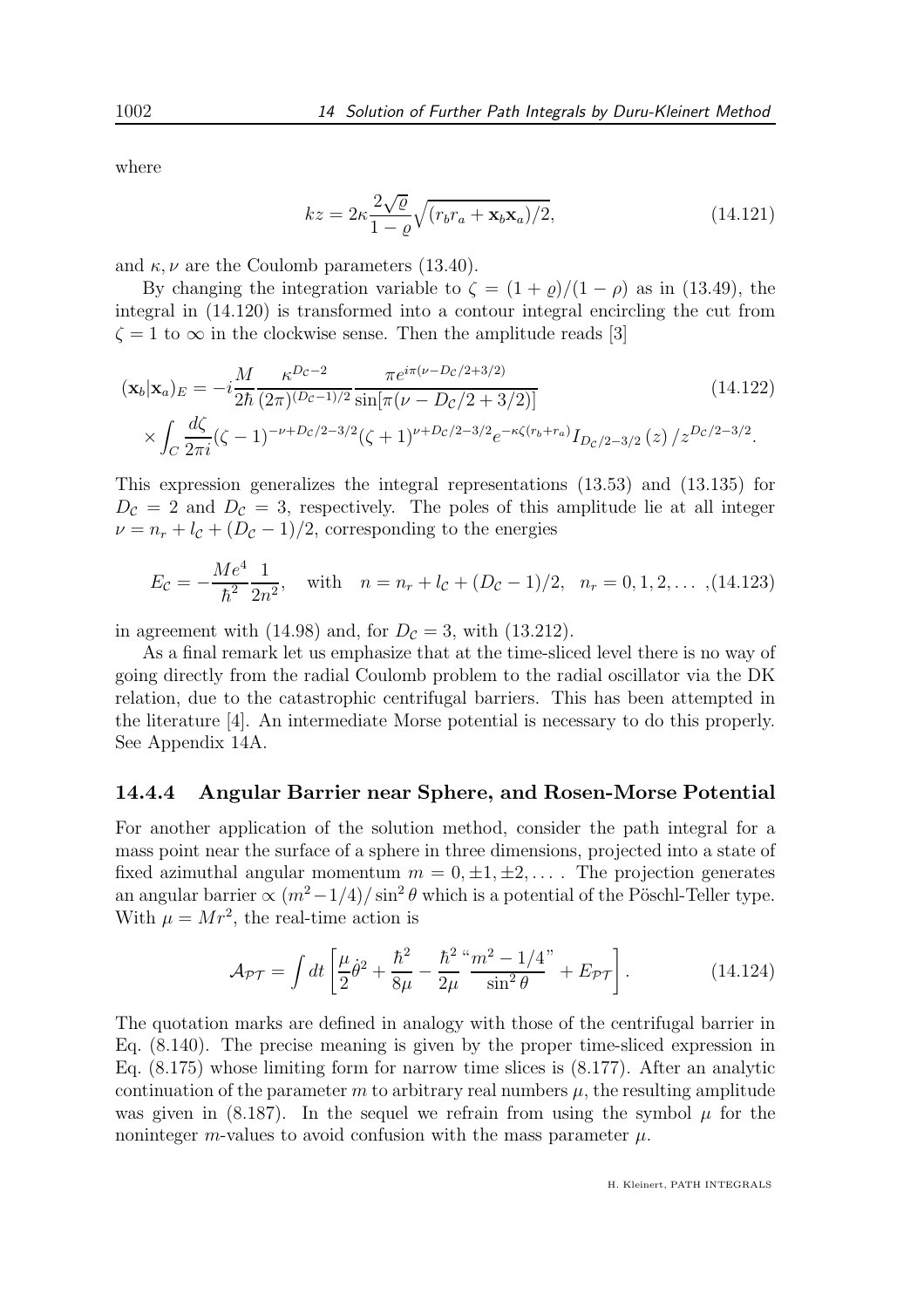The spectral representation of the associated fixed-energy amplitude is easily written down; it arises by simply integrating (8.187) over  $-id\tau_b$  and reads

$$
(\theta_b|\theta_a)_{m,E_{\mathcal{PT}}} = \sqrt{\sin\theta_b \sin\theta_a} \sum_{n=0}^{\infty} \frac{i\hbar}{E_{\mathcal{PT}} - \hbar^2 L_2/2\mu} \qquad (14.125)
$$

$$
\times \frac{2n + 2m + 1}{2} \frac{(n + 2m)!}{n!} P_{n+m}^{-m}(\cos\theta_b) P_{n+m}^{-m}(\cos\theta_a),
$$

where  $L_2 = l(l + 1)$  with  $l = n + m$  [recall (8.225) for  $D = 3$ ]. The sum over n can be done using the so-called Sommerfeld-Watson transformation [5]. The sum is re-expressed as a contour integral in the complex n-plane and deformed in such a way that only the Regge poles at

$$
n + m = l = l(E_{\mathcal{PT}}) \equiv -\frac{1}{2} + \sqrt{\frac{1}{4} + \frac{2\mu E_{\mathcal{PT}}}{\hbar^2}}
$$
(14.126)

contribute, with both signs of the square root. The result for  $\theta_b > \theta_a$  is [6]

$$
(\theta_b|\theta_a)_{m,E_{\mathcal{PT}}} = \sqrt{\sin\theta_b \sin\theta_a} \frac{-i\mu}{\hbar} \Gamma(m - l(E_{\mathcal{PT}})) \Gamma(l(E_{\mathcal{PT}}) + m + 1) \times P_{l(E_{\mathcal{PT}})}^{-m} (-\cos\theta_b) P_{l(E_{\mathcal{PT}})}^{-m} (\cos\theta_a). \tag{14.127}
$$

Here we shall consider  $m$  as a free parameter characterizing the interaction strength of the Pöschl-Teller potential [7]

$$
V_{\mathcal{PT}}(\theta) = \frac{\hbar^2}{2\mu} \frac{m^2}{\sin^2 \theta}.
$$
\n(14.128)

The regulating function removing the angular barrier is

$$
f(\theta) = \sin^2 \theta,\tag{14.129}
$$

and the time-transformed action reads with  $dt = ds \sin^2 \theta(s)$ 

$$
\mathcal{A}_{\mathcal{PT}}^{f=\sin^2\theta} = \int_0^S ds \left[ \frac{\mu}{2\sin^2\theta} \theta'^2 + \frac{\hbar^2}{8\mu} \sin^2\theta - \frac{\hbar^2}{2\mu} (m^2 - 1/4) + E_{\mathcal{PT}} \sin^2\theta \right]. \tag{14.130}
$$

We now bring the kinetic term to the conventional form by the variable change

$$
\sin \theta = \frac{1}{\cosh x}, \qquad \cos \theta = -\tanh x, \tag{14.131}
$$

which maps the interval  $\theta \in (0, \pi)$  into  $x \in (-\infty, \infty)$ . Then we have

$$
h'(x) = \sin \theta = \frac{1}{\cosh x}.\tag{14.132}
$$

Forming the higher derivatives

$$
h''(x) = -\frac{\tanh x}{\cosh x}, \quad h'''(x) = -\frac{1}{\cosh x} \left( 1 - 2 \tanh^2 x \right), \quad (14.133)
$$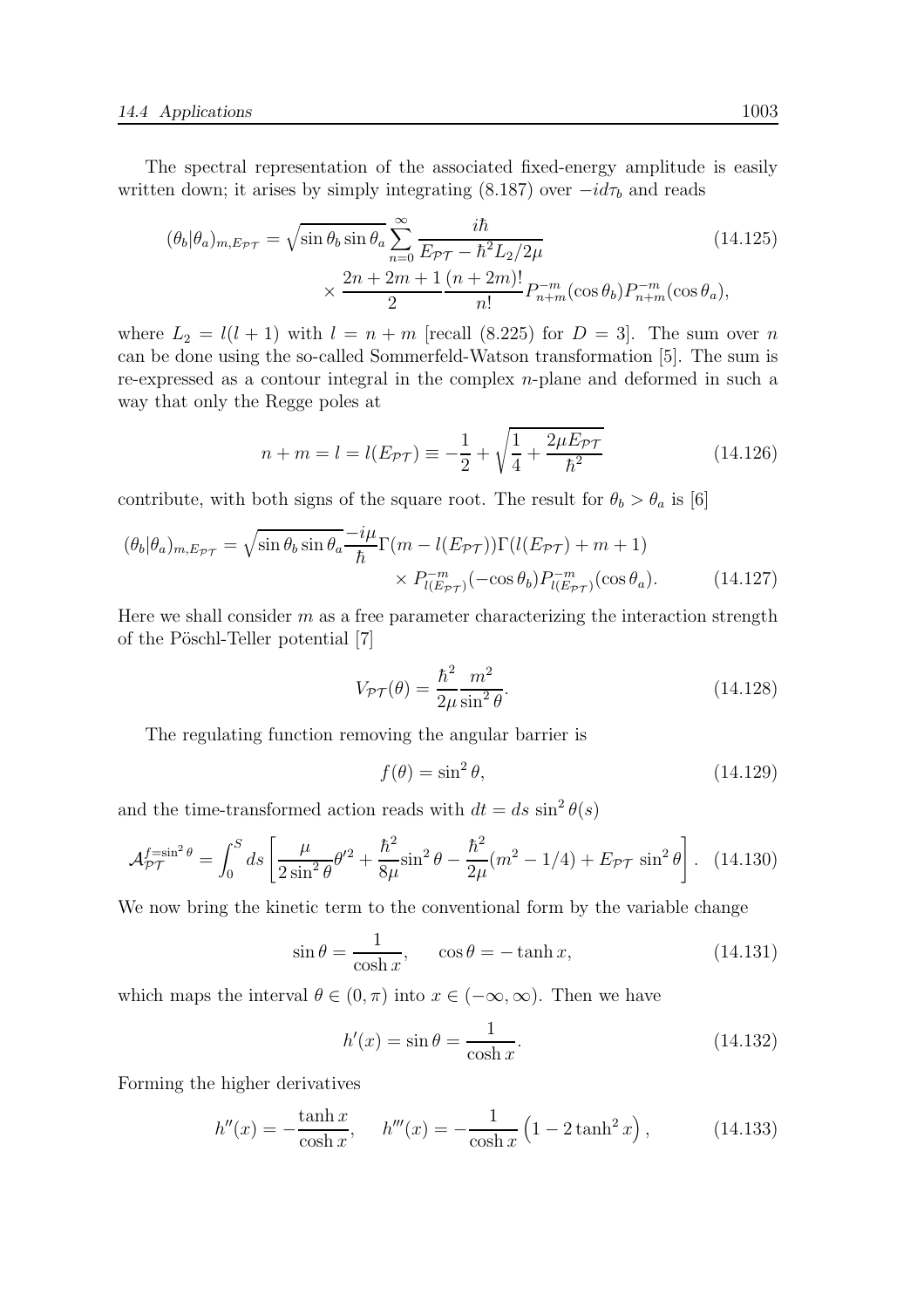the effective potential is found to be

$$
V_{\text{eff}} = \frac{\hbar^2}{8\mu} \left( 1 + \frac{1}{\cosh^2 x} \right). \tag{14.134}
$$

The DK-transformed action is therefore

$$
\mathcal{A}_{\mathcal{PT}}^{\text{DK}} = \int_0^S ds \left[ \frac{\mu}{2} x'^2 - \frac{\hbar^2 m^2}{2\mu} + E_{\mathcal{PT}} \frac{1}{\cosh^2 x} \right].
$$
 (14.135)

It describes the motion of a mass point in a smooth potential well known as the Rosen-Morse potential (also called the modified Pöschl-Teller potential) [8]. The standard parametrization is<sup>1</sup>

$$
V_{\mathcal{RM}}(x) = -\frac{\hbar^2}{2\mu} \frac{s(s+1)}{\cosh^2 x},
$$
\n(14.136)

This corresponds to  $l(E_{\mathcal{PT}})$  in (14.126) having the value s. The energy of the Rosen-Morse potential determines the parameter m in the action  $(14.135)$ , and we identify

$$
m = m(E_{\mathcal{RM}}) = \sqrt{-2\mu E_{\mathcal{RM}}/\hbar^2}.
$$
\n(14.137)

It is obvious that the time-sliced amplitude of the Rosen-Morse potential has no path collapse problems. Its fixed-energy amplitude is thus DK-equivalent to the Pöschl-Teller amplitude (14.127), with the precise relation being

$$
(\theta_b|\theta_a)_{m,E_{\mathcal{PT}}} = \sqrt{\sin \theta_b \sin \theta_a} (x_b|x_a)_{m,E_{\mathcal{RM}}},
$$
\n(14.138)

where tanh  $x = -\cos \theta$ ,  $\theta \in (0, \pi)$ ,  $x \in (-\infty, \infty)$ . Inserting (14.127), the amplitude of the Rosen-Morse system reads explicitly

$$
(x_b|x_a)_{m(E_{\mathcal{RM}})} = \frac{-i\mu}{\hbar} \Gamma(m(E_{\mathcal{RM}}) - s) \Gamma(s + m(E_{\mathcal{RM}}) + 1)
$$
  
 
$$
\times P_s^{-m(E_{\mathcal{RM}})}(\tanh x_b) P_s^{-m(E_{\mathcal{RM}})}(-\tanh x_a). \qquad (14.139)
$$

The bound states lie at the poles of the first Gamma function where

$$
m(E_{\mathcal{RM}}) = s - n, \quad n = 0, 1, 2, \dots, [s], \tag{14.140}
$$

with  $|s|$  denoting the largest integer number  $\leq s$ . From the residues we extract the normalized wave functions [6]

$$
\psi_n(x) = \sqrt{\Gamma(2s - n + 1)(s - n)/n} P_s^{n-s}(\tanh x).
$$
 (14.141)

For noninteger values of s, these are not polynomials. However, the identity between hypergeometric functions (1.453)

$$
F(a, b; c; z) = (1 - z)^{c - a - b} F(c - a, c - b; c; z)
$$
\n(14.142)

<sup>&</sup>lt;sup>1</sup>There is no danger of confusing this parameter  $s$  with the pseudotime  $s$ .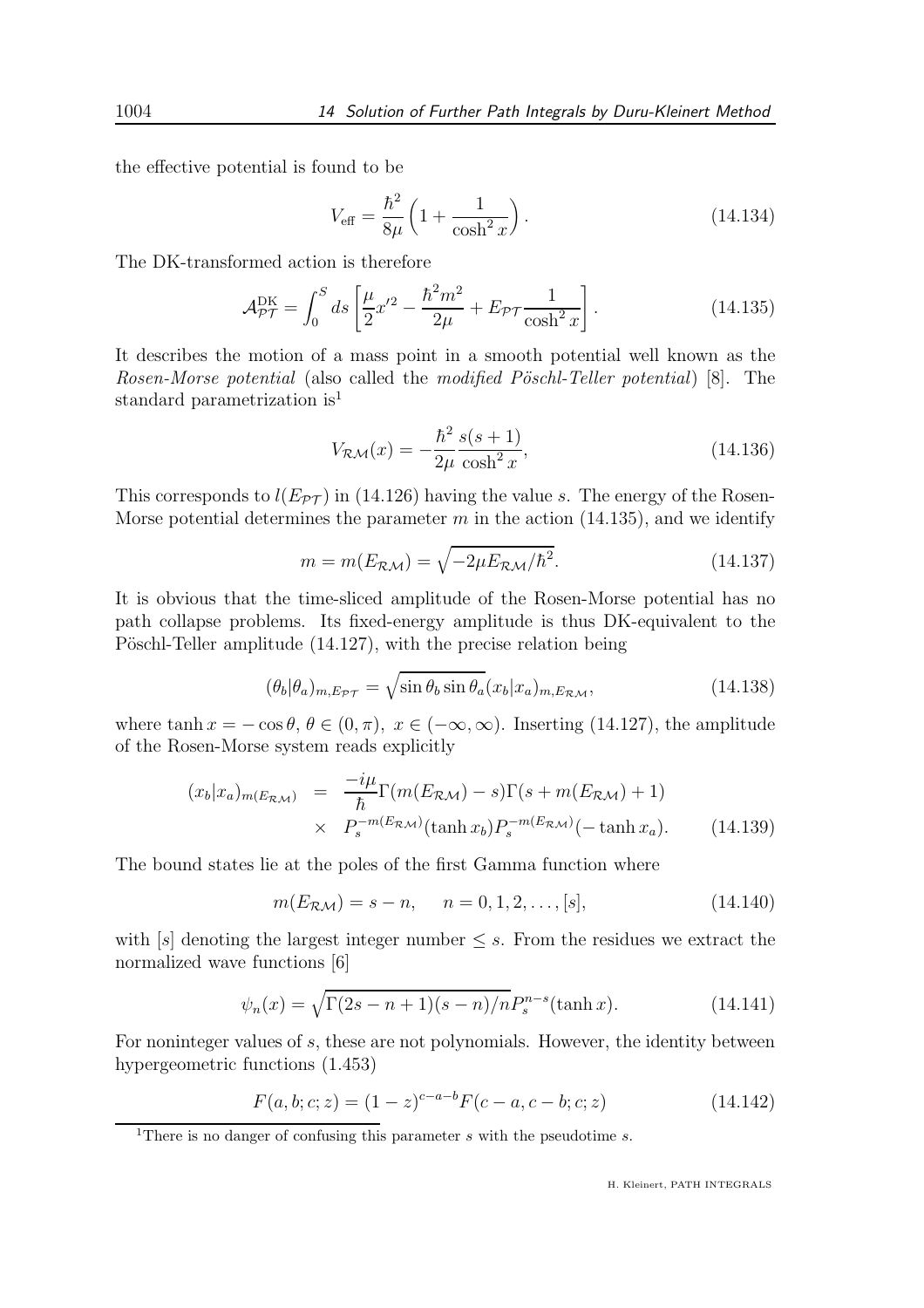permits relating them to polynomials:

$$
P_s^{n-s}(\tanh x) = \frac{2^{n-s}}{\Gamma(s-n+1)} \frac{1}{\cosh^{s-n} x} F(-n, 1+2s-n; s-n+1; (1-\tanh x)/2). \tag{14.143}
$$

The continuum wave functions are obtained from (14.141) by an appropriate analytic continuation of m to  $-i\kappa$ . This amounts to replacing n by  $s + i\kappa$ .

#### 14.4.5 Angular Barrier near Four-Dimensional Sphere and General Rosen-Morse Potential

Let us extend the previous path integral of a mass point moving near the surface of a sphere from  $D = 3$  to  $D = 4$  dimensions. By projecting the amplitude into a state of fixed azimuthal angular momenta  $m_1$  and  $m_2$ , an angular barrier is generated in the Euler angle  $\theta$  proportional to  $(m_1^2 + m_2^2 - 1/4 - 2m_1m_2\cos\theta)/\sin^2\theta$ . This is again a potential of the Pöschl-Teller type, although of a more general form to be denoted by  $\mathcal{PT}'$ . The action (8.212) is, with  $\mu = Mr^2/4$ ,

$$
\mathcal{A}_{\mathcal{PT}'} = \int dt \left[ \frac{\mu}{2} \dot{\theta}^2 + \frac{\hbar^2}{32\mu} - \frac{\hbar^2}{2\mu} \frac{m_1^2 + m_2^2 - 2m_1 m_2 \cos \theta - 1/4}{\sin^2 \theta} + E_{\mathcal{PT}'} \right],
$$
 (14.144)

where the quotation marks indicate the need to regularize the angular barrier via Bessel functions as specified in (8.208). The projected amplitude was given in Eq. (8.203) and continued to arbitrary real values of  $m_1 = \mu_1$ ,  $m_2 = \mu_2$  with  $\mu_1 \geq \mu_2 \geq 0$  in (8.213). As in subsection 14.4.4, we shall also use the parameters  $m_1, m_2$  when they have noninteger values.

The most general Pöschl-Teller potential

$$
V_{\mathcal{PT}'}(\theta) = \frac{\hbar^2}{2\mu} \left[ \frac{s_1(s_1 + 1)}{\sin^2(\theta/2)} + \frac{s_2(s_2 + 1)}{\cos^2(\theta/2)} \right]
$$
(14.145)

can easily be mapped onto the above angular barrier, where  $s_1(s_1 + 1)$  =  $\frac{(m_1+m_2)^2}{4} - \frac{1}{16}$ ,  $s_2(s_2+1) = \frac{(m_1-m_2)^2}{4} - \frac{1}{16}$  or  $s_1 = -\frac{1}{2}$  $\frac{1}{2}\left(1-\sqrt{\frac{3}{4}+(m_1+m_2)^2}\right), s_2 =$  $-\frac{1}{2}$  $\frac{1}{2}\left(1-\sqrt{\frac{3}{4}+(m_1-m_2)^2}\right).$ 

The fixed-energy amplitude is obtained directly from Eq. (8.213) by an integration over  $-id\tau_b$ . It reads for  $m_1 \geq m_2$ 

$$
(\theta_b|\theta_a)_{m_1,m_2,E_{\mathcal{PT}'}} = \sqrt{\sin \theta_b \sin \theta_a}
$$
  
 
$$
\times \sum_{n=0}^{\infty} \frac{i\hbar}{E_{\mathcal{PT}'} - \hbar^2 L_2/8\mu} \frac{2n + 2m_1 + 1}{2} d_{m_1,m_2}^{n+m_1}(\theta_b) d_{m_1,m_2}^{n+m_1}(\theta_a), (14.146)
$$

where  $L_2$  is given by  $L_2 = (l + 1)^2 - 1/4$  with  $l = 2n + 2m_1$  [recall (8.220) with  $(8.225)$ ].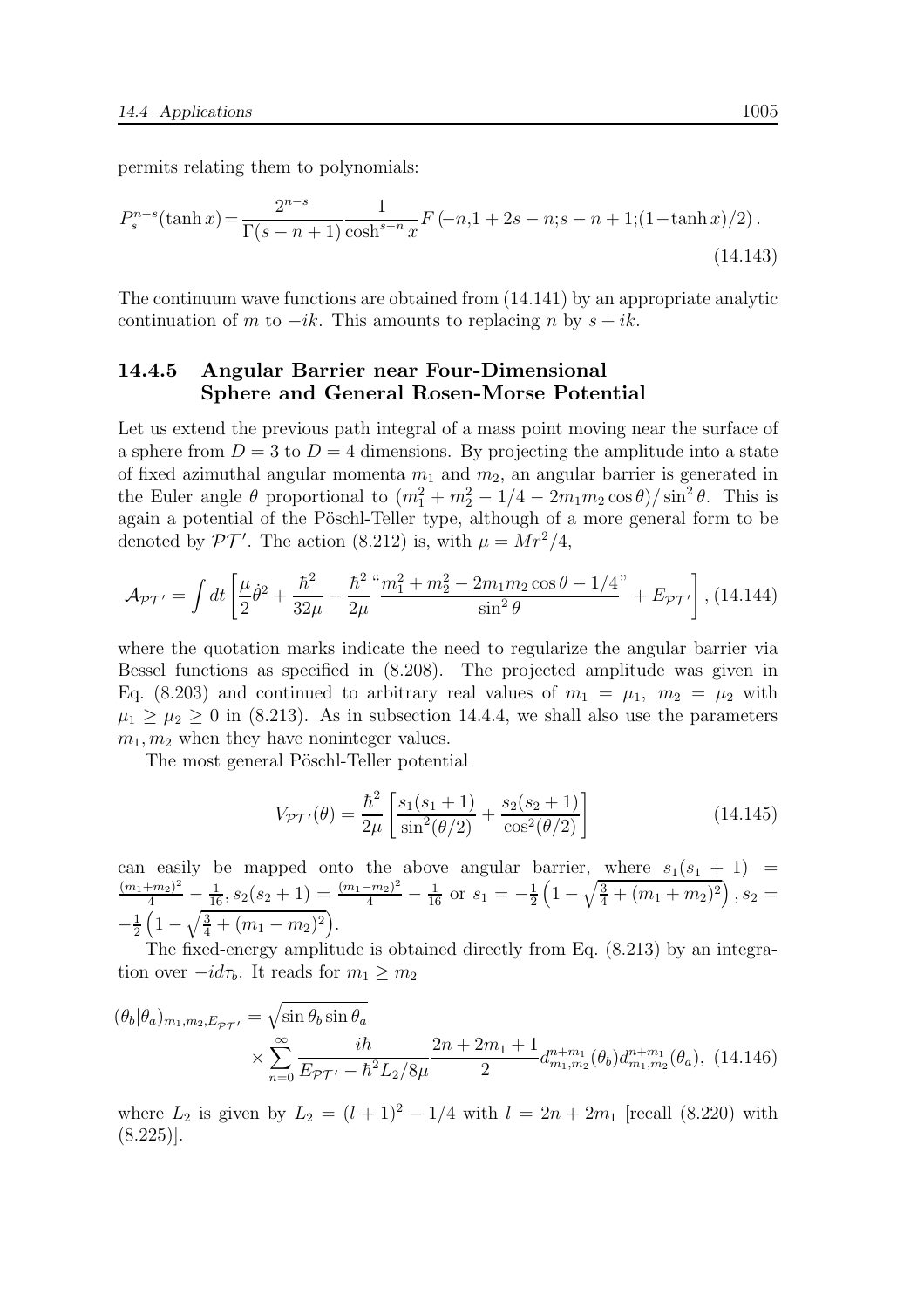As in Eq. (14.125), the sum over n can be performed with the help of a Sommerfeld-Watson transformation by rewriting the sum as a contour integral in the complex  $n$ -plane. After deforming the contour in such a way that only the Regge poles at

$$
2n + 2m_1 = l = l(E_{\mathcal{PT'}}) \equiv -1 + 2\sqrt{\frac{1}{16} + \frac{2\mu E_{\mathcal{PT'}}}{\hbar^2}}
$$
(14.147)

contribute, with both signs of the square root, we find for  $\theta_b > \theta_a$ :

$$
(\theta_b|\theta_a)_{m_1,m_2,E_{\mathcal{PT}}} = \sqrt{\sin \theta_b \sin \theta_a} \frac{-2i\mu}{\hbar}
$$
\n
$$
\times \Gamma(m_1 - l(E_{\mathcal{PT'}})/2) \Gamma(l(E_{\mathcal{PT'}})/2 - m_1 + 1) \frac{1}{2} d_{m_1,-m_2}^{l(E_{\mathcal{PT'}})/2}(\theta_b - \pi) d_{m_1,m_2}^{l(E_{\mathcal{PT'}})/2}(\theta_a),
$$
\n(14.148)

with arbitrary real parameters  $m_1, m_2$  characterizing the interaction strength. The eigenvalues of the discrete energies are given by the poles of the first Gamma function:

$$
E_{\mathcal{PT}'} = \frac{\hbar^2}{2\mu} \left[ (m_1 + n + \frac{1}{2})^2 - \frac{1}{16} \right], \quad n = 0, 1, 2, \dots \tag{14.149}
$$

The regulating function which removes the angular barrier is

$$
f(\theta) = \sin^2 \theta, \tag{14.150}
$$

and the time-transformed action reads, with  $dt = ds \sin^2 \theta(s)$ ,

$$
\mathcal{A}_{\mathcal{PT'}}^{f=\sin^2\theta} = \int_0^S ds \left[ \frac{\mu}{2\sin^2\theta} \theta'^2 + \frac{\hbar^2}{32\mu} \sin^2\theta \right. \\ - \frac{\hbar^2}{2\mu} (m_1^2 + m_2^2 - 1/4 - 2m_1 m_2 \cos\theta) + E_{\mathcal{PT'}} \sin^2\theta \right]. \tag{14.151}
$$

We now bring the kinetic term to the conventional form by the variable change

$$
\sin \theta = \pm \frac{1}{\cosh x}, \quad \cos \theta = -\tanh x. \tag{14.152}
$$

As in the previous case, this leads to the effective potential

$$
V_{\text{eff}} = \frac{\hbar^2}{8\mu} \left( 1 + \frac{1}{\cosh^2 x} \right). \tag{14.153}
$$

The DK-transformed action is then

$$
\mathcal{A}_{\mathcal{PT}'}^{\text{DK}} = \int_0^S ds \left[ \frac{\mu}{2} x'^2 - \frac{\hbar^2}{2\mu} (m_1^2 + m_2^2 + 2m_1 m_2 \tanh x) + \left( E_{\mathcal{PT}'} - \frac{3\hbar^2}{32\mu} \right) \frac{1}{\cosh^2 x} \right].
$$
\n(14.154)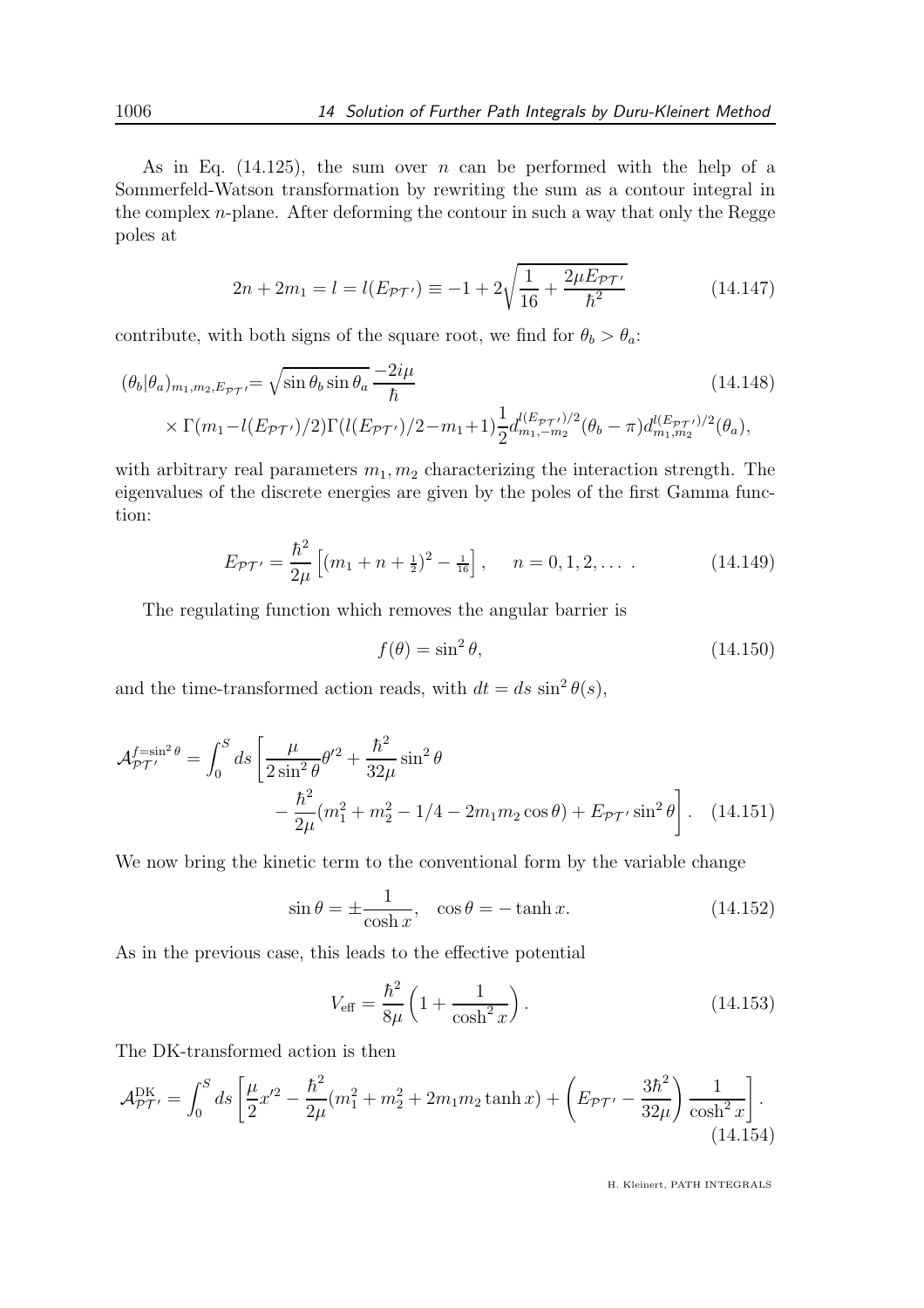It contains a smooth potential well near the origin known as the general Rosen-Morse potential  $|8|$ :

$$
V_{\mathcal{RM}'}(x) = -\left(E_{\mathcal{PT}'} - \frac{3\hbar^2}{32\mu}\right) \frac{1}{\cosh^2 x} + \frac{\hbar^2}{2\mu} 2m_1 m_2 \tanh x.
$$
 (14.155)

The standard parametrization for this is<sup>2</sup>

$$
V_{\mathcal{RM}'}(x) = \frac{\hbar^2}{2\mu} \left[ -\frac{s(s+1)}{\cosh^2 x} + 2c \tanh x \right],
$$
 (14.156)

which amounts to choosing

$$
E_{\mathcal{PT}'} = \frac{\hbar^2}{2\mu} \left[ s(s+1) + \frac{3}{16} \right], \quad m_1 m_2 = c,
$$
 (14.157)

in (14.154). Inserting this into (14.147) makes  $l(E_{\mathcal{PT'}})/2$  equal to s.

The energy of the general Rosen-Morse potential is defined by the action in the fixed-energy path integral [compare (14.77)]

$$
\mathcal{A}_{\mathcal{RM}'} = \int_0^S ds \left[ \frac{\mu}{2} x'^2 - (V_{\mathcal{RM}'} - E_{\mathcal{RM}'}) \right]. \tag{14.158}
$$

Comparison with (14.154) shows that the bound-state energies have the eigenvalues

$$
E_{\mathcal{RM}'} = -\frac{\hbar^2}{2\mu}(m_1^2 + m_2^2) = -\frac{\hbar^2}{2\mu}(m_1^2 + c^2/m_1^2). \tag{14.159}
$$

The solution of this equation will be a function  $m_1(E_{\mathcal{RM'}})$ . Correspondingly, we may define  $m_2(E_{\mathcal{RM'}}) \equiv c/m_1(E_{\mathcal{RM'}})$ .

Feynman's time-sliced amplitude certainly exists for this potential, and the fixedenergy amplitude is determined in terms of the angular-projected amplitude (14.148) of a mass point near the surface of a sphere which describes the motion in a general Pöschl-Teller potential. The relation is [9]

$$
(\theta_b|\theta_a)_{m_1,m_2,E_{\mathcal{PT}'}} = \sqrt{\sin\theta_b \sin\theta_a}(x_b|x_a)_{m_1,m_2,E_{\mathcal{RM}'}},\tag{14.160}
$$

with tanh  $x = -\cos \theta$ ,  $\theta \in (0, \pi)$ ,  $x \in (-\infty, \infty)$ . Explicitly we have

$$
(x_b|x_a)_{m_1,m_2,E_{\mathcal{RM}'}} = \frac{-2i\mu}{\hbar} \Gamma(m_1(E_{\mathcal{RM}'})-s)\Gamma(s-m_1(E_{\mathcal{RM}'})+1)
$$
(14.161)  

$$
\times \frac{1}{2}d_{m_1(E_{\mathcal{RM}'}),-m_2(E_{\mathcal{RM}'})}^s(\theta_b(x_b)-\pi)d_{m_1(E_{\mathcal{RM}'}),m_2(E_{\mathcal{RM}'})}^s(\theta_a(x_a)).
$$

Since  $s - m_1 \geq 0$ , the bound states lie at the poles of the first Gamma function. With the energy-dependent function  $m_1(E_{\mathcal{RM'}})$  defined by (14.159), they are given by the solutions of the equation

$$
m_1(E_{\mathcal{RM'}}) = s - n, \quad n = 0, 1, ..., [s]. \tag{14.162}
$$

<sup>&</sup>lt;sup>2</sup>There is no danger of confusing this parameter  $s$  with the pseudotime  $s$ .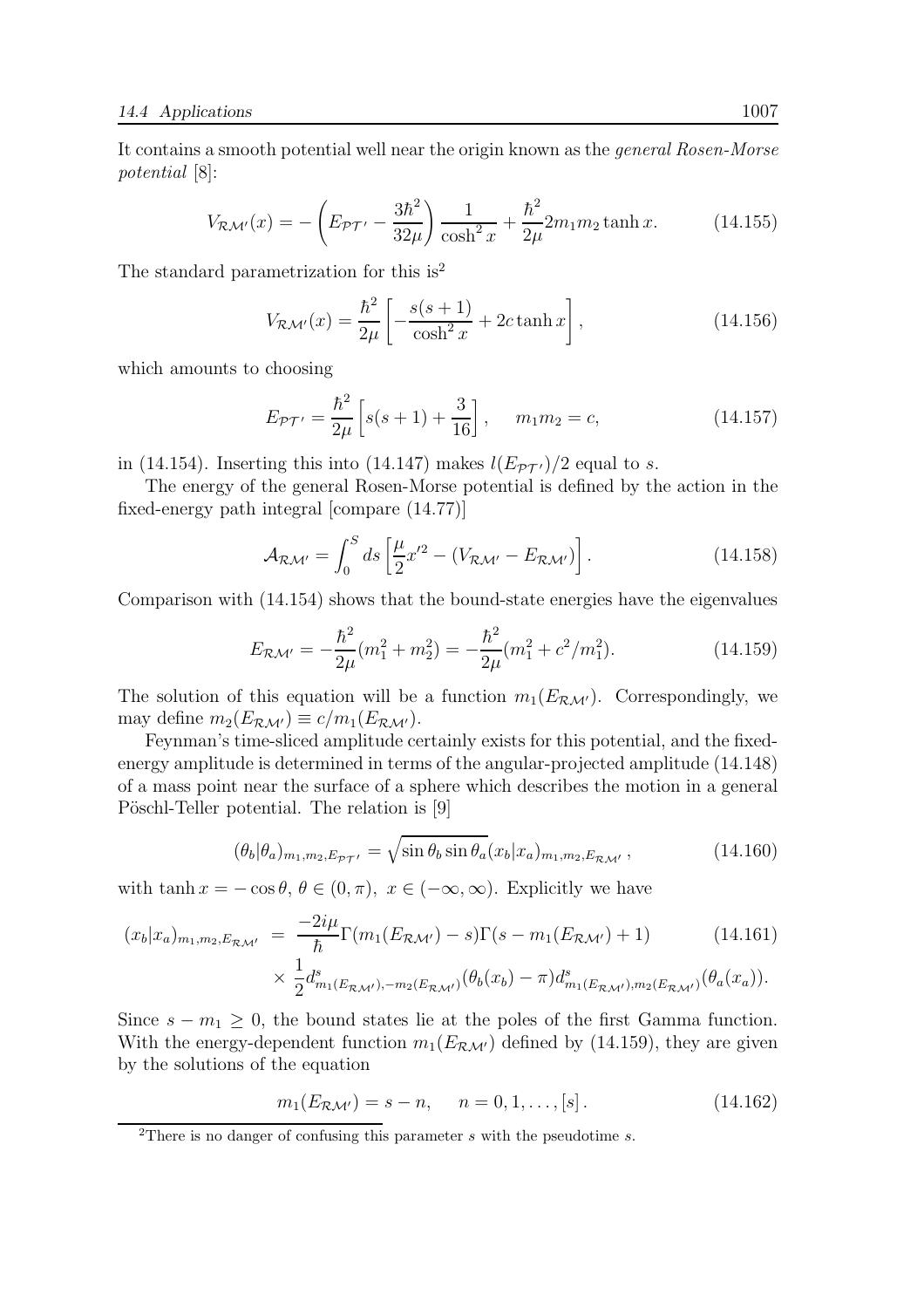The residues in (14.161) render the normalized wave functions

$$
\Psi_n(x) = \sqrt{\frac{m_1^2 - m_2^2}{m_1} \frac{\Gamma(s + 1 - m_1)n!}{\Gamma(s + 1 - m_2)\Gamma(s + 1 + m_2)}} \times \left[\frac{1}{2}(1 + \tanh x)\right]^{(m_1 - m_2)/2} \left[\frac{1}{2}(1 - \tanh x)\right]^{(m_1 + m_2)/2} P_n^{(m_1 - m_2, m_1 + m_2)}(-\tanh x),
$$
\n(14.163)

or, expressed in terms of hypergeometric functions,

$$
\Psi_n(x) = \sqrt{\frac{m_1^2 - m_2^2}{m_1} \frac{\Gamma(s + 1 + m_1)\Gamma(s + 1 - m_2)}{n!\Gamma(1 + m_1 - m_2)^2 \Gamma(s + 1 + m_2)}}\times \left[\frac{1}{2}(1 + \tanh x)\right]^{(m_1 - m_2)/2} \left[\frac{1}{2}(1 - \tanh x)\right]^{(m_1 + m_2)/2} \times F(2s - n + 1, -n; 1 + m_1 - m_2; \frac{1}{2}(1 + \tanh x)),
$$
\n(14.164)

with  $m_1 = s - n$  and  $m_2 = c/m_1$  [10]. The continuum wave functions are obtained from these by an appropriate analytic continuation of  $m_1$  to complex values  $-i\kappa$ satisfying the relation  $k^2 = (m_1^2 + c^2/m_1^2)$  [compare (14.159)].

When inserting  $(14.161)$  into  $(14.160)$ , we have to make sure to use for s the  $E_{PT'}$ -dependent exression  $s(E_{PT'})$  obtained from solving (14.157).

#### 14.4.6 Hulthén Potential and General Rosen-Morse Potential

For a further application of the solution method, consider the path integral of a particle moving along the positive  $r$ -axis with the singular Hulthen potential

$$
V_{\mathcal{H}}(r) = g \frac{1}{e^{r/a} - 1},\tag{14.165}
$$

where  $q$  and  $q$  are energy and length parameters. Note that this potential contains the Coulomb system in the limit  $a \to \infty$  at  $ag = e^2 = \text{fixed}$ .

The fixed-energy amplitude is controlled by the action

$$
\mathcal{A}_{\mathcal{H}} = \int dt \left[ \frac{M}{2} \dot{r}^2 - V_{\mathcal{H}}(r) + E_{\mathcal{H}} \right]. \tag{14.166}
$$

The potential is singular at  $r = 0$ , and for  $q < 0$ , the Euclidean time-sliced amplitude does not exist due to path collapse. A regulating function which stabilizes the fluctuations is

$$
f(r) = 4(1 - e^{-r/a})^2.
$$
 (14.167)

The time-transformed action is therefore

$$
\mathcal{A}_{\mathcal{H}}^{f} = \int_{0}^{\infty} ds \left[ \frac{M}{2} \frac{r'^2}{4(1 - e^{-r/a})^2} - g \, 4e^{-r/a} (1 - e^{-r/a}) + E_{\mathcal{H}} \, 4(1 - e^{-r/a})^2 \right]. \tag{14.168}
$$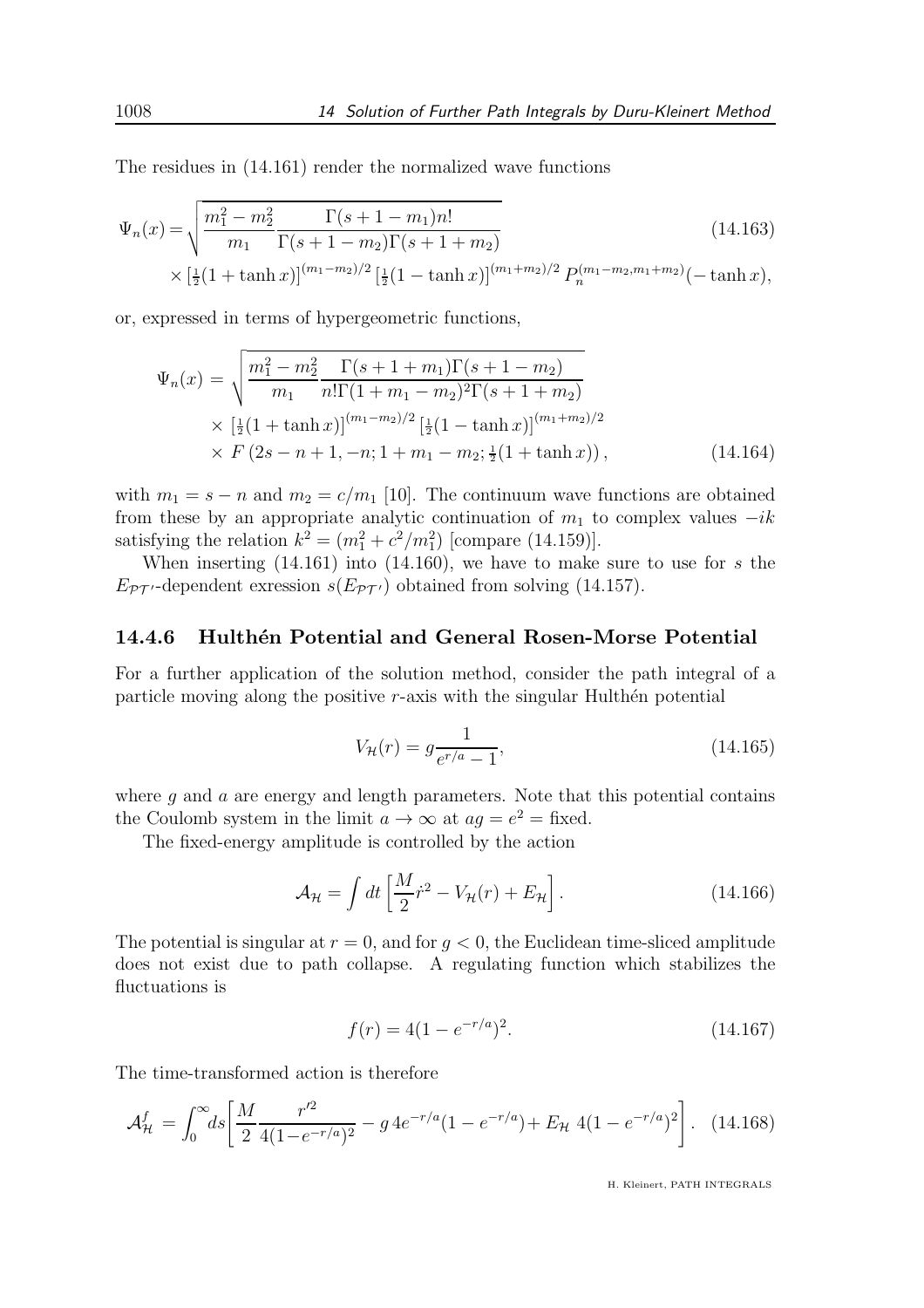The coordinate transformation leading to a conventional kinetic energy in terms of the new variable  $x$  is found by solving the differential equation

$$
\frac{dr}{dx} = h'(x),\tag{14.169}
$$

with

$$
h' = \sqrt{f} = 2(1 - e^{-r/a}).\tag{14.170}
$$

The solution is

$$
\frac{r}{a} = x + a \log[2 \cosh(x/a)] = \log(e^{2x/a} + 1),\tag{14.171}
$$

so that

$$
h'(x) = 2\frac{e^{2x/a}}{e^{2x/a} + 1} = \frac{e^{x/a}}{\cosh(x/a)}.
$$
\n(14.172)

The semi-axis  $r \in (0, \infty)$  is mapped into the entire x-axis.

To find the effective potential we calculate the derivatives

$$
h''(x) = \frac{1}{a} \frac{1}{\cosh^2(x/a)} = \frac{1}{a} \frac{e^{x/a}}{\cosh(x/a)} [1 - \tanh(x/a)],
$$
  

$$
h'''(x) = -\frac{2}{a^2} \frac{\sinh x}{\cosh^3 x} = -\frac{2}{a^2} \frac{e^{x/a}}{\cosh(x/a)} [\tanh(x/a) - \tan^2(x/a)], \text{ (14.173)}
$$

and obtain

$$
\frac{h''}{h'} = \frac{1}{a} \frac{e^{-x/a}}{\cosh(x/a)} = \frac{1}{a} [1 - \tanh(x/a)],
$$
\n
$$
\frac{h'''}{h'} = -\frac{2}{a^2} \frac{e^{-x/a} \sinh(x/a)}{\cosh^2(x/a)} = -\frac{2}{a^2} \tanh(x/a) [1 - \tanh(x/a)],
$$
\n(14.174)

so that the effective potential becomes

$$
V_{\text{eff}} = \frac{\hbar^2}{8Ma^2} \left[ 2 - 2 \tanh(x/a) - \frac{4}{\cosh^2(x/a)} \right].
$$
 (14.175)

After adding this to the time-transformed potential, the DK-transformed action is found to be

$$
\mathcal{A}_{\mathcal{H}}^{\text{DK}} = \int_0^S ds \left\{ \frac{M}{2} x'^2 - \left( g + E_{\mathcal{H}} - \frac{\hbar^2}{2Ma^2} \right) \frac{1}{\cosh^2(x/a)} + \left( 2E_{\mathcal{H}} + \frac{\hbar^2}{4Ma^2} \right) \tanh(x/a) + \left( 2E_{\mathcal{H}} - \frac{\hbar^2}{4Ma^2} \right) \right\}.
$$
 (14.176)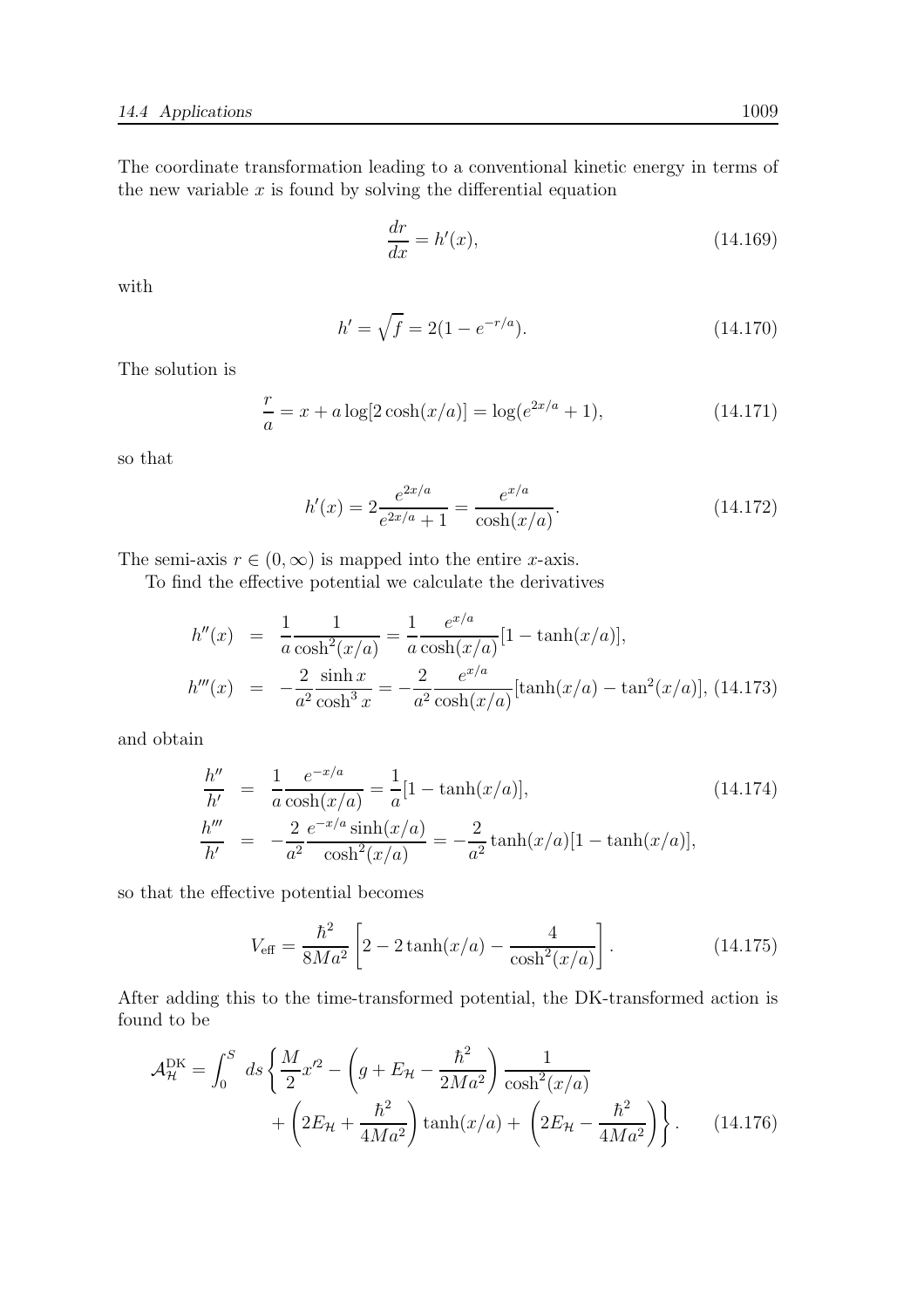This is the action governing the fixed-energy amplitude of the general Rosen-Morse potential (14.156)

$$
V_{\mathcal{RM}'}(x/a) = \frac{\hbar^2}{2Ma^2} \left[ -\frac{s(s+1)}{\cosh^2(x/a)} + c \tanh(x/a) \right].
$$
 (14.177)

Since this potential is smooth, there exists a time-sliced path integral of the Feynman type. The relation between the fixed-energy amplitudes is

$$
(r_b|r_a)_{E_{\mathcal{H}}} = e^{(x_b + x_a)/2a} \left[ \cosh(x_b/a) \cosh(x_a/a) \right]^{-1/2} (x_b|x_a)_{E_{\mathcal{RM}'}}, \tag{14.178}
$$

with  $r/a = \log(e^{2x/a} + 1) \in (0, \infty), x \in (-\infty, \infty)$ . The amplitude on the right-hand side is known from the last section; it is related to the amplitude for the motion of a mass point on the surface of a sphere in four dimensions, projected into a state of fixed azimuthal angular momenta  $m_1$  and  $m_2$ . Only a simple rescaling of  $x/a$  to x is necessary to make the relation explicit.

From the energy spectrum (14.159), with (14.162), of the generalized Rosen-Morse potential and the above DK we derive the discrete spectrum of the Hulthén potential for  $q < 0$  [7]:

$$
E_{\mathcal{H}n} = g \left(\frac{n_g^2 - n^2}{2n_g n}\right)^2 = -\frac{\hbar^2}{2Ma^2} \frac{1}{4n^2} \left(n_g^2 - n^2\right)^2, \qquad 1 \le n < n_g,\tag{14.179}
$$

where  $n_g^2 = -2Mga^2/\hbar^2$ .

In the literature, a solution of the time-sliced path integral with the action (14.166) has been attempted using a regulating function [11]

$$
f = a^2(e^{r/a} - 1). \tag{14.180}
$$

This implies going to the new variables

$$
\frac{r}{a} = -2\log\cos(\theta/2),\tag{14.181}
$$

so that

$$
f = a^2 \tan^2(\theta/2) = a^2 \left[ \frac{1}{\cos^2(\theta/2)} - 1 \right].
$$
 (14.182)

Note that this does not lead to a solution of the time-sliced path integral, since the transformed potential is still singular. Indeed, with  $h' = a \tan(\theta/2)$ ,  $h'' = a \tan(\theta/2)$  $a/2 \cos^2(\theta/2)$ ,  $h''' = a \sin(\theta/2)/2 \cos^3(\theta/2)$ , we would find the effective potential

$$
V_{\text{eff}}(\theta) = \frac{\hbar^2}{8Ma^2 \sin^2 \theta} (1 + 2\cos\theta) = \frac{\hbar^2}{32Ma^2} \left[ \frac{3}{\sin^2(\theta/2)} - \frac{1}{\cos^2(\theta/2)} \right], \quad (14.183)
$$

and a transformed action

$$
\tilde{\mathcal{A}}_{\mathcal{H}}^{\text{DK}} = \int_0^S (ds/a^2) \left\{ \frac{Ma^4}{2} \theta'^2 - g + E_{\mathcal{H}} \left[ \frac{1}{\cos^2(\theta/2)} - 1 \right] + V_{\text{eff}}(\theta) \right\}, \quad (14.184)
$$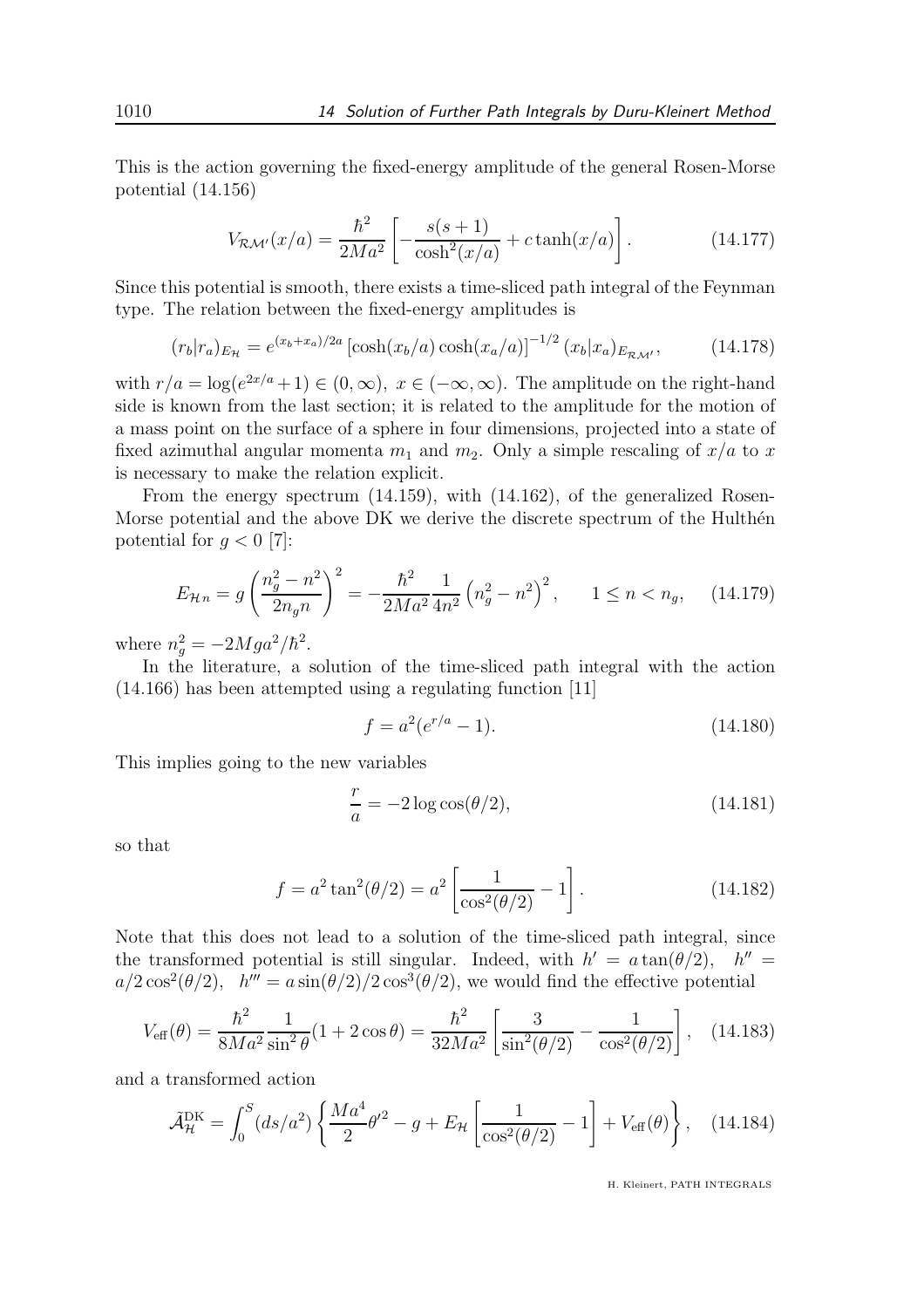which is of the general Pöschl-Teller type  $(14.145)$ . Due to the presence of the  $1/\cos^2(\theta/2)$ -term, the Euclidean time evolution amplitude cannot be time-sliced. Only by starting from the particle near the surface of a sphere with the particular Bessel function regularization of (8.208), can a well-defined time-sliced amplitude be written down whose action looks like (14.184) in the continuum limit. It would be impossible, however, to invent this regularization when starting from the continuum action (14.184).

## 14.4.7 Extended Hulthén Potential and General Rosen-Morse Potential

The alert reader will have noticed that the regulating function (14.165) overkills the  $ga/r$  singularity of the Hulthen potential (14.165). In fact, we may add to the potential a term

$$
\Delta V_{\mathcal{H}} = \frac{g'}{(e^{r/a} - 1)^2} \tag{14.185}
$$

without loosing the stability of the path integral. In the limit  $a \to \infty$ , the extended potential contains the radial Coulomb system plus a centrifugal barrier, if we set  $ga = -e^2 = \text{const}$  and  $g'a^2 = \hbar^2 l(l+1)/2M$ . The potential (14.185) adds to the time-transformed action (14.168) a term

$$
\Delta \mathcal{A}_{\mathcal{H}}^{f} = -\int_{0}^{S} ds \, g' 4e^{-2r/a}, \qquad (14.186)
$$

which winds up in the final DK-transformed action as

$$
\Delta \mathcal{A}_{\mathcal{H}}^{\text{DK}} = -\int_0^S ds \, g' \left[ 2 - 2 \tanh(x/a) - \frac{1}{\cosh^2(x/a)} \right]. \tag{14.187}
$$

Therefore, the extended Hulthen potential is again DK-equivalent to the general Rosen-Morse potential with the same relation (14.178) between the amplitudes, but with different relations between the constants.

The discrete energy spectrum of the extended Hulthen potential is

$$
E_{\mathcal{H}'n} = -\frac{\hbar^2}{2Ma^2} \left[ \frac{n(n-1) + n_g^2}{2(n-s_2)} - n + \frac{1}{2} \right]^2, \qquad 1 \le n < \bar{n}, \tag{14.188}
$$

where  $n_{g'}^2 \equiv 2Mg'a^2/\hbar^2$ , and  $s_2 \equiv -\frac{1}{2}\left(1-\sqrt{1+4n_{g'}^2}\right)$  solves  $s_2(s_2+1) = n_{g'}^2$ . For  $g' = 0$ , this reduces to  $(14.179)$ .

## 14.5 D-Dimensional Systems

Let us now perform the path-dependent time transformation in D dimensions. The fixed-energy amplitude is given by the integral

$$
(\mathbf{x}_b|\mathbf{x}_a)_E = \int_0^\infty dS \langle \mathbf{x}_b | \hat{\mathcal{U}}_E(S) | \mathbf{x}_a \rangle, \tag{14.189}
$$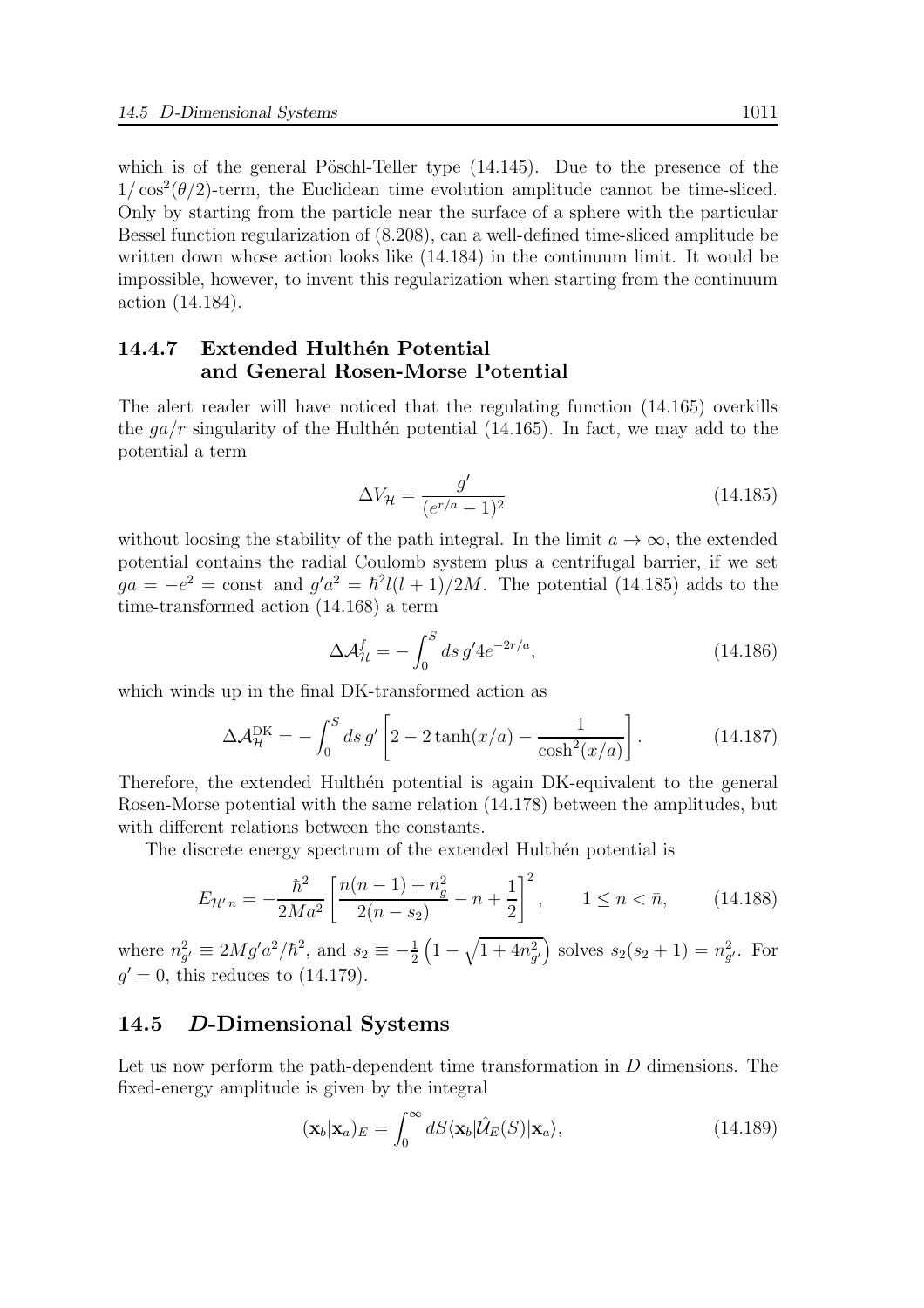with the pseudotime evolution amplitude

$$
\langle \mathbf{x}_b | \hat{\mathcal{U}}_E(S) | \mathbf{x}_a \rangle = f_r(\mathbf{x}_b) f_l(\mathbf{x}_a) \langle \mathbf{x}_b | \exp\left[ -\frac{i}{\hbar} S f_l(\mathbf{x}) (\hat{H} - E) f_r(\mathbf{x}) \right] | \mathbf{x}_a \rangle. \tag{14.190}
$$

It has the time-sliced path integral

$$
\langle \mathbf{x}_b | \hat{\mathcal{U}}_E(S) | \mathbf{x}_a \rangle \approx \frac{f_r(\mathbf{x}_b) f_l(\mathbf{x}_a)}{\sqrt{2\pi i \epsilon_s \hbar f_l(\mathbf{x}_b) f_r(\mathbf{x}_a)/M}} \prod_{n=1}^N \left[ \int \frac{dx_n}{\sqrt{2\pi i \epsilon_s \hbar f_n/M}} \right] \exp\left\{ \frac{i}{\hbar} \mathcal{A}^N \right\},
$$
\n(14.191)

with the action

$$
\mathcal{A}^N = \sum_{n=1}^{N+1} \left\{ \frac{M}{2\epsilon_s} \frac{(\Delta \mathbf{x}_n)^2}{f_l(\mathbf{x}_n) f_r(\mathbf{x}_{n-1})} + \epsilon_s [E - V(\mathbf{x}_n)] f_l(\mathbf{x}_n) f_r(\mathbf{x}_{n-1}) \right\}, \quad (14.192)
$$

where the integration measure contains the abbreviation  $f_n \equiv f(r_n) = f_l(\mathbf{x}_n) f_r(\mathbf{x}_n)$ . The time-transformed measure of path integration reads

$$
\frac{f_r(\mathbf{x}_b) f_l(\mathbf{x}_a)}{\sqrt{2\pi i \epsilon_s \hbar f_l(\mathbf{x}_b) f_r(\mathbf{x}_a)/M}} \prod_{n=1}^N \int \frac{d^D x_n}{\sqrt{2\pi i \epsilon_s \hbar f_n/M}} \tag{14.193}
$$

By shifting the product index and the subscripts of  $f_n$  by one unit, and by compensating for this with a prefactor, the integration measure in (14.27) acquires the postpoint form

$$
\frac{f_r(\mathbf{x}_b) f_l(\mathbf{x}_a)}{\sqrt{2\pi i \epsilon_s \hbar f_l(\mathbf{x}_b) f_r(\mathbf{x}_a)/M}} \sqrt{\frac{f(\mathbf{x}_b)}{f(\mathbf{x}_a)}} \prod_{n=2}^{D} \int \frac{d^D \Delta x_n}{\sqrt{2\pi i \epsilon_s \hbar f_n/M}} \tag{14.194}
$$

The integrals over each coordinate difference  $\Delta \mathbf{x}_n = \mathbf{x}_n - \mathbf{x}_{n-1}$  are done at fixed postpoint positions  $x_n$ .

To simplify the subsequent discussion, it is preferable to work only with the postpoint regularization in which  $f_l(\mathbf{x}) = f(\mathbf{x})$  and  $f_r(\mathbf{x}) \equiv 1$ . Then the measure becomes simply

$$
\frac{f(\mathbf{x}_a)}{\sqrt{2\pi i \epsilon_s f(\mathbf{x}_a)\hbar/M}} \prod_{n=2}^{N+1} \int \frac{d^D \Delta x_n}{\sqrt{2\pi i \epsilon_s \hbar f_n/M}}.
$$
(14.195)

We now introduce the coordinate transformation. In  $D$  dimensions it is given by

$$
x^i = h^i(q). \tag{14.196}
$$

The differential mapping may be written as in Chapter 10 as

$$
dx^{i} = \partial_{\mu}h^{i}(q) = e^{i}{}_{\mu}(q)dq^{\mu}.
$$
\n(14.197)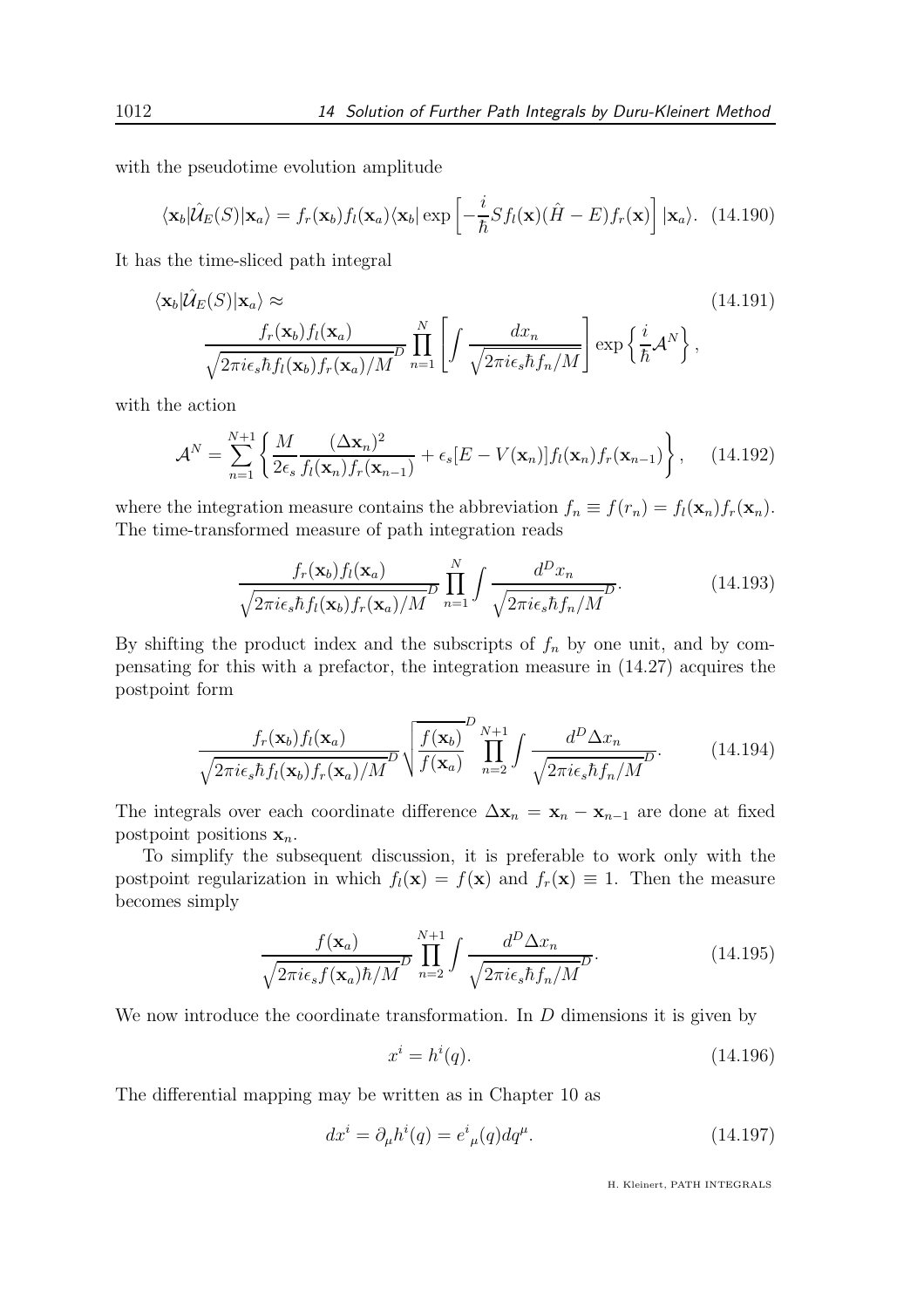The transformation of a single time slice in the path integral can be done following the discussion in Sections 10.3 and 10.4. This leads to the path integral

$$
(\mathbf{x}_b|\mathbf{x}_a)_E \approx \frac{f(q_a)}{\sqrt{2\pi i \epsilon_s f(q_a)\hbar/M}} D_0^{\infty} dS \prod_{n=2}^{N+1} \left[ \int \frac{d^D \Delta q_n g^{1/2}(q_n)}{\sqrt{2\pi i \epsilon_s \hbar f_n/M}} \right] e^{i\mathcal{A}_{\text{tot}}/\hbar},\qquad(14.198)
$$

with the total time-sliced action

$$
\mathcal{A}_{\text{tot}} = \sum_{n=1}^{N+1} \mathcal{A}_{\text{tot}}^{\epsilon}.
$$
\n(14.199)

Each slice contains three terms

$$
\mathcal{A}_{\text{tot}}^{\epsilon} = \mathcal{A}^{\epsilon} + \mathcal{A}_{J}^{\epsilon} + \mathcal{A}_{\text{pot}}^{\epsilon}.
$$
\n(14.200)

In the postpoint form, the first two terms were given in (13.163) and (13.164). They are equal to

$$
\mathcal{A}^{\epsilon} + \mathcal{A}^{\epsilon}_{J} = \frac{M}{2\epsilon f} g_{\mu\nu}(q) \Delta q^{\mu} \Delta q^{\nu} - i \frac{\hbar}{2} \Gamma_{\mu}{}^{\mu}{}_{\nu} \Delta q^{\nu} - \epsilon_{s} f \frac{\hbar^{2}}{8M} (\Gamma_{\mu}{}^{\mu}{}_{\nu})^{2}.
$$
 (14.201)

The third term contains the effect of a potential and a vector potential as derived in (10.183). After the DK transformation, it reads

$$
\mathcal{A}_{\text{pot}}^{\epsilon} = A_{\mu} \Delta q^{\mu} - i \epsilon_s f \frac{\hbar}{2M} (A_{\nu} \Gamma_{\mu}{}^{\mu \nu} + D_{\mu} A^{\mu}) - \epsilon_s f V(q). \tag{14.202}
$$

#### 14.6 Path Integral of the Dionium Atom

We now apply the generalized D-dimensional Duru-Kleinert transformation to the path integral of a dionium atom in three dimensions. This is a system of two particles with both electric and magnetic charges  $(e_1, g_1)$  and  $(e_2, g_2)$  [12]. Its Lagrangian for the relative motion reads

$$
L = \frac{M}{2}\dot{\mathbf{x}}^2 + \mathbf{A}(\mathbf{x})\dot{\mathbf{x}} - V(\mathbf{x}),\tag{14.203}
$$

where  $x$  is the distance vector pointing from the first to the second article,  $M$  the reduced mass,  $V(\mathbf{x})$  a Coulomb potential

$$
V(\mathbf{x}) = -\frac{e^2}{r},\tag{14.204}
$$

and  $\mathbf{A}(\mathbf{x})$  the vector potential

$$
\mathbf{A}(\mathbf{x}) = \hbar q \frac{\hat{\mathbf{z}} \times \mathbf{x}}{r} \left( \frac{1}{r - z} - \frac{1}{r + z} \right) = \hbar q \frac{(x\hat{\mathbf{y}} - y\hat{\mathbf{x}})z}{r(x^2 + y^2)}.
$$
(14.205)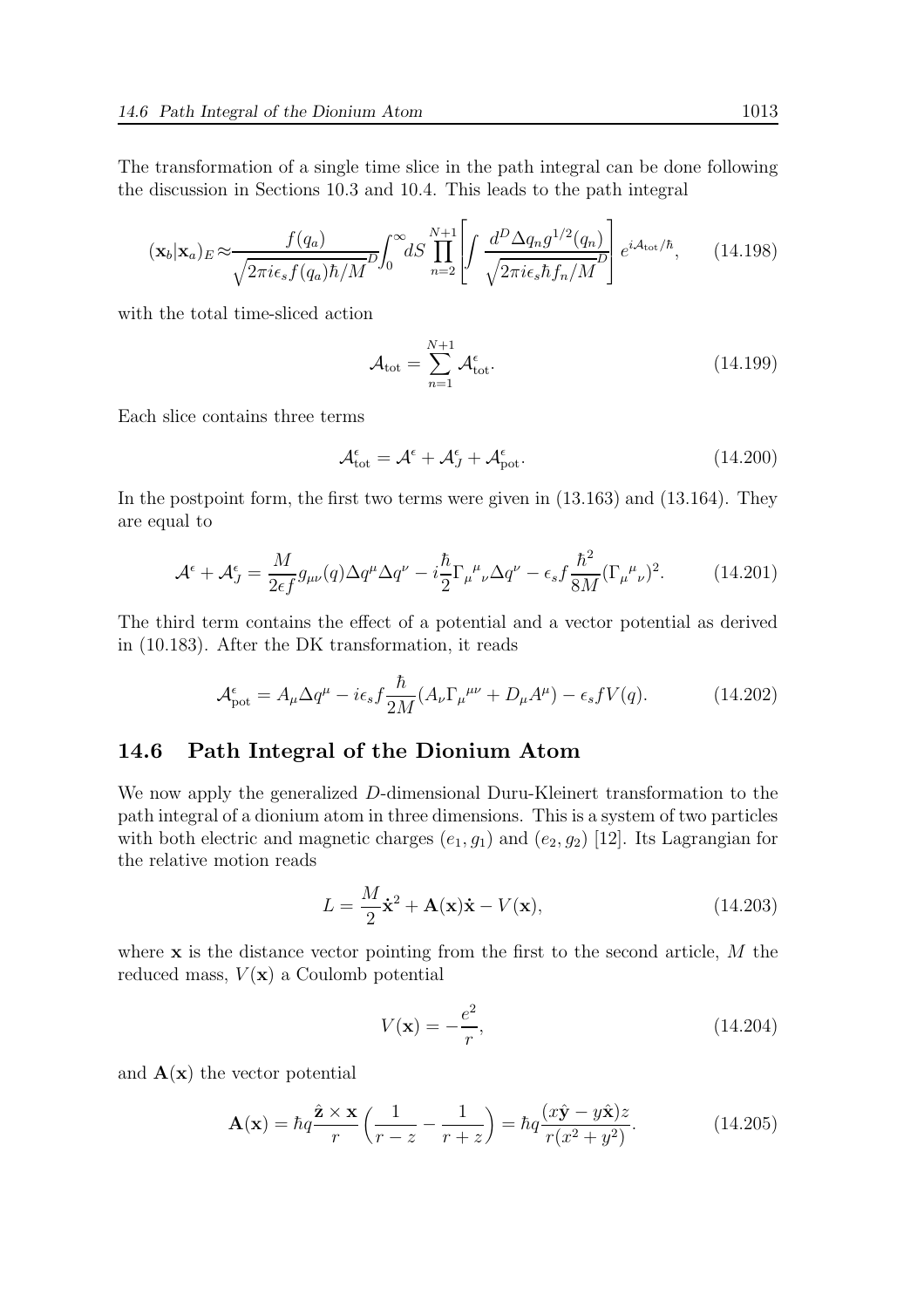The coupling constants are  $q \equiv -(e_1g_2 - e_2g_1)/\hbar c$  and  $e^2 \equiv -(e_1e_2 + g_1g_2)$ . The vector potential (14.205) is a generalization of the magnetic monopole interaction (8.300) with an electric charge. If we take the coupling as and  $e^2 \equiv -e_1e_2 - g_1g_2$  in (14.205) we allow for the two particles to carry both electric and magnetic charges of the two particles, if we take for  $V(\mathbf{x})$  the potential

$$
V(\mathbf{x}) = -\frac{e^2}{r}.
$$
 (14.206)

The hydrogen atom is a special case of the dionium atom with  $e_1 = -e_2 = e$  and  $q = 0, l_0 = 0$ . An electron around a pure magnetic monopole has  $e_1 = e, g_2 = g$ ,  $e_2 = q_1 = 0.$ 

In the vector potential (14.205) we have made use of the gauge freedom  $\mathbf{A} \rightarrow$  $\mathbf{A}(\mathbf{x}) + \nabla \Lambda(\mathbf{x})$  to enforce the transverse gauge  $\nabla \mathbf{A}(\mathbf{x}) = 0$ . In addition, we have taken advantage of the extra monopole gauge invariance which allows us to choose the shape of the Dirac string that imports the magnetic flux to the monopoles. The field  $\mathbf{A}(\mathbf{x})$  in (14.205) has two strings of equal strength importing the flux, one along the positive  $x^3$ -axis from minus infinity to the origin, the other along the negative  $x^3$ -axis from plus infinity to the origin. It is the average of the vector potentials (10A.59) and (10A.60).

For the sake of generality, we shall assume the potential  $V(\mathbf{x})$  to contain an extra  $1/r^2$ -potential:

$$
V(\mathbf{x}) = -\frac{e^2}{r} + \frac{\hbar^2 l_0^2}{2Mr^2}.
$$
\n(14.207)

The extra potential is parametrized as a centrifugal barrier with an effective angular momentum  $\hbar l_0$ .

At the formal level, i.e., without worrying about path collapse and time slicing corrections, the amplitude has been derived in Ref. [13]. Here we reproduce the derivation and demonstrate, in addition, that the time slicing produces no corrections.

#### 14.6.1 Formal Solution

We extend the action of the type (14.11) by a dummy fourth coordinate as in the Coulomb system and go over to  $\vec{u}$ -coordinates depending on the radial coordinate  $u = \sqrt{r}$  and the Euler angles  $\theta, \varphi, \gamma$  as given in Eq. (13.102). Then the action reads

$$
\mathcal{A} = \int dt \left\{ \frac{M}{2} 4u^2 \dot{u}^2 + \frac{M}{2} u^4 \left[ \dot{\theta}^2 + \dot{\varphi}^2 + \dot{\gamma}^2 + 2 \left( \dot{\gamma} + \frac{\hbar q}{M u^4} \right) \dot{\varphi} \cos \theta \right] - \frac{e^2}{u^2} - \frac{\hbar^2 l_0^2}{2 M u^4} + E \right\}.
$$
\n(14.208)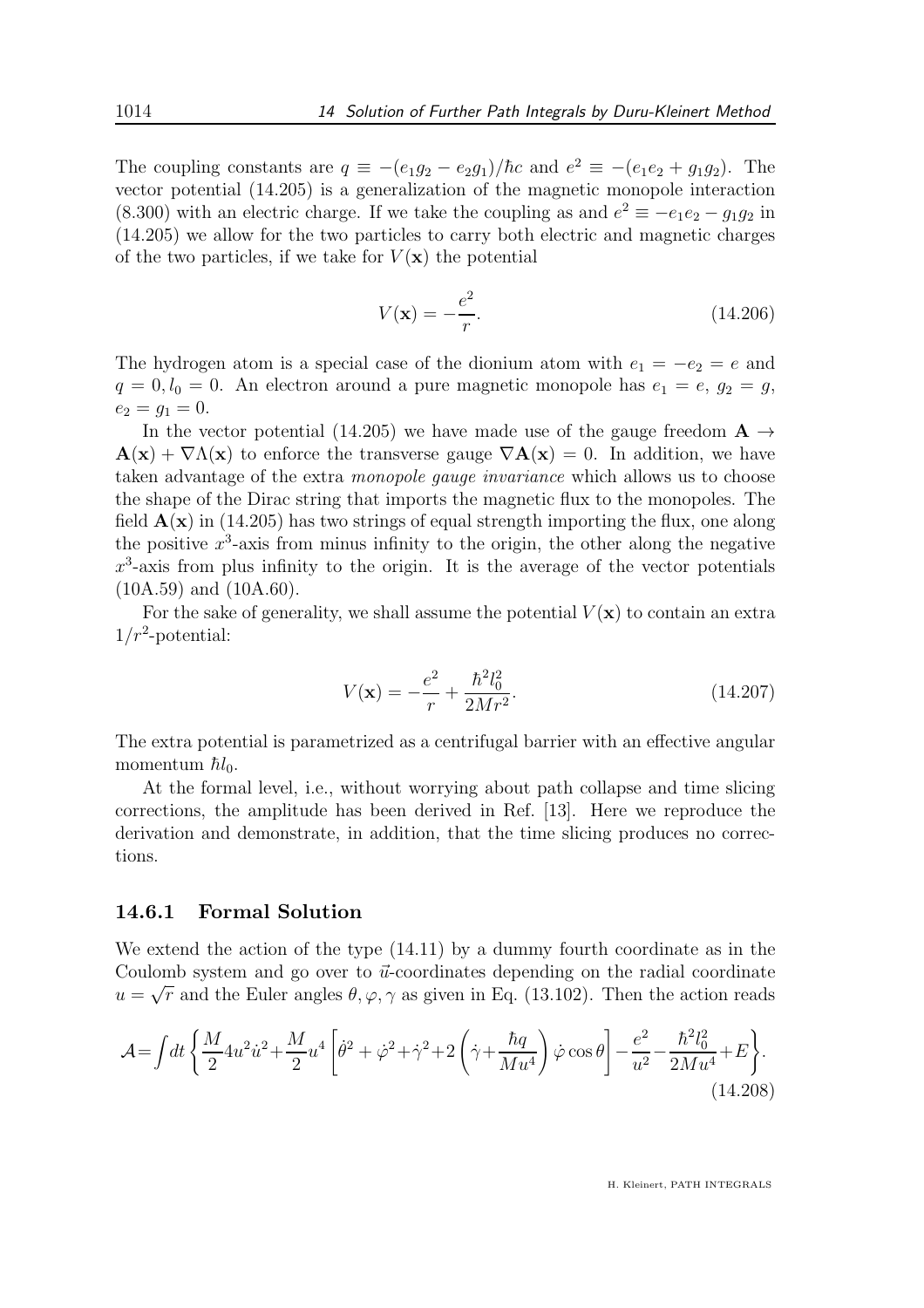By performing the Duru-Kleinert time reparametrization  $dt = ds r(s)$  and changing the mass to  $\mu = 4M$ , the action takes the form

$$
\mathcal{A}^{\rm DK} = \int_0^S ds \, \frac{\mu}{2} \left\{ u'^2 + \frac{u^2}{4} \left[ \theta'^2 + \varphi'^2 + \gamma'^2 + 2 \left( \gamma' + \frac{4\hbar q}{\mu u^2} \right) \varphi' \cos \theta \right] - \frac{4\hbar^2 l_0^2}{2\mu u^2} + Eu^2 \right\}.
$$
\n(14.209)

This can be rewritten in a canonical form

$$
\mathcal{A} = \int_0^S ds (p_u u' + p_\theta \theta + p_\varphi \varphi' + p_\gamma \gamma' - H), \qquad (14.210)
$$

with the Hamiltonian

$$
H = \frac{1}{2\mu} \left\{ p_u^2 + \frac{4}{u^2} \left[ p_\theta^2 + \frac{1}{\sin^2 \theta} \left( p_\varphi^2 + (p_\gamma + \hbar q)^2 - 2(p_\gamma + \hbar q) p_\varphi \cos \theta \right) \right] \right\}
$$
  
+ 
$$
\frac{4}{2\mu u^2} \left[ -2\hbar q p_\gamma + \hbar^2 (l_0^2 - q^2) \right].
$$
 (14.211)

In the canonical path integral, the momenta are dummy integration variables so that we can replace  $p_{\gamma} + \hbar q$  by  $p_{\gamma}$ . Then the action becomes

$$
\mathcal{A} = \int_0^S ds [p_u u' + p_\theta \theta + p_\varphi \varphi' + (p_\gamma - \hbar q)\gamma' - \bar{H}], \qquad (14.212)
$$

with the Hamiltonian

$$
\bar{H} = \frac{1}{2\mu} \left\{ p_u^2 + \frac{4}{u^2} \left[ p_\theta^2 + \frac{1}{\sin^2 \theta} \left( p_\varphi^2 + p_\gamma^2 - 2p_\gamma p_\varphi \cos \theta \right) \right] \right\} \n+ \frac{4}{2\mu u^2} \left[ -2\hbar q (p_\gamma - \hbar q) + \hbar^2 (l_0^2 - q^2) \right].
$$
\n(14.213)

This differs from the pure Coulomb case in three ways:

First, the Hamiltonian has an extra centrifugal barrier proportional to the charge parameter 4q:

$$
V(r) = \frac{-8\hbar q(p_{\gamma} - \hbar q)}{2\mu u^2}.
$$
\n(14.214)

Second, there is an extra centrifugal barrier

$$
V(r) = \frac{\hbar^2 l_{\text{extra}}^2}{2\mu u^2},\tag{14.215}
$$

whose effective quantum number of angular momentum is given by

$$
l_{\text{extra}}^2 \equiv 4(l_0^2 - q^2). \tag{14.216}
$$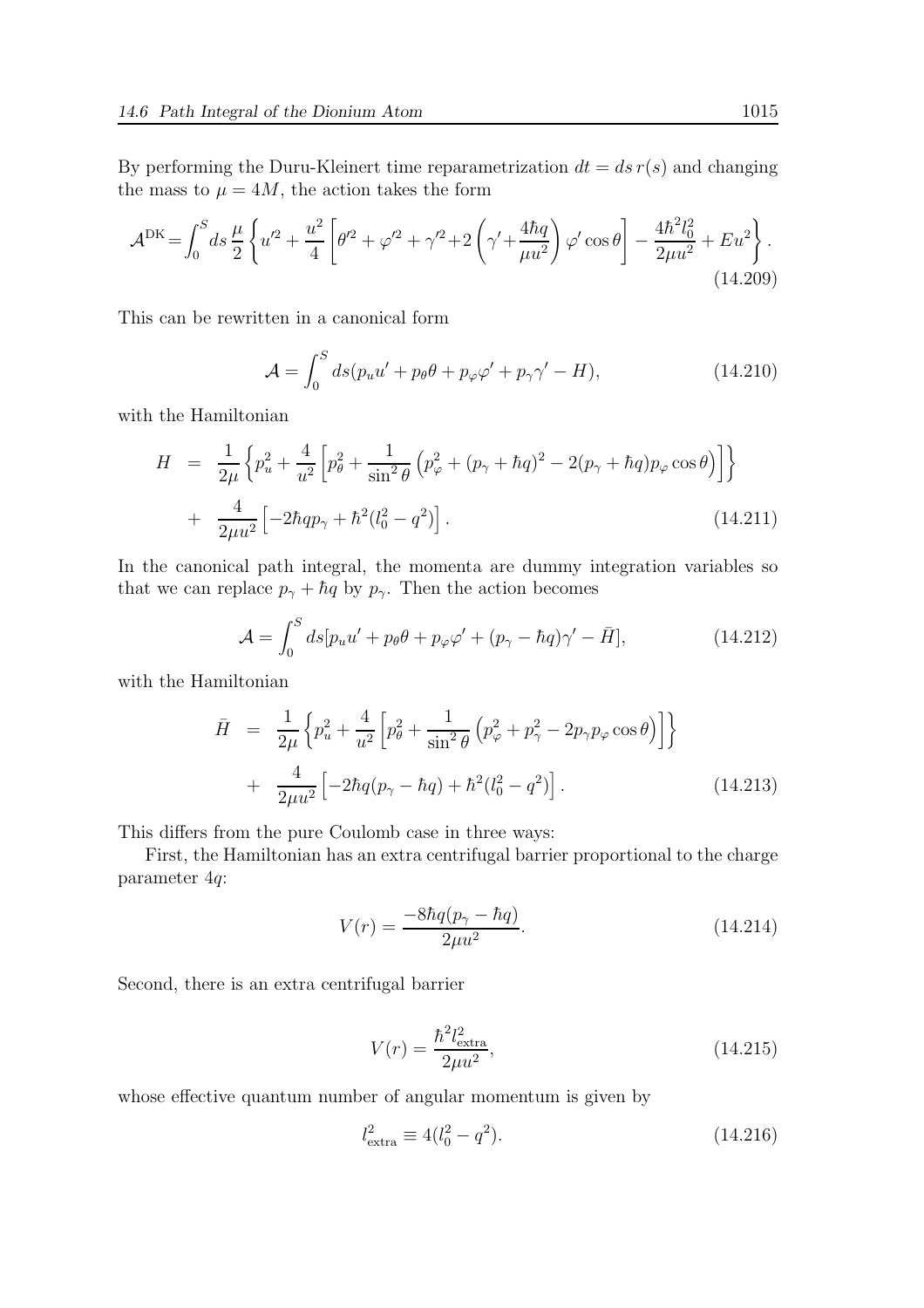Third, the action (14.212) contains an additional term

$$
\Delta \mathcal{A} = -\hbar q \int_0^S ds \gamma'. \tag{14.217}
$$

Fortunately, this is a pure surface term

$$
\Delta \mathcal{A} = -\hbar q(\gamma_b - \gamma_a). \tag{14.218}
$$

In the case  $q^2 = l_0^2$ , the extra centrifugal barrier vanishes, making it straightforward to write down the fixed-energy amplitude  $(\mathbf{x}_b|\mathbf{x}_a)_E$  of the system. It is given by a simple modification of the relation (13.127) that expresses the fixed-energy amplitude of the Coulomb system  $(\mathbf{x}_b|\mathbf{x}_a)_E$  in terms of the four-dimensional harmonic oscillator amplitude  $(\vec{u}_b S|\vec{u}_a)$ . Due to (14.217), the modification consists of a simple extra phase factor  $e^{-iq(\gamma_b - \gamma_a)}$  in the integral over  $\gamma_a$  so that

$$
(\mathbf{x}_b|\mathbf{x}_a)_E = \int_0^\infty dS e^{ie^2 S/\hbar} \frac{1}{16} \int_0^{4\pi} d\gamma_a e^{-iq(\gamma_a - \gamma_b)} (\vec{u}_b S|\vec{u}_a 0).
$$
 (14.219)

The integral over  $\gamma_a$  forces the momentum  $p_\gamma$  in the canonical action (14.212) to take the value  $\hbar q$ . This eliminates the term proportional to  $p_{\gamma} - \hbar$  in (14.213).

In the general case  $l_0 \neq q$ , the amplitude becomes

$$
(\mathbf{x}_b|\mathbf{x}_a)_E = \int_0^\infty dSe^{ie^2S/\hbar} \frac{1}{16} \int_0^{4\pi} d\gamma_a e^{-iq(\gamma_a - \gamma_b)} (\vec{u}_b S|\vec{u}_a 0)_{l_{\text{extra}}}, \tag{14.220}
$$

where the subscript  $l_{\text{extra}}$  indicates the presence of the extra centrifugal barrier potential in the harmonic oscillator amplitude. This amplitude was given for any dimension D in Eqs. (8.133) with (8.144). In the present case of  $D = 4$ , it has the partial-wave expansion [compare (8.162)]

$$
(\vec{u}_b S | \vec{u}_a)_{l_{\text{extra}}} = \frac{1}{(u_b u_a)^{3/2}} \sum_{l_{\mathcal{O}}=0}^{\infty} (u_b S | u_a 0)_{\tilde{l}_{\mathcal{O}}} \frac{l_{\mathcal{O}} + 1}{2\pi^2}
$$
\n
$$
\times \sum_{m_1, m_2=-l_{\mathcal{O}}/2}^{l_{\mathcal{O}}/2} d_{m_1 m_2}^{l_{\mathcal{O}}/2}(\theta_b) d_{m_1 m_2}^{l_{\mathcal{O}}/2}(\theta_a) e^{im_1(\varphi_b - \varphi_a) + im_2(\gamma_b - \gamma_a)},
$$
\n(14.221)

with the radial amplitude

$$
(u_b S | u_a 0)_{\tilde{l}_\mathcal{O}} = \frac{M_\mathcal{O} \omega \sqrt{u_b u_a}}{i\hbar} e^{i(M_\mathcal{O} \omega/2\hbar)(u_b^2 + u_a^2) \cot \omega S} I_{\tilde{l}_\mathcal{O} + 1} \left( \frac{M_\mathcal{O} \omega u_b u_a}{i\hbar \sin \omega S} \right). \tag{14.222}
$$

This differs from the pure oscillator amplitude [compare  $(8.142)$  for  $D = 4$ ] by having the index  $l_{\mathcal{O}}+1$  of the Bessel function replaced by the square root of the "shifted" square" as in  $(8.146)$ :

$$
\tilde{l}_{\mathcal{O}} + 1 \equiv \sqrt{(l_{\mathcal{O}} + 1)^2 + l_{\text{extra}}^2} = \sqrt{(l_{\mathcal{O}} + 1)^2 + 4(l_0^2 - q^2)} = 2\sqrt{(j_{\mathcal{D}} + 1/2)^2 + l_0^2 - q^2}.
$$
\n(14.223)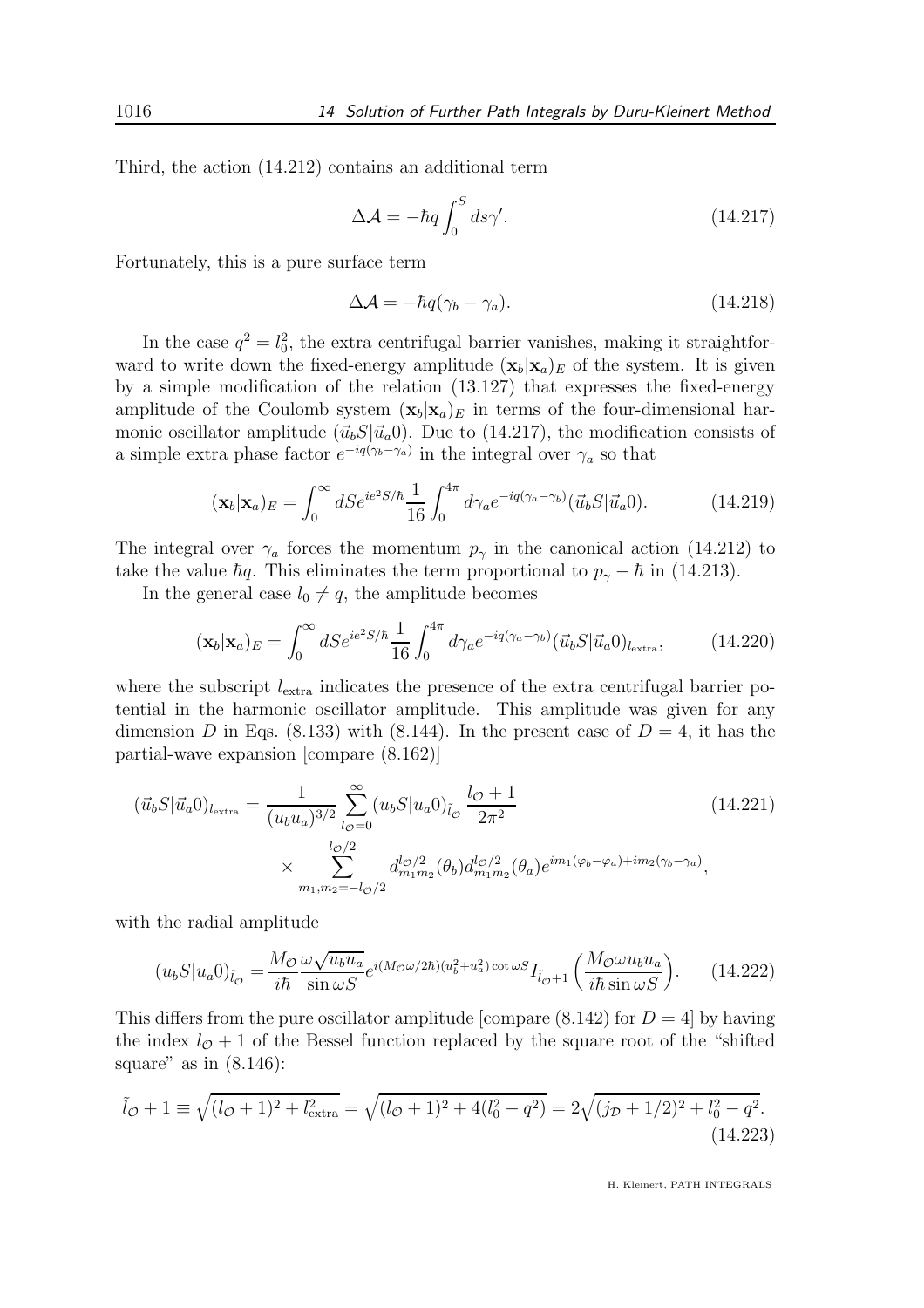The expansion (14.221) is inserted into (14.220) with the variables  $u_b, u_a$  replaced by  $\sqrt{r_b}$ ,  $\sqrt{r_a}$ . Just as in the Coulomb case in (14.110) and (14.111), the integral  $\int_0^{4\pi} d\gamma_a e^{-iq(\gamma_b-\gamma_a)}$  over the sum of angular wave functions

$$
\frac{l_{\mathcal{O}} + 1}{2\pi^2} \sum_{m_1, m_2 = -l/2}^{l_{\mathcal{O}}/2} d_{m_1 m_2}^{l_{\mathcal{O}}/2}(\theta_b) d_{m_1 m_2}^{l_{\mathcal{O}}/2}(\theta_a) e^{im_1(\varphi_b - \varphi_a) + im_2(\gamma_b - \gamma_a)}
$$
(14.224)

can immediately be done, resulting in

$$
8\sum_{m}^{l_{\mathcal{O}}/2} Y_{m,q}^{l_{\mathcal{O}}/2}(\theta_b,\varphi_b) Y_{m,q}^{l_{\mathcal{O}}/2*}(\theta_a,\varphi_a),\tag{14.225}
$$

where  $Y_{m,q}^{l_{\mathcal{O}}/2}(\theta,\varphi)$  are the monopole spherical harmonics (8.278). They coincide with the wave functions of a spinning symmetric top which possesses a spin  $q$  along the body axis. Physically, this spin is caused by the field's momentum density  $\pi = (\mathbf{E} \times \mathbf{B})/4\pi c$  encircling the radial distance vector x. The *Poynting* vector yielding the energy density is  $S = E \times B/4\pi$ . If a magnetically charged particle lies at the origin and electrically charged particle orbits around it at  $x$ , the total angular momentum carried by the fields is [14]

$$
\mathbf{J} = \int d^3 x' \mathbf{x}' \times \boldsymbol{\pi}(\mathbf{x}') = \frac{1}{4\pi c} \int d^3 x' \mathbf{x}' \times \left[ \frac{g \mathbf{x}'}{|\mathbf{x}'|^3} \times \frac{e(\mathbf{x}' - \mathbf{x})}{|\mathbf{x}' - \mathbf{x}|^3} \right] = \frac{eg}{c} \hat{\mathbf{x}}.
$$
 (14.226)

The quantization of the angular momentum

$$
\frac{eg}{c} = n\frac{\hbar}{2}, \quad n = \text{integer} \tag{14.227}
$$

is Dirac's famous charge quantization condition [16] [see also Eq. (8.304)].

Thus we arrive at the fixed-energy amplitude of the dionium atom, labeled by the subscript  $\mathcal{D},$ 

$$
(\mathbf{x_b}|\mathbf{x_a})_{E_{\mathcal{D}}} = \frac{1}{r_b r_a} \sum_{j_{\mathcal{D}}}(r_b|r_a)_{E_{\mathcal{D}},j_{\mathcal{D}}} \sum_{m=-j_{\mathcal{D}}}^{j_{\mathcal{D}}} Y_{m,q}^{j_{\mathcal{D}}}(\theta_b,\varphi_b) Y_{m,q}^{j_{\mathcal{D}}}*(\theta_a,\varphi_a), \quad (14.228)
$$

where the sum over  $j_{\mathcal{D}} = l_{\mathcal{O}}/2$  runs over integer or half-integer values depending on q, and with the radial amplitude given by the pseudotime integral over the radial oscillator amplitude of mass  $M_{\cal{O}} = 4M$  and frequency  $\omega = \sqrt{-E/2M_{\cal{C}}}$  [recall  $(13.123)$ :

$$
(r_b|r_a)_{E_{\mathcal{D}},j_{\mathcal{D}}} = \frac{1}{2} \int_0^\infty dSe^{ie^2S/\hbar} \frac{M_{\mathcal{O}} \omega \sqrt{r_b r_a}}{i\hbar \sin \omega S} I_{\tilde{l}_{\mathcal{O}}+1} \left( \frac{M_{\mathcal{O}} \omega \sqrt{r_b r_a}}{i\hbar \sin \omega S} \right) \times \exp\left[ \frac{iM_{\mathcal{O}} \omega}{2\hbar} (r_b + r_a) \cot \omega S \right], \tag{14.229}
$$

where  $\kappa = \sqrt{-2ME_D/\hbar^2}$  and  $\nu = \sqrt{-e^4 M/2\hbar^2 E_D}$  as in (13.39) and (13.40). Note that the dionium atom can be a fermion, even if the constituent particles are both bosons (or both fermions).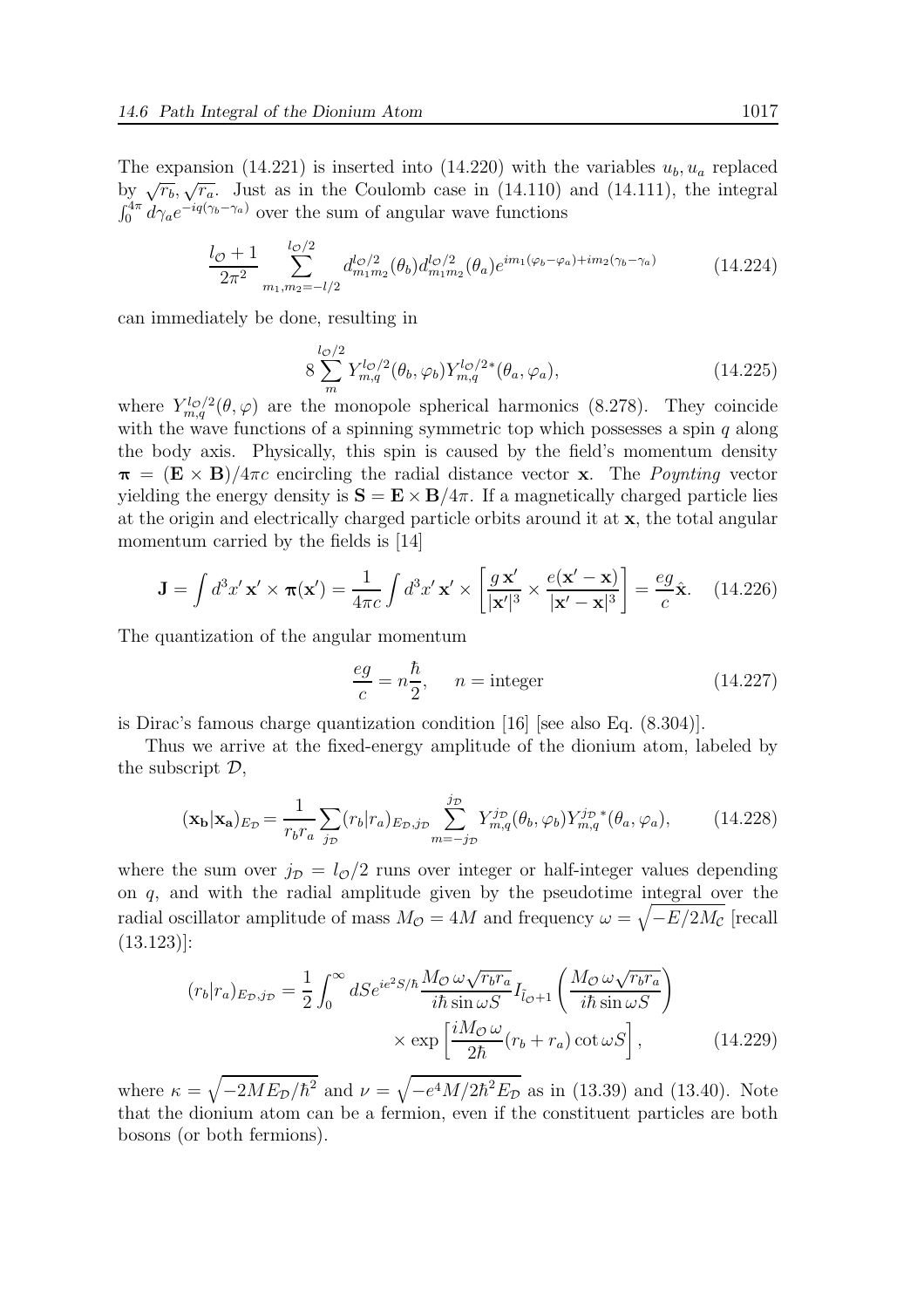After the variable changes  $e^2/\hbar = 2\omega \nu$ ,  $\omega S = -iy$ , we do the S-integral as in (9.29) and find for  $r_b > r_a$  the radial amplitude of the dionium atom

$$
(r_b|r_a)_{E_{\mathcal{D}},j_{\mathcal{D}}} = -i\frac{M}{\hbar\kappa} \frac{\Gamma(-\nu + \tilde{j}_{\mathcal{D}} + 1)}{(2\tilde{j}_{\mathcal{D}} + 1)!} W_{\nu,\tilde{j}_{\mathcal{D}}+1/2}(2\kappa r_b) M_{\nu,\tilde{j}_{\mathcal{D}}+1/2}(2\kappa r_a), \quad (14.230)
$$

where  $\tilde{j}_D = \tilde{l}_Q/2 = \sqrt{(j_D + \frac{1}{2})^2 + l_0^2 - q^2} - \frac{1}{2}$ . For  $q = 0$  and  $l_0 = 0$ , this reduces properly to the  $D_{\mathcal{C}}$ -dimensional Coulomb amplitude (14.112).

The energy eigenvalues are obtained from the poles of the Gamma function at

$$
\nu = \nu_{n_r} \equiv \tilde{j}_{\mathcal{D}} + n_r + 1, \quad n_r = 0, 1, 2, 3, \dots, \tag{14.231}
$$

which yield

$$
E_n = -M\hbar^2 e^4 \frac{1}{2\left[n_r + \frac{1}{2} + \sqrt{(j_p + \frac{1}{2})^2 + l_0^2 - q^2}\right]^2}.
$$
 (14.232)

From the residues at the poles and the discontinuity across the cut at  $E_{\mathcal{D}} > 0$ in (14.230), we can extract the bound and continuum radial wave functions by the same method as in Section 13.8 from Eqs. (13.217)–(13.229).

#### 14.6.2 Absence of Time Slicing Corrections

Let us now show that the above formal manipulations receive no correction in a proper time-sliced treatment [15]. Due to the presence of centrifugal and angular barriers, a path collapse can be avoided only after an appropriate regularization of both singularities. This is achieved by the path-dependent time transformation  $dt = ds f(\mathbf{x}(s))$  with the postpoint regulating functions

$$
f_l(\mathbf{x}) = f(\mathbf{x}) = r^2 \sin^2 \theta, \quad f_r(\mathbf{x}) \equiv 1.
$$
 (14.233)

After the extension of the path integral by an extra dummy dimension  $x^4$ , the time-sliced timetransformed fixed-energy amplitude to be studied is [see (14.189)–(14.195)]

$$
(\mathbf{x}_b|\mathbf{x}_a)_E \approx \int dx_a^4 \frac{1}{r_a^2 \sin^2 \theta_a} \int_0^\infty dS \frac{1}{(2\pi i\hbar \epsilon_s/M)^2} \times \prod_{n=2}^{N+1} \left[ \int \frac{d^4 \Delta x_n}{(2\pi i\hbar \epsilon_s/M)^2 r_n^4 \sin^4 \theta_n} \right] e^{i\mathcal{A}^N/\hbar}, \tag{14.234}
$$

with the sliced postpoint action

$$
\mathcal{A}^N = \sum_{n=1}^{N+1} \left\{ \frac{M}{2\epsilon_s} \frac{(\Delta x_n^i)^2}{r_n^2 \sin^2 \theta_n} - \epsilon_s r_n^2 \sin^2 \theta_n \left[ V(\mathbf{x}_n) - E \right] + A_i(\mathbf{x}_n) \Delta x^i - \epsilon_s \frac{\hbar}{2M} A_{i,i}(\mathbf{x}_n) \right\}.
$$
\n(14.235)

On this action, we now perform the coordinate transformation in two steps. First we go through the nonholonomic Kustaanheimo-Stiefel transformation as in Section 13.4 and express the fourdimensional  $\vec{u}$ -space in terms of  $r = |\mathbf{x}|$  and the Euler angles  $\theta, \varphi, \gamma$ . Explicitly,

$$
x^{1} = r \sin \theta \cos \varphi,
$$
  
\n
$$
x^{2} = r \sin \theta \sin \varphi,
$$
  
\n
$$
x^{3} = r \cos \theta,
$$
  
\n
$$
dx^{4} = r \cos \theta d\varphi + r d\gamma.
$$
\n(14.236)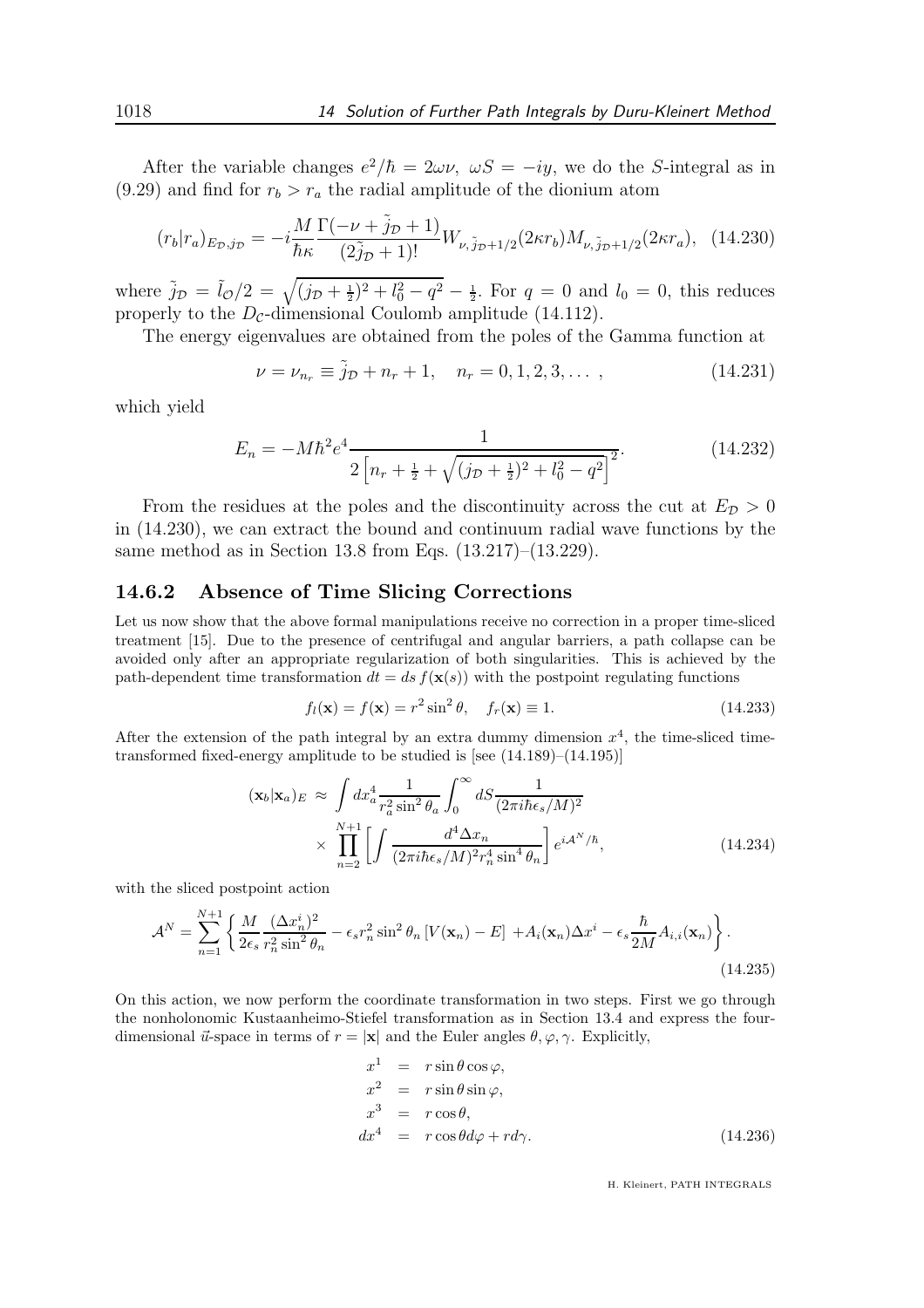Only the last equation is nonholonomic. If  $q^{\mu} = 1, 2, 3, 4$  denotes the components  $r, \beta, \varphi, \gamma$ , the transformation matrix reads

$$
e^{i}_{\ \mu} = \frac{\partial x^{i}}{\partial q^{\mu}} = \begin{pmatrix} \sin \theta \cos \varphi & r \cos \theta \cos \varphi & -r \sin \theta \sin \varphi & 0 \\ \sin \theta \sin \varphi & r \cos \theta \sin \varphi & r \sin \theta \cos \varphi & 0 \\ \cos \theta & -r \sin \theta & 0 & 0 \\ 0 & 0 & r \cos \theta & r \end{pmatrix}.
$$

It has the metric

$$
g_{\mu\nu} = e^i{}_{\mu}e_{i\nu} = \begin{pmatrix} 1 & 0 & 0 & 0 \\ 0 & r^2 & 0 & 0 \\ 0 & 0 & r^2 & r^2 \cos \theta \\ 0 & 0 & r^2 \cos \theta & r^2 \end{pmatrix},
$$
(14.237)

with an inverse

$$
g^{\mu\nu} = \begin{pmatrix} 1 & 0 & 0 & 0 \\ 0 & 1/r^2 & 0 & 0 \\ 0 & 0 & 1/r^2 \sin^2 \theta & -\cos \theta/r^2 \sin^2 \theta \\ 0 & 0 & -\cos \theta/r^2 \sin^2 \theta & 1/r^2 \sin^2 \theta \end{pmatrix}.
$$
 (14.238)

The regulating function  $f(\mathbf{x}) = r^2 \sin^2 \theta$  removes the singularities in  $g^{\mu\nu}$  and thus in the free part of the Hamiltonian  $(1/2M)g^{\mu\nu}p_{\mu}p_{\nu}$ ; there is no more danger of path collapse in the Euclidean amplitude.

In a second step we go to new coordinates

$$
r = e^{\xi}, \quad \sin \theta = 1/\cosh \beta, \quad \cos \theta = -\tanh \beta,
$$
 (14.239)

as in the treatment of the angular barriers for  $D = 3$  and  $D = 4$  in Section 14.4. With  $q^{\mu} = 1, 2, 3, 4$ denoting the coordinates  $\xi, \beta, \varphi, \gamma$ , respectively, the combined transformation matrix reads

$$
e^{i}_{\mu} = \begin{pmatrix} e^{\xi} \cosh^{-1} \beta \cos \varphi & -e^{\xi} \frac{\sinh \beta}{\cosh^{2} \beta} \cos \varphi & -e^{\xi} \cosh^{-1} \beta \sin \varphi & 0\\ e^{\xi} \cosh^{-1} \beta \sin \varphi & -e^{\xi} \frac{\sinh \beta}{\cosh^{2} \beta} \sin \varphi & e^{\xi} \cosh^{-1} \beta \cos \varphi & 0\\ -e^{\xi} \tanh \beta & -e^{\xi} \cosh^{-2} \beta & 0 & 0\\ 0 & 0 & -e^{\xi} \tanh \beta & e^{\xi} \end{pmatrix}, \qquad (14.240)
$$

with the metric

$$
g_{\mu\nu} = \begin{pmatrix} e^{2\xi} & 0 & 0 & 0 \\ 0 & e^{2\xi}\cosh^{-2}\beta & 0 & 0 \\ 0 & 0 & e^{2\xi} & -e^{2\xi}\tanh\beta \\ 0 & 0 & -e^{2\xi}\tanh\beta & e^{2\xi} \end{pmatrix},
$$
(14.241)

and the determinant

$$
g = e^{8\xi} / \cosh^4 \beta. \tag{14.242}
$$

The inverse metric is completely regular:

$$
g^{\mu\nu} = \begin{pmatrix} e^{-2\xi} & 0 & 0 & 0 \\ 0 & e^{-2\xi}\cosh^2\beta & 0 & 0 \\ 0 & 0 & e^{-2\xi}\cosh^2\beta & e^{-2\xi}\sinh\beta\cosh\beta \\ 0 & 0 & e^{-2\xi}\sinh\beta\cosh\beta & e^{-2\xi}\cosh^2\beta \end{pmatrix}.
$$
 (14.243)

We now calculate the transformed actions  $(14.201)$  and  $(14.202)$ . The relevant quantities which could contain time slicing corrections are  $D_{\mu}A^{\mu}$  and  $\Gamma_{\mu}{}^{\mu\nu}$ . The former quantity, being equal to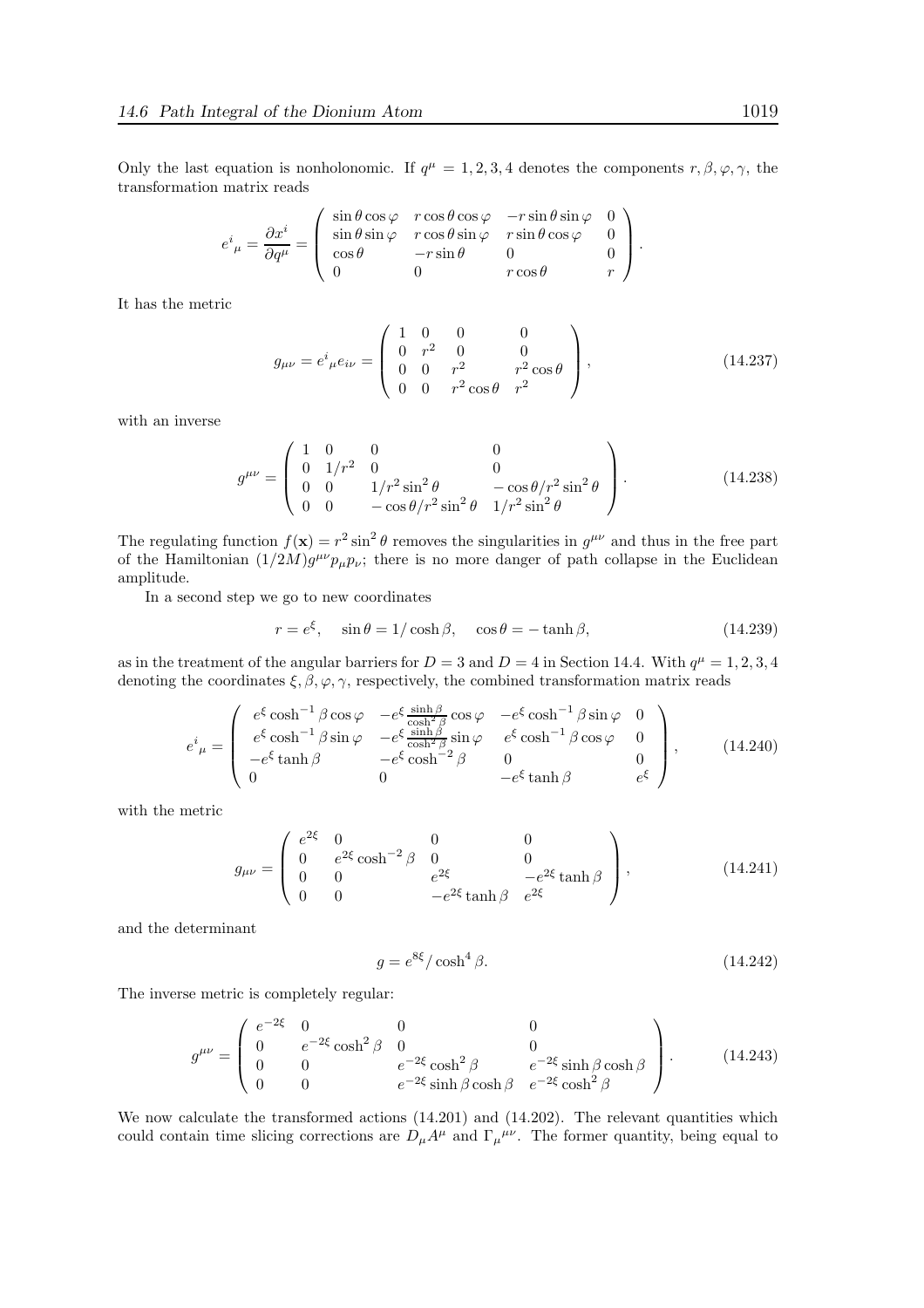$\partial_i A_i$ , vanishes in the transverse gauge under consideration. The calculation of  $\Gamma_\mu{}^{\mu\nu}$  is somewhat tedious (see Appendix 14B) but yields a surprisingly simple result:

$$
\Gamma^{\ \mu}_{\mu \ \nu} = (-1, 0, 0, 0). \tag{14.244}
$$

Because of this simplicity, the transformed sliced action is easily written down. It is split into two parts,

$$
\mathcal{A}_{\text{tot}}^{\epsilon} = \mathcal{A}_{\varphi\beta}^{\epsilon} + \mathcal{A}_{\varphi\gamma}^{\epsilon},\tag{14.245}
$$

one containing only the coordinates  $\xi, \beta$ ,

$$
\mathcal{A}_{\xi\beta}^{\epsilon} = \frac{M}{2\epsilon_s} [(\Delta\xi)_n^2 \cosh^2 \beta_n + (\Delta\beta_n)^2] + \frac{i\hbar}{2} \Delta\xi_n
$$
\n
$$
- \epsilon_s \left[ -\frac{e^2 e^{\xi_n}}{\cosh^2 \beta_n} + \frac{\hbar^2 (l_{\text{extra}}^2 + 1/4)}{2M \cosh^2 \beta_n} - \frac{E e^{2\xi_n}}{\cosh^2 \beta_n} \right],
$$
\n(14.246)

the other dealing predominantly with  $\varphi, \gamma$ ,

$$
\mathcal{A}^{\epsilon}_{\varphi\gamma} = \frac{M \cosh^2 \beta_n}{2\epsilon_s} [(\Delta \varphi_n)^2 + (\Delta \gamma_n)^2 - 2\Delta \gamma_n \Delta \varphi_n \tanh \beta_n] + \hbar q \tanh \beta_n \Delta \varphi_n - \epsilon_s \frac{\hbar^2 q^2}{2M \cosh^2 \beta_n}.
$$
 (14.247)

Hence the fixed-energy amplitude becomes

$$
(\mathbf{x}_b|\mathbf{x}_a)_E \approx \int_0^\infty dS \int_0^{4\pi} d\gamma_a \frac{1}{2\pi i\hbar \epsilon_s r_a^2/M \cosh\beta_a} \prod_{n=1}^N \left[ \int \frac{dr_n d\beta_n}{2\pi i\hbar \epsilon_s/M \cosh^2\beta_{n+1}} \right]
$$

$$
\times \exp\left(\frac{i}{\hbar} \sum_{n=1}^{N+1} \mathcal{A}_{\xi\beta}^{\epsilon} \right) (\varphi_b \gamma_b S |\varphi_a \gamma_a 0)_{[\beta]}.
$$
(14.248)

The last factor is a pseudotime evolution amplitude in the angles  $\varphi, \gamma$  which is still a functional of  $\beta(t)$ , as indicated by the subscript  $[\beta]$ ,

$$
(\varphi_b \gamma_b S | \varphi_a \gamma_a 0)_{[\beta]} \approx \sum_{\varphi_{N+1} = \varphi_b + 2\pi l_b^{\varphi}} \sum_{\gamma_{N+1} = \gamma_b + 4\pi l_b^{\gamma}} (14.249)
$$
  

$$
\times \frac{1}{2\pi i \hbar \epsilon_s / M \cosh \beta_b} \prod_{n=1}^{N} \left[ \int \frac{d\varphi_n d\gamma_n}{2\pi i \hbar \epsilon_s / M \cosh \beta_n} \right] \exp\left(\frac{i}{\hbar} \sum_{n=1}^{N+1} \mathcal{A}_{\varphi\gamma}^{\epsilon}\right).
$$

The sums over  $l_b^{\varphi}, l_b^{\gamma}$  account for the cyclic properties of the angles  $\varphi$  and  $\gamma$  with the periods  $2\pi$ and  $4\pi$ , respectively, at a fixed coordinate  $\mathbf{x}_b$  (as in the examples in Section 6.1).

We now introduce auxiliary momentum variables  $p_n^{\varphi}, p_n^{\gamma}$  and go over to the canonical form of the amplitude (14.249):

$$
(\varphi_b \gamma_b S | \varphi_a \gamma_a 0)_{[\beta]} \approx \prod_{n=1}^N \left[ \int d\varphi_n \right] \prod_{n=1}^{N+1} \left[ \int \frac{dp_n^{\varphi}}{2\pi\hbar} \right] \prod_{n=1}^N \left[ \int d\gamma_n \right] \prod_{n=1}^{N+1} \left[ \int \frac{dp_n^{\gamma}}{2\pi\hbar} \right]
$$
  
 
$$
\times \exp \left[ \frac{i}{\hbar} \sum_{n=1}^{N+1} \left( p_n^{\varphi} \Delta \varphi_n + p_n^{\gamma} \Delta \gamma_n \right) - \frac{\epsilon_s}{2M} \left[ (p_n^{\varphi})^2 + (p_n^{\gamma} + \hbar q)^2 + 2p_n^{\varphi} (p_n^{\gamma} + \hbar q) \tanh \beta_n \right] + \epsilon_s \frac{p_n^{\gamma} \hbar q}{M \cosh^2 \beta_n} \right].
$$
 (14.250)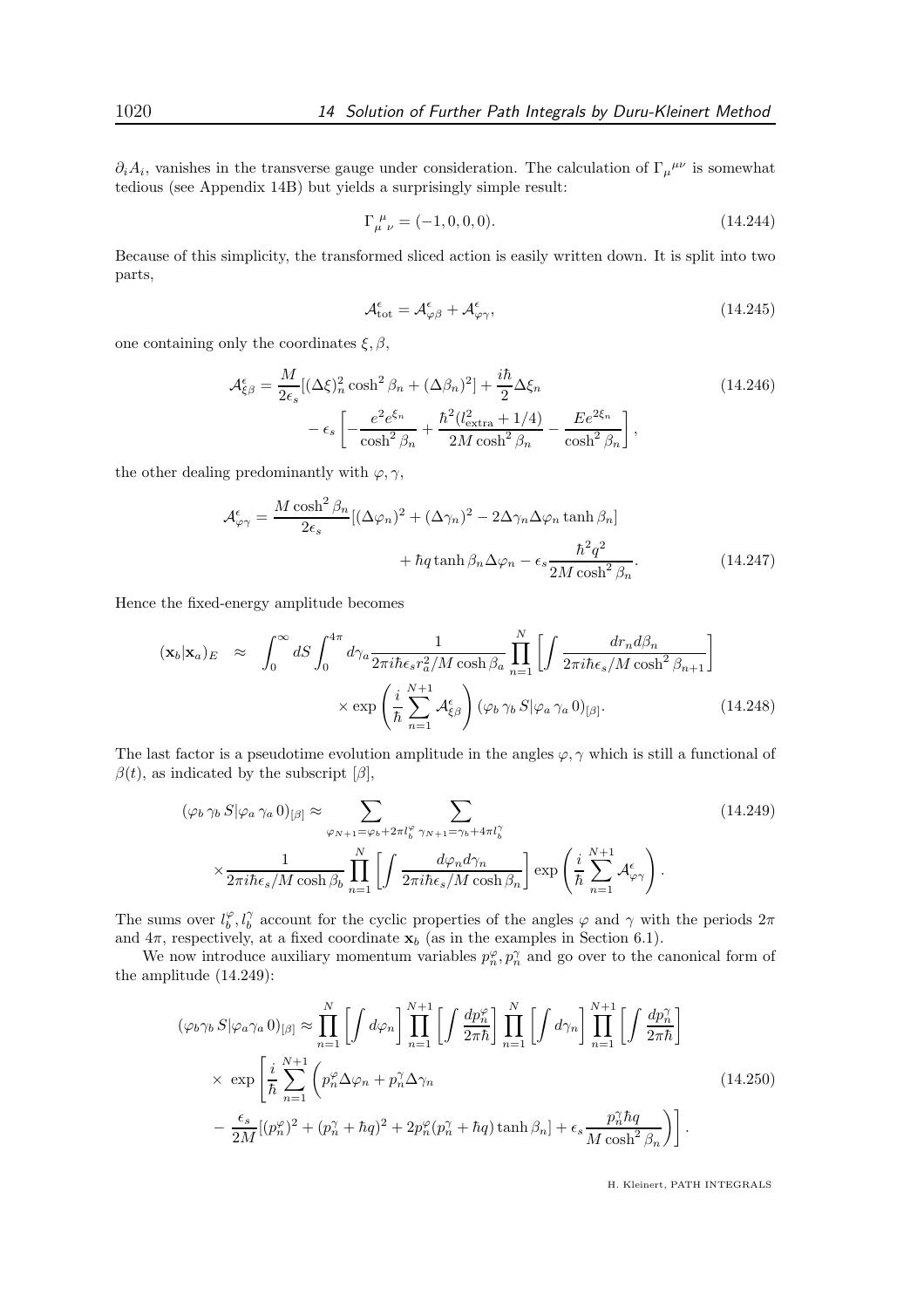The momenta  $p_n^{\gamma}$  are dummy integration variables and can be replaced by  $p_n^{\gamma} - \hbar q$ . The  $d\varphi_n, d\gamma_n$ integrals run over the full extended zone schemes  $\varphi_n, \gamma_n \in (-\infty, \infty)$  and enforce the equality of all  $p_n^{\gamma}$ . At the end, only the integrals over a common single momentum  $p^{\varphi}, p^{\gamma}$  remain and we arrive at

$$
(\varphi_b \gamma_b S | \varphi_a \gamma_a 0)_{[\beta]}
$$
\n
$$
\approx e^{-iq(\gamma_b - \gamma_a)} \sum_{l_b^{\varphi} = -\infty}^{\infty} \sum_{l_b^{\varphi} = -\infty}^{\infty} \int \frac{dp_{\varphi}}{2\pi\hbar} \int \frac{dp_{\gamma}}{2\pi\hbar} e^{ip_{\varphi}(\varphi_b + 2\pi l_b^{\varphi} - \varphi_a)/\hbar} e^{ip_{\gamma}(\gamma_b + 4\pi l_b^{\gamma} - \gamma_a)/\hbar}
$$
\n
$$
\times \exp\left\{-\frac{i}{\hbar} \sum_{n=1}^{N+1} \left[ \frac{1}{2M\epsilon_s} (p_{\varphi}^2 + p_{\gamma}^2 + 2p_{\varphi}p_{\gamma} \tanh \beta_n) - \epsilon_s \frac{(p_{\gamma} - \hbar q)\hbar q}{M \cosh^2 \beta_n} \right] \right\}.
$$
\n(14.251)

We can now do the sums over  $l_b^{\varphi}, l_b^{\gamma}$  which force the momenta  $p_{\varphi}$  to integer values and  $p_{\gamma}$  to half-integer values by Poisson's formula, so that

$$
(\varphi_b \gamma_b S | \varphi_a \gamma_a 0)_{[\beta]} = e^{-iq(\gamma_b - \gamma_a)} \sum_{m_1, m_2} \frac{1}{2\pi} e^{im_1(\varphi_b - \varphi_a)} \frac{1}{4\pi} e^{im_2(\gamma_b - \gamma_a)} \qquad (14.252)
$$

$$
\times \exp\left\{-\frac{i}{\hbar} \sum_{n=1}^{N+1} \left[ \frac{\hbar^2}{2M\epsilon_s} (m_1^2 + m_2^2 + 2m_1 m_2 \tanh \beta_n) - \frac{\epsilon_s \hbar^2 (m_2 - q)q}{M \cosh^2 \beta_n} \right] \right\}.
$$

With this, the expression for the fixed-energy amplitude (14.248) of the dionium atom contains the magnetic charge only at three places: the extra centrifugal barrier in  $\mathcal{A}_{\xi\beta}^{\epsilon}$ , the phase factor of the remaining integral over  $\gamma_a$ , and the last term in (14.252). This last term, however, can be dropped since the integral over  $\gamma_a$  forces the half-integer number  $m_2$  to become equal to  $\hbar q$ . The  $\gamma_b$ -integral over the remaining functional of  $\beta(t)$  gives, incidentally,

$$
\int_0^{4\pi} d\gamma_a (\varphi_b \gamma_b S | \varphi_a \gamma_a 0)_{[\beta]} = \sum_{m_1} \frac{1}{2\pi} e^{im_1(\varphi_b - \varphi_a)}
$$

$$
\times \exp\left\{-\frac{i}{\hbar} \sum_{n=1}^{N+1} \left[\frac{\hbar^2}{2M\epsilon_s} [m_1^2 + q^2 + 2m_1 q \tanh \beta_n] \right] \right\}.
$$
(14.253)

The time-sliced expression has the parameter  $q$  at precisely the same places as the previous formal one. This proves that formula (14.220) with (14.221) is unchanged by time slicing corrections, thus completing the solution of the path integral of the dionium atom.

Note that after inserting (14.253), the time-sliced path integral (14.248) is a combination of a general Rosen-Morse system in  $\beta$  and a Morse system in ξ.

Let us end this discussion by the remark that like the Coulomb system, the dionium atom can be treated in a purely group-theoretic way, using only operations within the dynamical group O(4,2). This is explained in Appendix 14C.

#### 14.7 Time-Dependent Duru-Kleinert Transformation

By generalizing the above transformation method to time-dependent regulating functions, we can derive further relations between amplitudes of different physical systems. In the path-dependent time transformation  $dt = ds f_l(\mathbf{x}) f_r(\mathbf{x})$  regularizing the path integrals, we may allow for functions  $f_l(\mathbf{p}, \mathbf{x}, t)$  and  $f_r(\mathbf{p}, \mathbf{x}, t)$  depending on positions, momenta, and time. Such functions complicate the subsequent transformation to new coordinates  $q$ , in which the kinetic term of the amplitude  $(12.47)$ with respect to the pseudotime s has the standard form  $(M/2)q'^2(s)$ . In particular,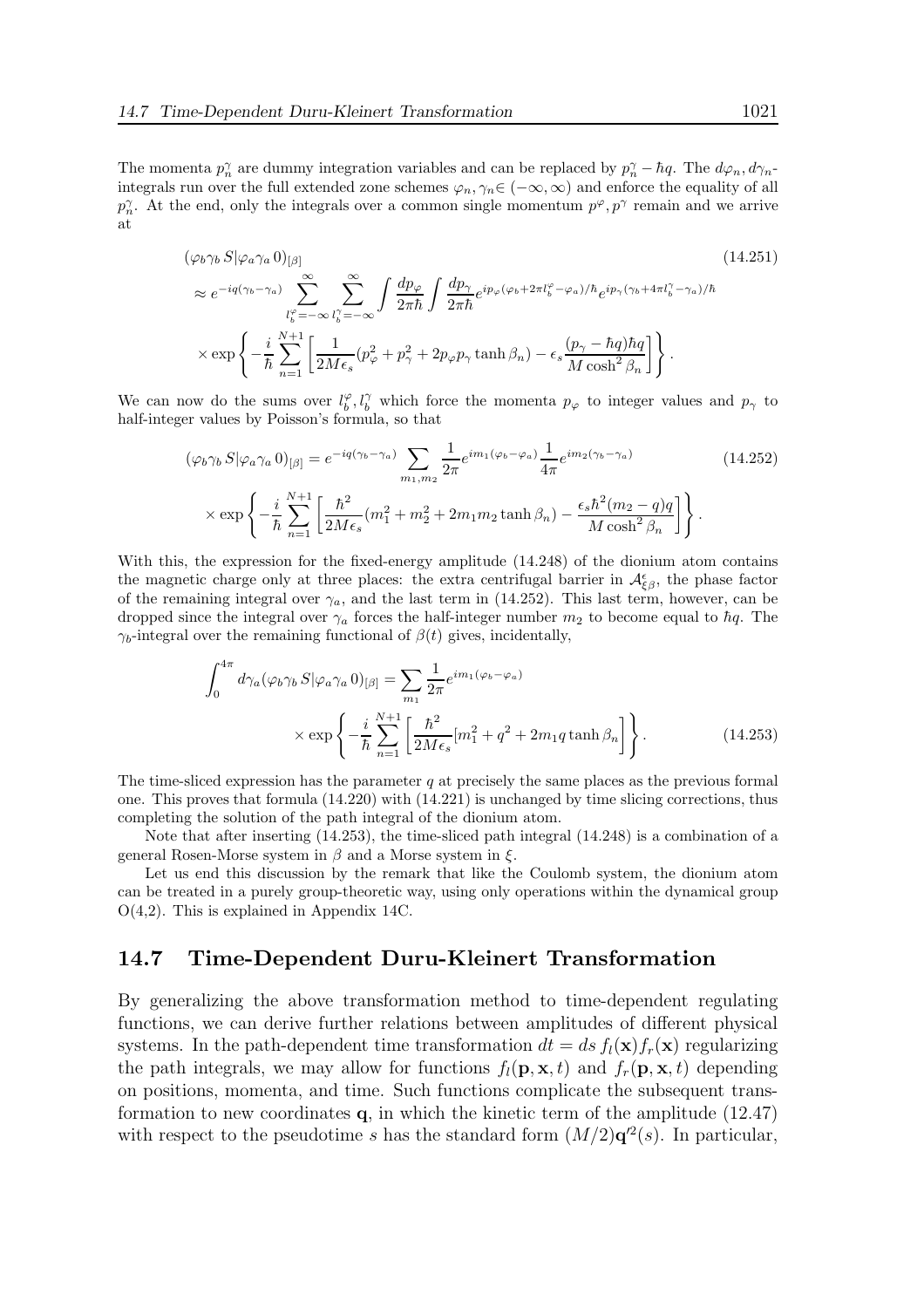a momentum dependence of  $f_l$  and  $f_r$  leads to involved formulas, which is the reason why this case has not yet been investigated (just like the even more general case where the right-hand side of the transformation  $dt = ds f$  contains terms proportional to  $d\mathbf{x}$ ). If one restricts the transformation to depend only on time and uses the special splitting with the regulating functions  $f_l = f$  and  $f_r = 1$ , or  $f_l = 1$ and  $f_r = f$ , the result in one spatial dimension is relatively simple. On the basis of Section 12.3, the following relation is found [instead of (14.26)] between the time evolution amplitude of an initial system and a fixed-energy amplitude of the transformed systems at  $\mathcal{E} = 0$ :

$$
(x_b t_b | x_a t_a) = g(q_b, t_b)g(q_a, t_a) \{q_b t_b | q_a t_a \}_{\varepsilon = 0},
$$
\n(14.254)

where  $\{q_b t_b | q_a t_a\}_{\varepsilon=0}$  denotes the spacetime extension of the fixed-pseudoenergy amplitude. It is calculated by time-slicing the expression

$$
\int_0^\infty dS\{x_b t_b | \hat{\mathcal{U}}_E(S) | x_a t_a \} \tag{14.255}
$$

on the right-hand side of  $(12.55)$ , transforming the coordinates x to q, and adapting the normalization to the completeness relation of the states

$$
\int dx \int dt |q t\rangle \{q t| = 1.
$$
\n(14.256)

This leads to the path integral representation

$$
\{q_b t_b | q_a t_a \}_{\mathcal{E}} = \int_0^\infty dS \int dE e^{-iE(t_b - t_a)/\hbar} \int \mathcal{D}q(s) e^{i\mathcal{A}_{E,\mathcal{E}}^{\text{DK}}/\hbar},\tag{14.257}
$$

with the DK-transformed action

$$
\mathcal{A}_{E,\mathcal{E}}^{\text{DK}} = \int_0^S ds \Big\{ \frac{M}{2} q'^2(s) - f(q(s), t(s)) [V(q(s), t) - E] + \mathcal{E} -V_{\text{eff}}(q(s), t(s)) - \Delta V_{\text{eff}}(q(s), t(s)) \Big\}.
$$
 (14.258)

Note that the initial potential may depend explicitly on time. The function  $t(s)$  is now given by the time-dependent differential equation

$$
\frac{dt}{ds} = f(x, t). \tag{14.259}
$$

The coordinate transformation also depends on time,

$$
x = h(q, t), \tag{14.260}
$$

and satisfies the equation

$$
h'^{2}(q,t) = f(h(q,t),t),
$$
\n(14.261)

where  $h'(q, t) \equiv \partial_q h(q, t)$  [compare (14.15)]. The function  $f(q(s), t(s))$  used in (14.258) is an abbreviation for  $f(h(q, t), t)$  evaluated at the time  $t = t(s)$ .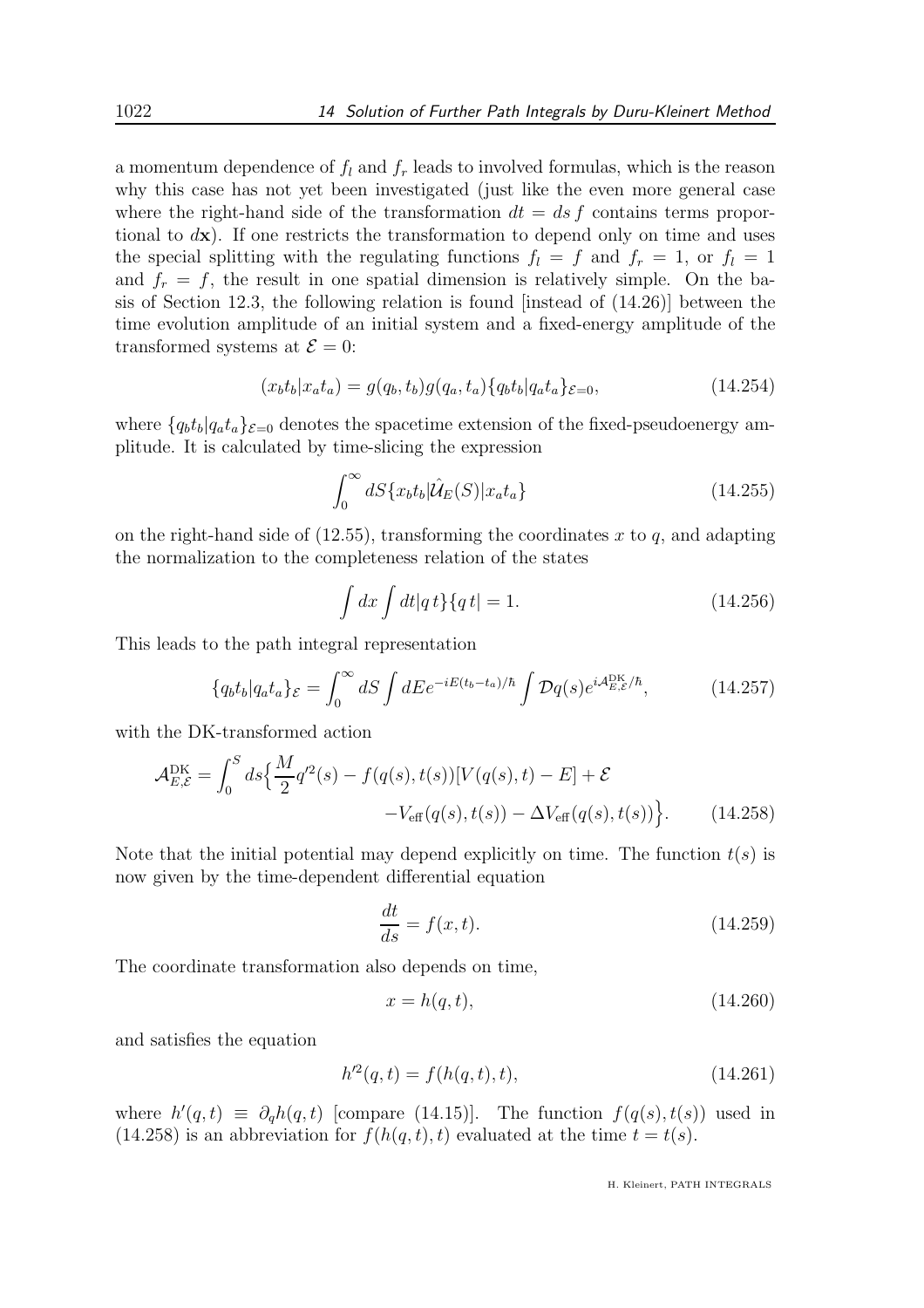In addition to the effective potential  $V_{\text{eff}}$  determined by Eq. (14.18), there is now a further contribution which is due to the time dependence of  $h(q, t)$  [17]:

$$
\Delta V_{\text{eff}} = M h'^2 \int dq h' \ddot{h} \mp i \hbar \dot{h}' h'. \qquad (14.262)
$$

The upper sign must be used if the relation between  $t$  and  $s$  is calculated from the time-sliced postpoint recursion relation

$$
t_{n+1} - t_n = \epsilon_s f(q_{n+1}, t_{n+1}). \tag{14.263}
$$

The lower sign holds when solving the prepoint relation

$$
t_{n+1} - t_n = \epsilon_s f(q_n, t_n).
$$
 (14.264)

Note that the first term of  $\Delta V_{\text{eff}}$  contributes even at the classical level. If a function  $h(q, t)$  is found satisfying Newton's equation of motion

$$
M\ddot{h} = -\frac{\partial V(h,t)}{\partial h},\tag{14.265}
$$

with  $V(h) \equiv V(x)|_{x=h}$ , then the first term eliminates the potential in the action (14.258), and the transformed system is classically free. This happens if the new coordinate  $q(t)$  associated with x, t is identified with the initial value, at some time  $t_0$ , of the classical orbit running through  $x, t$ . These are trivially time-independent and therefore behave like the coordinates of a free particle (see the subsequent example).

The normalization factor  $q(q, t)$  is determined by the differential equation

$$
\frac{g'}{g} = \frac{1}{2} \frac{h''}{h'} + i \frac{M}{\hbar} h' \dot{h}.
$$
\n(14.266)

The solution reads

$$
g(q,t) = e^{i\Lambda(q,t)} \sqrt{h'(q,t)},
$$
\n(14.267)

with

$$
\Lambda(q,t) = \pm \frac{M}{\hbar} \int^{q} dq \, h' \dot{h}.\tag{14.268}
$$

Thus, in addition to the normalization factor in (14.26), the time-dependent DK relation (14.254) also contains a phase factor.

As an example [18], we transform the amplitude of a harmonic oscillator to that of a free particle. The classical orbits are given by  $x(t) = x_0 \cos \omega t$ , so that the transformation  $x(t) = h(q, t) = q \cos \omega t$  leads to a coordinate  $q(t)$  which moves without acceleration. For brevity, we write  $\cos \omega t$  as  $c(t)$ . Obviously,  $f(q, t) = c^2(t)$ is a pure function of the time  $[19]$ , and the differential relation between the time t and the pseudotime s is integrated to

$$
S = \frac{1}{\omega} \frac{\sin \omega (t_b - t_a)}{c(t_b)c(t_a)}.
$$
\n(14.269)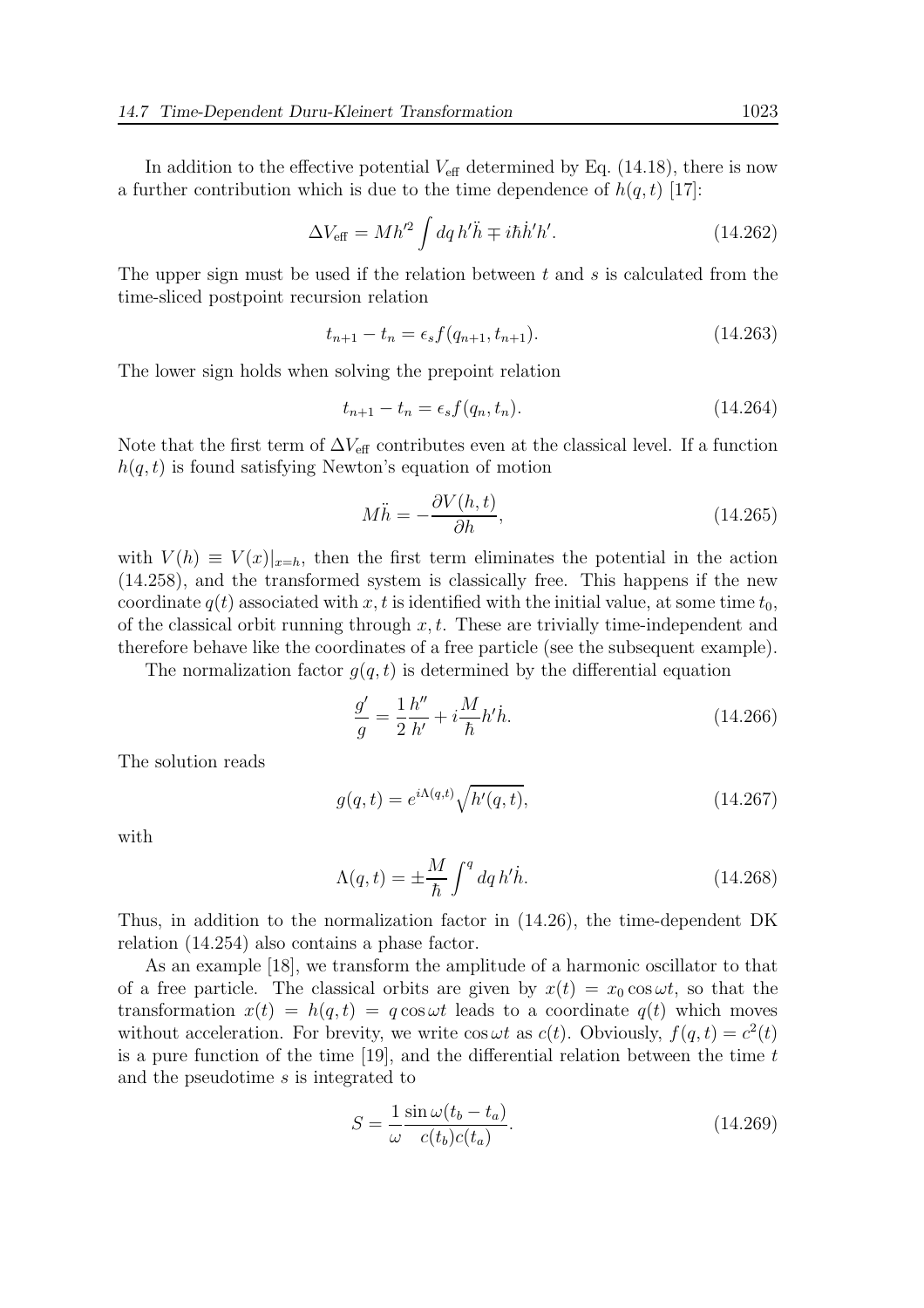This equation can be solved for  $t_a(S)$  at fixed  $t_b$ , or for  $t_b(S)$  at fixed  $t_a$ . The solution  $t_a(S)$  is obtained from the time-sliced postpoint recursion relation (14.263), while  $t_b(S)$  arises from the prepoint recursion (14.264). The DK action (14.258) is simplified in these two cases to

$$
\mathcal{A}_{E,\mathcal{E}}^{\text{DK}} = \frac{M}{2} \frac{(q_b - q_a)^2}{S} \pm i\hbar \log \frac{c(t_b)}{c(t_a)} + E \left\{ \frac{[t_b - t_a(S)]}{[t_b(S) - t_a]} \right\} + \mathcal{E}S.
$$
 (14.270)

The E-integration in (14.257) yields in the first case

$$
\{q_b t_b | q_a t_a \}_{\mathcal{E}} = \int_0^\infty dS \,\delta(t_b - t_a(S)) \, \frac{c(t_a)}{c(t_b)} \frac{e^{(i/\hbar)M(q_b - q_a)^2/2S}}{\sqrt{2\pi\hbar i S/M}},\tag{14.271}
$$

and the integration over S using  $-dt_a(S)/dS = c^2(t_a)$  results in

$$
\{q_b t_b | q_a t_a \}_{\mathcal{E}} = \frac{1}{c(t_b)c(t_a)} \frac{e^{(i/\hbar)M(q_b - q_a)^2/2S}}{\sqrt{2\pi\hbar i S/M}}.
$$
\n(14.272)

The same amplitude is obtained for the lower sign in (14.270) with  $dt_b(S)/dS =$  $c^2(t_b)$ . After inserting this together with (18.671) and (14.268) into (14.254) [the integration there gives  $\Lambda(q,t) = (M/\hbar)q^2c(t)\dot{c}(t)/2$ , we obtain

$$
(x_b t_b | x_a t_a) = e^{(i/\hbar)M[q_b^2 c(t_b) \dot{c}(t_b) - q_a^2 c(t_a) \dot{c}(t_a)]/2} \frac{1}{\sqrt{c(t_b)c(t_a)}} \frac{e^{(i/\hbar)M(q_b - q_a)^2/2S}}{\sqrt{2\pi\hbar i S/M}}.
$$
 (14.273)

Since  $q_b$  and  $q_a$  are equal to  $x_b/c(t_b)$  and  $x_a/c(t_a)$ , respectively, a few trigonometric identities lead to the well-known expression (2.175) for the amplitude of the harmonic oscillator.

It is obvious that a combination of this transformation with a time-independent Duru-Kleinert transformation makes it possible to reduce also the path integral of the Coulomb system to that of a free particle.

It will be interesting to find out which hitherto unsolved path integrals can be integrated by means of such generalized DK transformations. Applications to statistical problems have been given in Ref. [21].

## Appendix 14A Remarks on the DK Transformation of Time-Sliced Radial Coulomb Problem

Here we show that due to the catastrophic centrifugal barriers in the multiple integrals of a timesliced formulation, the DK relation has to be used twice to transform the radial amplitude of the Coulomb problem to the radial harmonic oscillator. An intermediate Morse potential is needed to have no divergent integrals. The use of the DK transformation with the regulating function  $f(r) = r$  and a pseudotime s satisfying  $dt = ds r(s)$  (which were successful in two and three dimensions), removes the Coulomb singularity, but it weakens the centrifugal barrier insufficiently to a still catastrophic 1/r-singularity.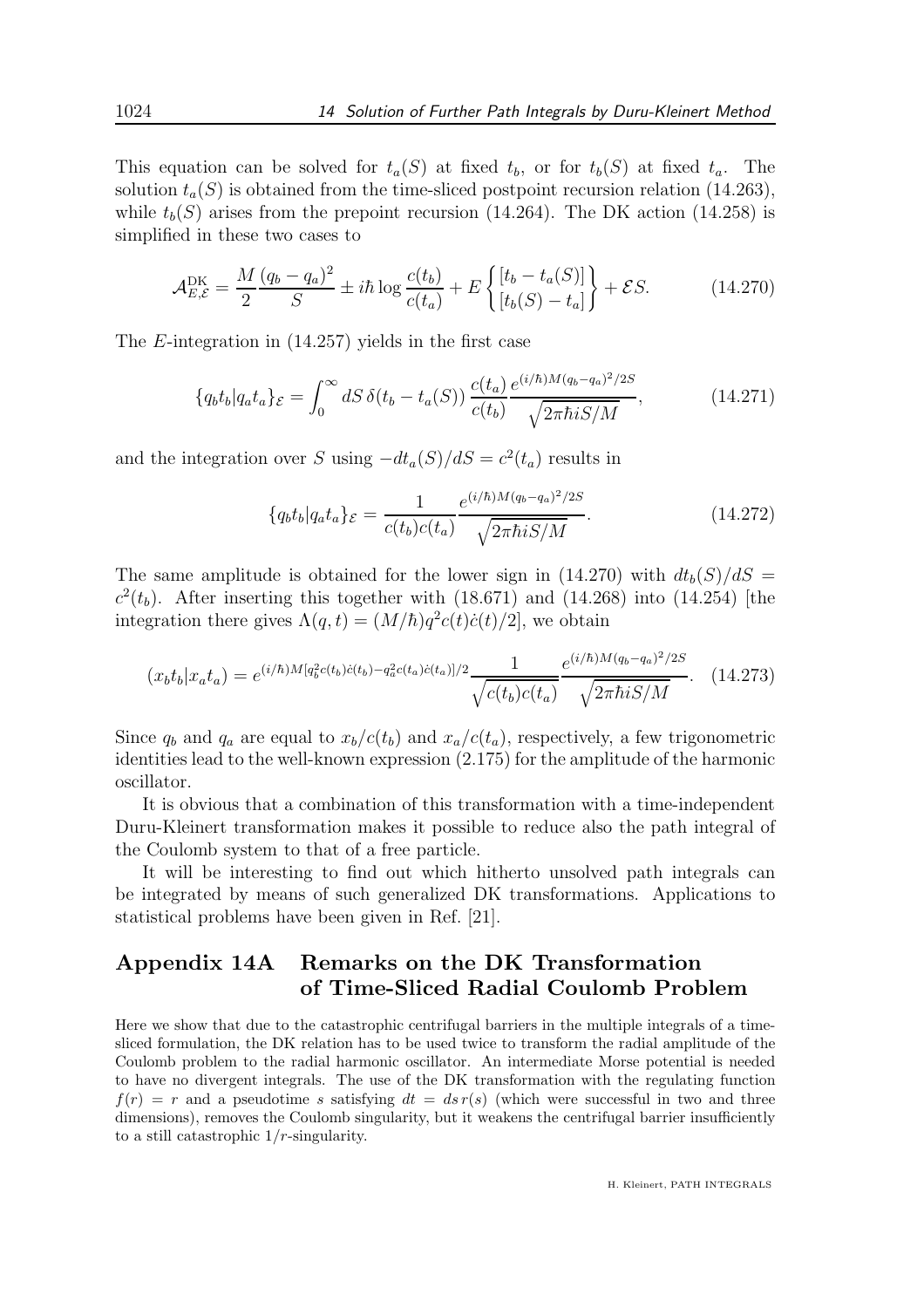Let us exhibit the failure of this direct transformation. The starting point is the pseudotimesliced amplitude (13.8),

$$
\langle \mathbf{x}_b | \hat{\mathcal{U}}_E(s) | \mathbf{x}_a \rangle \approx \frac{r_b^{\lambda} r_a^{1-\lambda}}{\sqrt{2\pi \epsilon_s \hbar r^{1-\lambda} r^{\lambda}/M}} \prod_{n=1}^N \left[ \int \frac{d^{D_c} \Delta x_n}{\sqrt{2\pi \epsilon_s \hbar r_n/M}} \right] e^{-\mathcal{A}_E^N/\hbar}, \tag{14A.1}
$$

with the action

$$
\mathcal{A}_E^N = -(N+1)\epsilon_s e^2 + \sum_{n=1}^{N+1} \left[ \frac{M}{2\epsilon_s} \frac{(x_n - x_{n-1})^2}{r_n^{1-\lambda} r_{n-1}^{\lambda}} + \epsilon_s E r_n^{1-\lambda} r_{n-1}^{\lambda} \right].
$$
 (14A.2)

In contrast to Chapter 13, we work here conveniently with an imaginary-time. In any dimension  $D_{\mathcal{C}}$ , the amplitude has the angular decomposition

$$
\langle \mathbf{x}_b | \hat{\mathcal{U}}_E(s) | \mathbf{x}_a \rangle = \frac{1}{(r_b r_a)^{D_c - 1/2}} \sum \langle r_b | \hat{\mathcal{U}}_E(s) | r_a \rangle_l Y_{lm}(\hat{\mathbf{x}}_b) Y_{lm}^*(\hat{\mathbf{x}}_a). \tag{14A.3}
$$

The action for the radial amplitude is obtained by decomposing

$$
\mathcal{A}_E^N = -(N+1)\epsilon_s e^2 + \sum_{n=1}^{N+1} \left[ \frac{M}{2\epsilon_s r_n^{1-\lambda} r_{n-1}^{\lambda}} (r_n^2 + r_{n-1}^2 - 2r_n r_{n-1} \cos \vartheta_n) + \epsilon_s E r_n \right],
$$
(14A.4)

where  $\vartheta_n$  is the angle between  $\mathbf{x}_n$  and  $\mathbf{x}_{n-1}$ . We have replaced  $Er_n^{1-\lambda}r_{n-1}^{\lambda}$  by  $Er_n$  since the difference is of order  $\epsilon_s^2$  and thus negligible.

We now go through the same steps as in Section 8.5. For an individual time slice, the  $\vartheta_n$ -part of the exponential is expanded as

$$
\exp\left(\frac{M}{\epsilon_s}r_n^{\lambda}r_{n-1}^{1-\lambda}\cos\vartheta_n\right) = e^h \sum_{l_c=0}^{\infty} \tilde{a}_{l_c}(h) \sum_{m} Y_{l_c} \mathbf{m}(\hat{\mathbf{x}}_b) Y_{l_c}^* \mathbf{m}(\hat{\mathbf{x}}_a),\tag{14A.5}
$$

with

$$
a_{l_c}(h) = \left(\frac{2\pi}{h}\right)^{(D_c - 1)/2} \tilde{I}_{D_c/2 - 1 + l_c}(h), \quad h = \frac{M}{\hbar \epsilon_s} r_n^{\lambda} r_{n-1}^{1-\lambda}
$$
(14A.6)

[recall (8.130) and (8.101)]: The radial part of the propagator is then

$$
\langle r_b | \hat{\mathcal{U}}_E(s) | r_a \rangle_{l_c} \approx \frac{r_b^{\lambda} r_a^{1-\lambda}}{\sqrt{2\pi\hbar\epsilon_s r_b^{1-\lambda} r_a^{\lambda}/M}} \prod_{n=2}^{N+1} \left[ \int \frac{d\Delta r_n \ r_{n-1}^{-1/2}}{\sqrt{2\pi\hbar\epsilon_s/M}} \right] e^{-\mathcal{A}_E^N/\hbar},\tag{14A.7}
$$

with the radial action

$$
\mathcal{A}_E^N = -(N+1)\epsilon_s e^2 + \sum_{n=1}^{N+1} \left[ \frac{M}{2\epsilon_s} \frac{(r_n - r_{n-1})^2}{r_n^{1-\lambda} r_{n-1}^{\lambda}} - \hbar \log \tilde{I}_{D_c/2-1+l_c} \left( \frac{M}{\hbar \epsilon_s} r_n^{\lambda} r_{n-1}^{1-\lambda} \right) - \epsilon_s E r_n \right].
$$
\n(14A.8)

At this place we simplify the calculation by choosing the symmetric splitting parameter  $\lambda = 1/2$ . Going over to square root coordinates

$$
u_n = \sqrt{r_n},\tag{14A.9}
$$

we calculate

$$
\Delta r_n = (u_n + u_{n-1}) \Delta u_n,
$$
  
\n
$$
= 2u_n (1 - \Delta u_n / 2u_n) \Delta u_n,
$$
  
\n
$$
\frac{\partial \Delta r_n}{\partial \Delta u_n} = 2u_n (1 - \Delta u_n / u_n),
$$
  
\n
$$
r_{n-1}^{-1/2} = u_n^{-1} (1 - \Delta u_n / u_n)^{-1},
$$
\n(14A.10)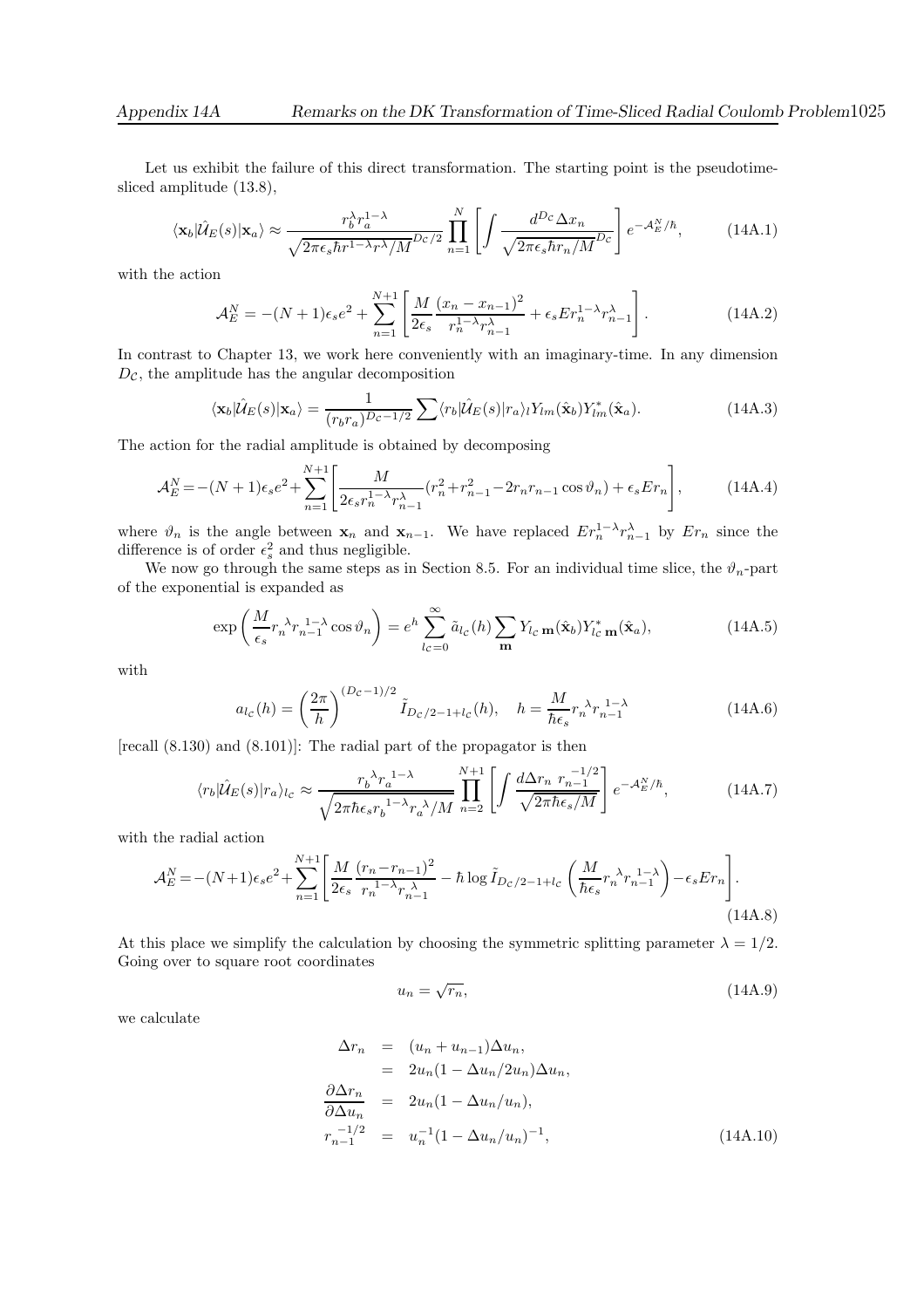transforming the measure of integration into

$$
\frac{\sqrt{u_b u_a}}{\sqrt{2\pi\hbar\epsilon_s/M}} \prod_{n=1}^N \int \frac{d\Delta u_n}{\sqrt{2\pi\hbar\epsilon_s/M}}.
$$
\n(14A.11)

Note that there are no higher  $\Delta u_n$  correction terms. The kinetic energy is

$$
\frac{4\bar{u}_n^2 (\Delta u_n)^2}{2\epsilon_s u_n u_{n-1}} = \frac{4}{2\epsilon_s} \left[ (\Delta u_n)^2 + \frac{1}{4} \frac{(\Delta u_n)^4}{u_n^2} + \ldots \right].
$$
\n(14A.12)

The  $(\Delta u_n)^4$ -term can be replaced right away by its expectation value and renders an effective potential

$$
V_{\text{eff}}(u_n^2) = \epsilon_s \hbar^2 \frac{1}{2 \cdot 4M} \frac{3}{4u_n^2}.
$$
 (14A.13)

The radial amplitude becomes simply

$$
\langle r_b | \hat{\mathcal{U}}_E(s) | r_a \rangle_{l_c} \approx \frac{\sqrt{u_b u_a}}{\sqrt{2\pi \hbar \epsilon_s / M}} \prod_{n=2}^{N+1} \left[ \int_0^\infty \frac{2du_n}{\sqrt{2\pi \hbar \epsilon_s / M}} \right] e^{-\mathcal{A}_E^N/\hbar}, \tag{14A.14}
$$

with

$$
\mathcal{A}_E^N = -(N+1)\epsilon_s + \sum_{n=1}^{N+1} \left[ \frac{4M}{2} \frac{(\Delta u_n)^2}{2\epsilon_s} + V_{\text{eff}}(u_n^2) - \hbar \log \tilde{I}_{D_c/2-1+l_c} \left( \frac{M}{\hbar \epsilon_s} u_n u_{n-1} \right) \right].
$$
\n(14A.15)

Due to the  $1/u_n^2$ -singularity in  $V_{\text{eff}}(u_n^2)$ , the time-sliced path integral does not exist. Apart from the  $\epsilon_s/u_n^2$ -term, there should be infinitely many terms of increasing order of the type  $(\epsilon_s/u_n^2)^2, \ldots$ , whose resummation is needed to obtain the correct threshold small- $u_n$  behavior of the amplitude as discussed in Section 8.2. To have the usual kinetic term of the harmonic oscillator  $M_{\mathcal{O}}(\Delta u_n)^2/2\epsilon_s$ , we must identify 4M with the oscillator mass  $M_{\mathcal{O}}$  [called  $\mu$  in (13.27); see also (14.99) with  $M_{\mathcal{C}} \equiv M,$ 

$$
M_{\mathcal{O}} = 4M.\tag{14A.16}
$$

The centrifugal barrier in (14A.15) resides in

$$
-\hbar \log \tilde{I}_{Dc/2-1+l_c} \left( \frac{M_O/4}{\hbar \epsilon_s} u_n u_{n-1} \right) + \epsilon_s \hbar^2 \frac{3}{8M_O u_n^2} + \dots \,, \tag{14A.17}
$$

and is given by

$$
\epsilon_s \frac{\hbar^2}{2M_{\mathcal{O}}} \frac{4}{u_n u_{n-1}} \left[ \left( \frac{D_{\mathcal{C}}}{2} - 1 + l_{\mathcal{C}} \right)^2 - \frac{1}{4} \right] + \epsilon_s \hbar^2 \frac{3}{8M_{\mathcal{O}} u_n^2} + \dots \tag{14A.18}
$$

This can be rewritten more explicitly as

$$
\epsilon_s \frac{\hbar}{2M_{\mathcal{O}}} \frac{1}{u_n u_{n-1}} \left[ \left( D_{\mathcal{C}} - 2 + 2l_{\mathcal{C}} \right)^2 - \frac{1}{4} \right]. \tag{14A.19}
$$

The expression in parentheses is identified with the parameter  $\mu_{\mathcal{O}}$  of the harmonic oscillator, which appears in the subscript of the Bessel function in (8.140). This implies

$$
\mu_{\mathcal{O}} = 2\mu_{\mathcal{C}},\tag{14A.20}
$$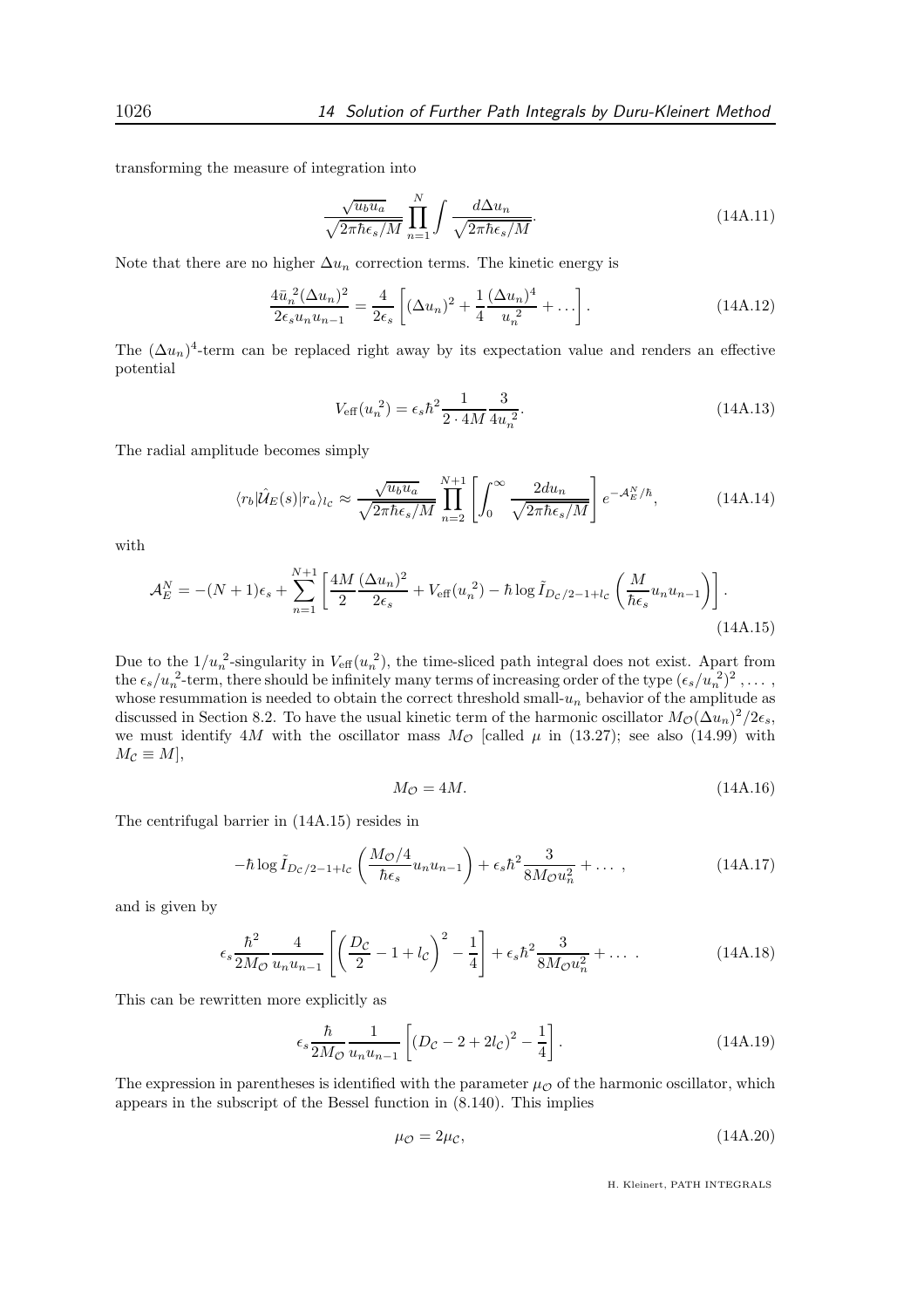in agreement with the relation (14.100). Indeed, the higher terms in the expansion (14A.18) must all conspire to sum up to the Bessel-regulated centrifugal barrier in the time-sliced radial amplitude of the harmonic oscillator

$$
-\hbar \log \tilde{I}_{D_c-2+2l_c} \left(\frac{M_{\mathcal{O}}}{\hbar \epsilon_s} u_n u_{n-1}\right). \tag{14A.21}
$$

This is quite hard to verify term by term, although it must happen.

These difficulties are avoided by using the stronger regulating function  $f = r^2$ , which transform the radial Coulomb problem to the Morse problem. Instead of the pseudotime evolution amplitude  $(14A.1)$ , we have

$$
\langle \mathbf{x}_E | \hat{\mathcal{U}}_e(s) | \mathbf{x}_a \rangle \approx \frac{r_b^2 r_a^{2-2\lambda}}{\sqrt{2\pi \epsilon_s \hbar r_b^{2-2\lambda} r_a^{2\lambda}/M}} \prod_{n=1}^N \left[ \int \frac{d^{D_c} \Delta x_n}{\sqrt{2\pi \epsilon_s \hbar r_n^2/M}} \right] e^{-A_E^{fN}/\hbar}, \qquad (14A.22)
$$

with the time-sliced transformed action

$$
\mathcal{A}_E^{f,N} = -(N+1)\epsilon_s e^2 + \sum_{n=1}^{N+1} \left[ \frac{M}{2\epsilon_s r_n^{2-2\lambda} r_{n-1}^{2\lambda}} (r_n^2 + r_{n-1}^2 - 2r_n r_{n-1} \cos \vartheta_n) - \epsilon_s E r_n^2 \right].
$$
\n(14A.23)

For  $\lambda = 1/2$ , the cos  $\Delta \vartheta_n$ -term is now free of the radial variables  $r_n, r_{n-1}, r_n, r_{n-1}$ , and the angular decomposition of the amplitude as in  $(14A.3)-(14A.8)$  gives the radial amplitude with a time-sliced action

$$
\mathcal{A}_{E}^{fN} = -(N+1)\epsilon_{s}e^{2} + \sum_{n=1}^{N+1} \left[ \frac{M}{2\epsilon_{s}} \frac{(r_{n} - r_{n-1})^{2}}{r_{n}r_{n-1}} - \hbar \log \tilde{I}_{D_{C}/2-1+l_{C}} \left( \frac{M}{\hbar \epsilon_{s}} \right) - \epsilon_{s} E r_{n}^{2} \right].
$$
 (14A.24)

Since  $r_n, r_{n-1}$  are absent in the Bessel function, the limit of small  $\epsilon_s$  is now uniform in the integration variables  $r_n$  and the logarithmic term in the energy can directly be replaced by

$$
\epsilon_s \frac{\hbar}{2M_C} \left[ \left( D_C / 2 - 1 + l_C \right)^2 - 1/4 \right],
$$
\n(14A.25)

where we have added the subscripts C, for clarity. To perform the integration over the  $r_n$  variables, one goes over to new coordinates  $x$  with

$$
r = h(x) = e^x. \tag{14A.26}
$$

The measure of integration is

$$
\frac{\sqrt{r_b r_a}}{\sqrt{2\pi\hbar\epsilon_s/M}}\prod_{n=2}^{N+1} \int \frac{d\Delta r_n}{r_{n-1}}.\tag{14A.27}
$$

Expanding  $1/r_{n-1}$  around the postpoint  $r_n$  gives

$$
\frac{1}{r_{n-1}} = \frac{1}{r_n} \left( \frac{r_n}{r_{n-1}} \right) = \frac{e^{\Delta x_n}}{e^{x_n}}.
$$
 (14A.28)

We now write (dropping subscripts  $n$ )

$$
\Delta r = e^x - e^{x - \Delta x} = e^x (1 - e^{-\Delta x}),
$$
\n(14A.29)

and find the Jacobian

$$
\frac{\partial \Delta r}{\partial \Delta x} = e^x e^{-\Delta x}.\tag{14A.30}
$$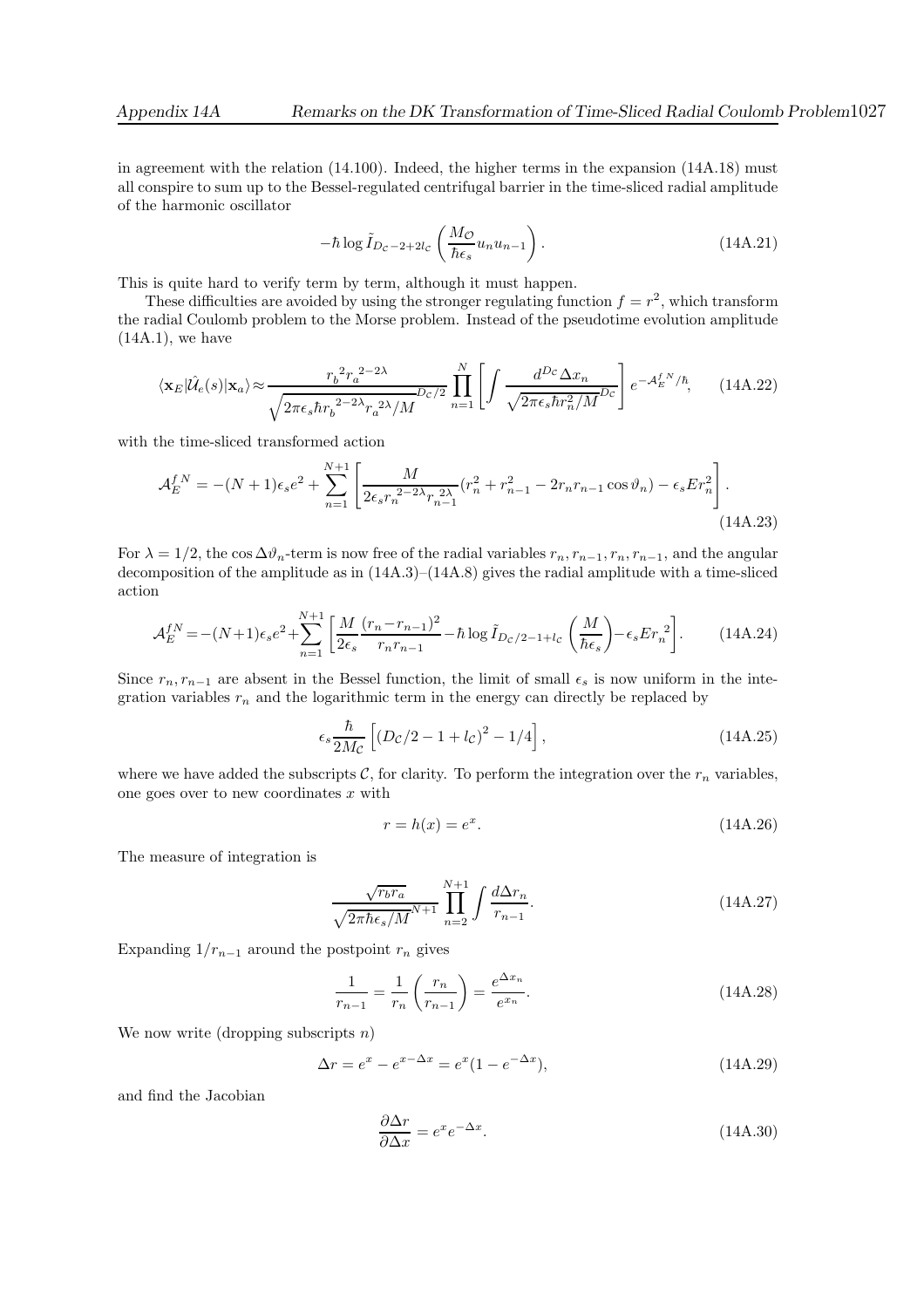In the x-coordinates, the measure becomes simply

$$
\frac{e^{(x_b+x_a)/2}}{\sqrt{2\pi\hbar\epsilon_s/M}}\prod_{n=2}^{N+1}\int d\Delta x_n.
$$
 (14A.31)

The kinetic term in the action turns into

$$
\mathcal{A}_E^N = \sum_{n=1}^{N+1} \frac{M}{\epsilon_s} (1 - \cos \Delta x_n),\tag{14A.32}
$$

and has the expansions

$$
\mathcal{A}_E^N = \sum_{n=1}^{N+1} \frac{M}{2\epsilon_s} \left[ (\Delta x)^2 - \frac{1}{12} (\Delta x_n)^4 + \ldots \right].
$$
 (14A.33)

The higher-order terms contribute with higher powers of  $\epsilon_s$  uniformly in x. They can be treated as usual. This is why the path-dependent time transformation of the radial Coulomb system to a radial oscillator with the regulating function  $f = r^2$  is free of problems.

## Appendix 14B Affine Connection of Dionium Atom

From the transformation matrices (14.240), we calculate the derivatives [setting  $q^{\mu} = (\xi, \beta, \varphi, \gamma)$ and using the abbreviation  $f_{,\xi} \equiv \partial_{\xi} f$ 

$$
e^i_{\mu,\xi} = e^i_{\mu},\tag{14B.1}
$$

$$
e^{i}_{\mu,\beta} = \begin{pmatrix} -e^{\xi} \frac{\sinh \beta}{\cosh^{2} \beta} \cos \phi & -e^{\xi} \frac{1-\sinh^{2} \beta}{\cosh^{3} \beta} \cos \phi & e^{\xi} \frac{\sinh \beta}{\cosh^{2} \beta} \sin \phi & 0\\ -e^{\xi} \frac{\sinh \beta}{\cosh^{2} \beta} \sin \phi & -e^{\xi} \frac{1-\sinh^{2} \beta}{\cosh^{3} \beta} \sin \phi & -e^{\xi} \frac{\sinh \beta}{\cosh^{2} \beta} \cos \phi & 0\\ -e^{\xi} \cosh^{-2} \beta & 2e^{\xi} \frac{\sinh \beta}{\cosh^{3} \beta} & 0 & 0 \end{pmatrix}, \quad (14B.2)
$$

$$
\begin{pmatrix}\n0 & 0 & -e^{\xi} \cosh^{-2} \beta & 0\n\end{pmatrix}
$$
\n
$$
e^{i}_{\mu,\phi} = \begin{pmatrix}\n-e^{\xi} \cosh^{-1} \beta \sin \phi & e^{\xi} \frac{\sinh \beta}{\cosh^{2} \beta} \sin \phi & -e^{\xi} \cosh^{-1} \beta \cos \phi & 0 \\
e^{\xi} \cosh^{-1} \beta \cos \phi & -e^{\xi} \frac{\sinh \beta}{\cosh^{2} \beta} \cos \phi & -e^{\xi} \cosh^{-1} \beta \sin \phi & 0 \\
0 & 0 & 0 & 0 \\
0 & 0 & 0 & 0\n\end{pmatrix}, (14B.3)
$$

$$
e^{i}{}_{\mu,\alpha} = 0.\tag{14B.4}
$$

From these we find  $\Gamma_{\mu\nu\lambda} = e^i{}_{\lambda} e^i{}_{\nu,\mu}$  by contraction with  $e^i{}_{\lambda}$ :

$$
\Gamma_{\xi\mu\nu} = g_{\mu\nu},\tag{14B.5}
$$

$$
\Gamma_{\beta\mu\nu} = \begin{pmatrix}\n0 & e^{2\xi} \cosh^{-2} \beta & 0 & 0 \\
-e^{2\xi} \cosh^{-2} & -e^{2\xi} \frac{\sinh \beta}{\cosh^3 \beta} & 0 & 0 \\
0 & 0 & 0 & -e^{2\xi} \cosh^{-2} \beta \\
0 & 0 & 0 & 0\n\end{pmatrix},
$$
\n(14B.6)

$$
\Gamma_{\phi\mu\nu} = \begin{pmatrix}\n0 & 0 & 0 & 0 \\
0 & 0 & e^{2\xi} \cosh^{-2}\beta & 0 \\
0 & 0 & -e^{2\xi} \frac{\sinh\beta}{\cosh^3\beta} & 0 \\
-e^{2\xi} \cosh^{-2} & e^{2\xi} \frac{\sinh\beta}{\cosh^3\beta} & 0 & 0 \\
0 & 0 & 0 & 0\n\end{pmatrix},
$$
\n(14B.7)

$$
\Gamma_{\alpha\mu\nu} = 0. \tag{14B.8}
$$

A contraction with the inverse metric  $g^{\mu\nu}$  yields  $\Gamma_{\mu}{}^{\mu}{}_{\nu} = (-1, 0, 0, 0)$ , as stated in Eq. (14.244).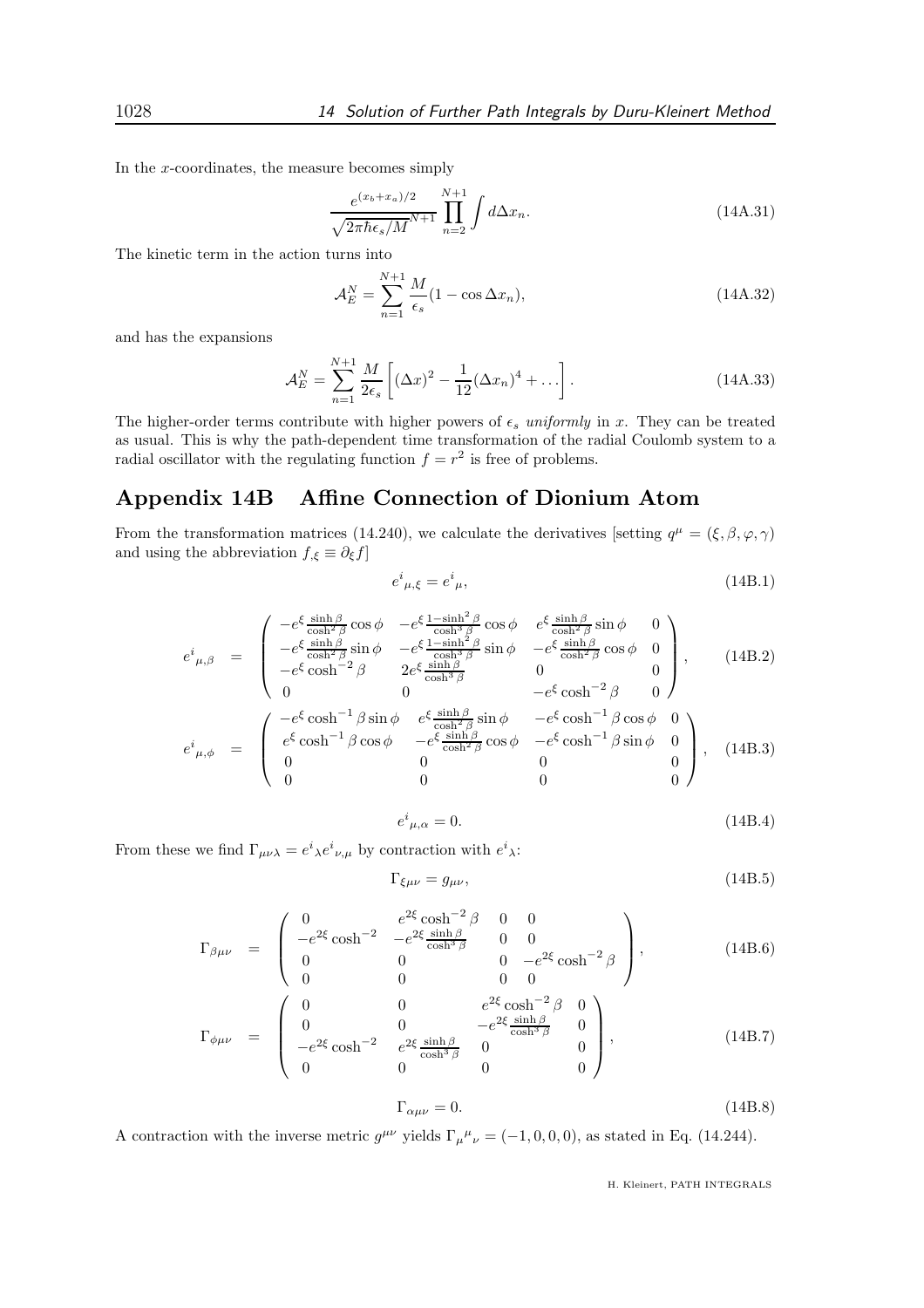#### Appendix 14C Algebraic Aspects of Dionium States

In Appendix 13A we have shown that certain combinations of  $x^{\mu}$  and  $\partial_{\mu}$  operators satisfy the commutation rules of the Lie algebra of the group  $O(4,2)$  [see Eqs. (13A.11)]. This permits solving all dynamical problems via group operations. In the case  $l_0 = q$  (i.e.,  $l_{\text{extra}} = 0$ ), the grouptheoretic approach can be extended to include the dionium atom. In fact, it is easy to see [20] that the Lie algebra of  $O(4,2)$  remains the same if the generators  $L_{AB}$   $(A, B = 1, \ldots, 6)$  of Eq. (13A.11) are extended to  $(x^i \equiv x_i)$ 

$$
\hat{L}_{ij} = -\frac{i}{2}(x_i\partial_{x^j} - x_j\partial_{x^i}) + q\frac{r}{\mathbf{x}_{\perp}^2}x_{\perp}^k,
$$
\n
$$
\hat{L}_{i4} = \frac{1}{2}\left[-x^i\partial_{\mathbf{x}}^2 - x^i + 2\partial_{x^i}\mathbf{x}\partial_{\mathbf{x}} + 2iq\frac{r}{\mathbf{x}_{\perp}^2}(\mathbf{x}_{\perp} \times \nabla)_i - (-)^{\delta_{i3}}q^2\frac{x_i}{\mathbf{x}_{\perp}^2}\right],
$$
\n
$$
\hat{L}_{i5} = \frac{1}{2}\left[-x^i\partial_{\mathbf{x}}^2 + x^i + 2\partial_{x^i}\mathbf{x}\partial_{\mathbf{x}} + 2iq\frac{r}{\mathbf{x}_{\perp}^2}(\mathbf{x}_{\perp} \times \nabla)_i - (-)^{\delta_{i3}}q^2\frac{x_i}{\mathbf{x}_{\perp}^2}\right],
$$
\n
$$
\hat{L}_{i6} = -ir\partial_{x^i} - \frac{q}{\mathbf{x}_{\perp}^2}(\mathbf{x} \times \mathbf{x}_{\perp})_i,
$$
\n
$$
\hat{L}_{45} = -i(\mathbf{x}\partial_{\mathbf{x}} + 1),
$$
\n
$$
\hat{L}_{46} = \frac{1}{2}\left[-r\partial_{\mathbf{x}}^2 - r + 2iq\frac{z}{\mathbf{x}_{\perp}^2}(\mathbf{x} \times \nabla)_3 + q^2\frac{r}{\mathbf{x}_{\perp}^2}\right],
$$
\n
$$
\hat{L}_{56} = \frac{1}{2}\left[-r\partial_{\mathbf{x}}^2 + r + 2iq\frac{z}{\mathbf{x}_{\perp}^2}(\mathbf{x} \times \nabla)_3 + q^2\frac{r}{\mathbf{x}_{\perp}^2}\right].
$$
\n(14C.1)

The representation space is now characterized by the eigenvalue of the operator  $\hat{L}_{05} = -ir\partial_{x^4} =$  $-i\partial_{\gamma} = -\frac{1}{2}(\hat{a}^{\dagger}\hat{a}-\hat{b}^{\dagger}\hat{b})$  being equal to q. The wave functions are generalizations of the  $q=0$  -wave functions of the Coulomb system.

#### Notes and References

- [1] The special case  $\lambda = 1/2$  has also been treated by N.K. Pak and I. Sokmen, Phys. Rev. A 30, 1692 (1984).
- [2] R.E. Langer, Phys. Rev. **51**, 669 (1937); W.H. Furry, Phys. Rev. 71, 360 (1947); P.M. Morse and H. Feshbach, Methods of Theoretical Physics, McGraw-Hill, 1953, pp. 1092ff.
- [3] L.C. Hostler, J. Math. Phys. 11, 2966 (1970).
- [4] F. Steiner, Phys. Lett. A 106, 256, 363 (1984).
- [5] A. Sommerfeld, Partial Differential Equations in Physics, Lectures in Theoretical Physics, Vol. 6, Academic, New York, 1949; T. Regge, Nuovo Cimento 14, 951 (1959); F. Calogero, Nuovo Cimento 28, 761 (1963); A.O. Barut, The Theory of the Scattering Matrix , MacMillan, New York, 1967, p. 140; P.D.B. Collins and E.J. Squires, Regge Poles in Particle Physics, Springer Tracts in Modern Physics, Vol. 49, Springer, Berlin 1968.
- [6] H. Kleinert and I. Mustapic, J. Math. Phys. 33, 643 (1992) (http://www.physik.fuberlin.de/~kleinert/207).
- [7] G. Pöschl and E. Teller, Z. Phys.  $83, 1439$  (1933). See also S. Flügge, *Practical Quantum* Mechanics, Springer, Berlin, 1974, p. 89.